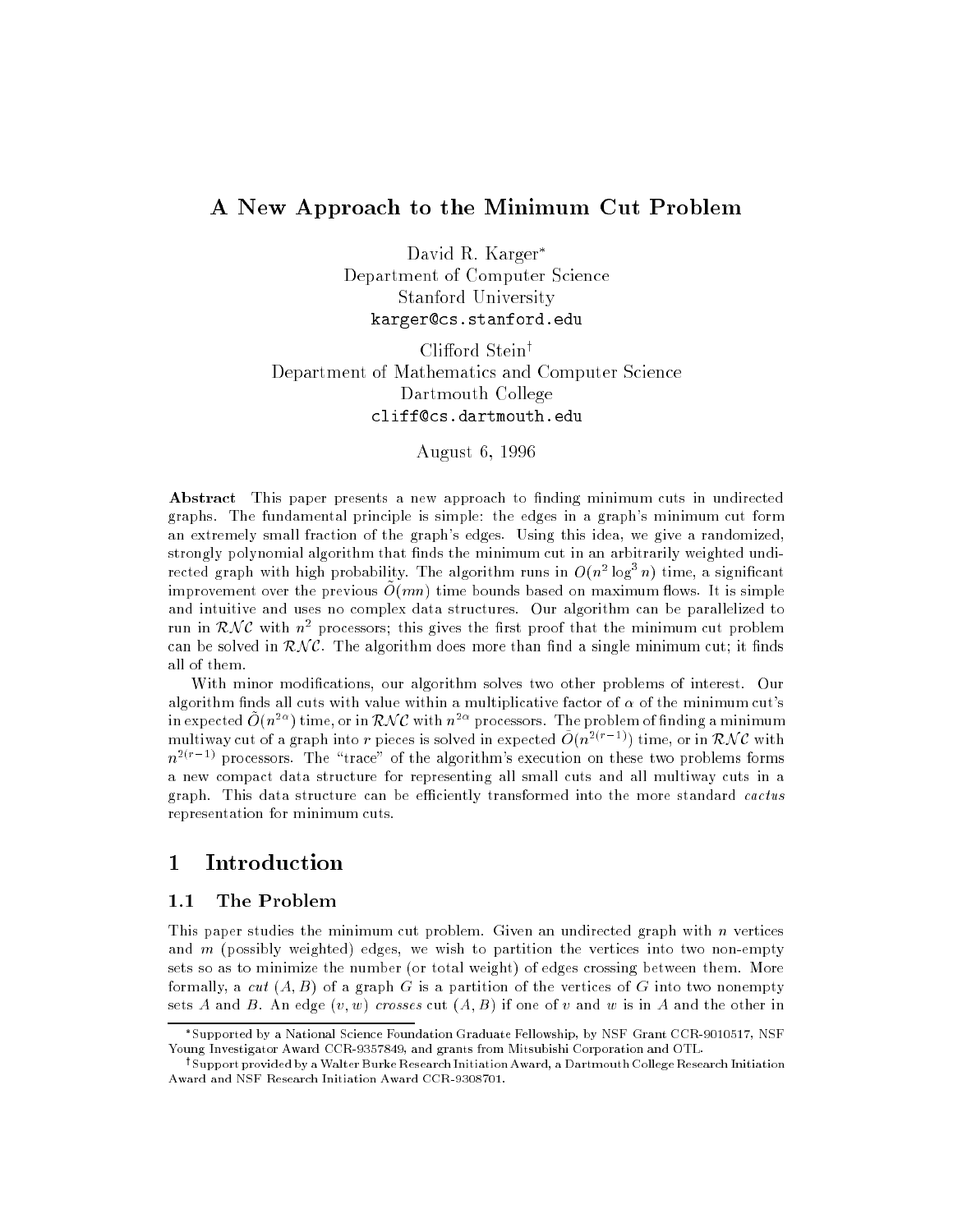B. The value of a cut is the number of edges that cross the cut or, in a weighted graph, the sum of the weights of the edges that cross the cut. The minimum cut problem is to find a cut of minimum value.

Throughout this paper, the graph is assumed to be connected, since otherwise the problem is trivial. We also require that all edge weights be non-negative because otherwise the problem is  $N\mathcal{P}$ -complete by a trivial transformation from the maximum-cut problem [GJ79, page 210]. We distinguish the minimum cut problem from the s-t minimum cut problem in which we require that two specified vertices  $s$  and  $t$  be on opposite sides of the cut; in the minimum cut problem there is no such restriction.

Particularly on unweighted graphs, solving the minimum cut problem is sometimes referred to as finding the *connectivity* of a graph, that is, determining the minimum number of edges (or minimum total edge weight) that must be removed to disconnect the graph.

### 1.2 Applications

The minimum cut problem has many applications, some of which are surveyed by Picard and Queyranne [PQ82]. We discuss others here.

The problem of determining the connectivity of a network arises frequently in issues of network design and network reliability [Col87]: in a network with random edge failures, the network is most likely to be partitioned at the minimum cuts. For example, consider an undirected graph in which each edge fails with some probability  $p$ , and suppose we wish to determine the probability that the graph becomes disconnected. Let  $f_k$  denote the number of edge sets of size  $k$  whose removal disconnects the graph. Then the graph disconnection probability is  $\sum_k f_k p^k (1-p)^{m-k}$ . If p is very small, then the value can be accurately approximated by considering  $f_k$  only for small values of k. It therefore becomes important to to enumerate all minimum cuts and, if possible, all nearly minimum cuts [RC87]. In a more recent application [Kar95], this enumeration is used in a fully polynomial time approximation scheme for the all terminal network reliability problem.

In information retrieval, minimum cuts have been used to identify clusters of topically related documents in hypertext systems [Bot93]. If the links in a hypertext collection are treated as edges in a graph, then small cuts correspond to groups of documents that have few links between them and are thus likely to be unrelated.

Minimum cut problems arise in the design of compilers for parallel languages [Cha94]. Consider a parallel program which we are trying to execute on a distributed memory machine. In the *alignment distribution graph* for this program, vertices correspond to program operations and edges corresponds to flows of data between program operations. When the program operations are distributed among the processors, the edges connecting nodes on different processors are "cut." These cut edges are bad because they indicate a need for interprocessor communication. Finding an optimum layout of the program operations requires repeated solution of minimum cut problems in the alignment distribution graph.

Minimum cut problems also play an important role in large-scale combinatorial optimization. Currently the best methods for finding exact solutions to large traveling salesman problems are based on the technique of *cutting planes*. The set of feasible traveling salesman tours in a given graph induces a convex polytope in a high-dimensional vector space. Cutting plane algorithms find the optimum tour by repeatedly generating linear inequalities that cut off undesirable parts of the polytope until only the optimum tour remains. The inequalities that have been most useful are *subtour elimination constraints*, first introduced by Dantzig, Fulkerson and Johnson [DFJ54]. The problem of identifying a subtour elimination constraint can be rephrased as the problem of finding a minimum cut in a graph with real-valued edge weights. Thus, cutting plane algorithms for the traveling salesman problem must solve a large number of minimum cut problems (see [LLKS85] for a survey of the area). Padberg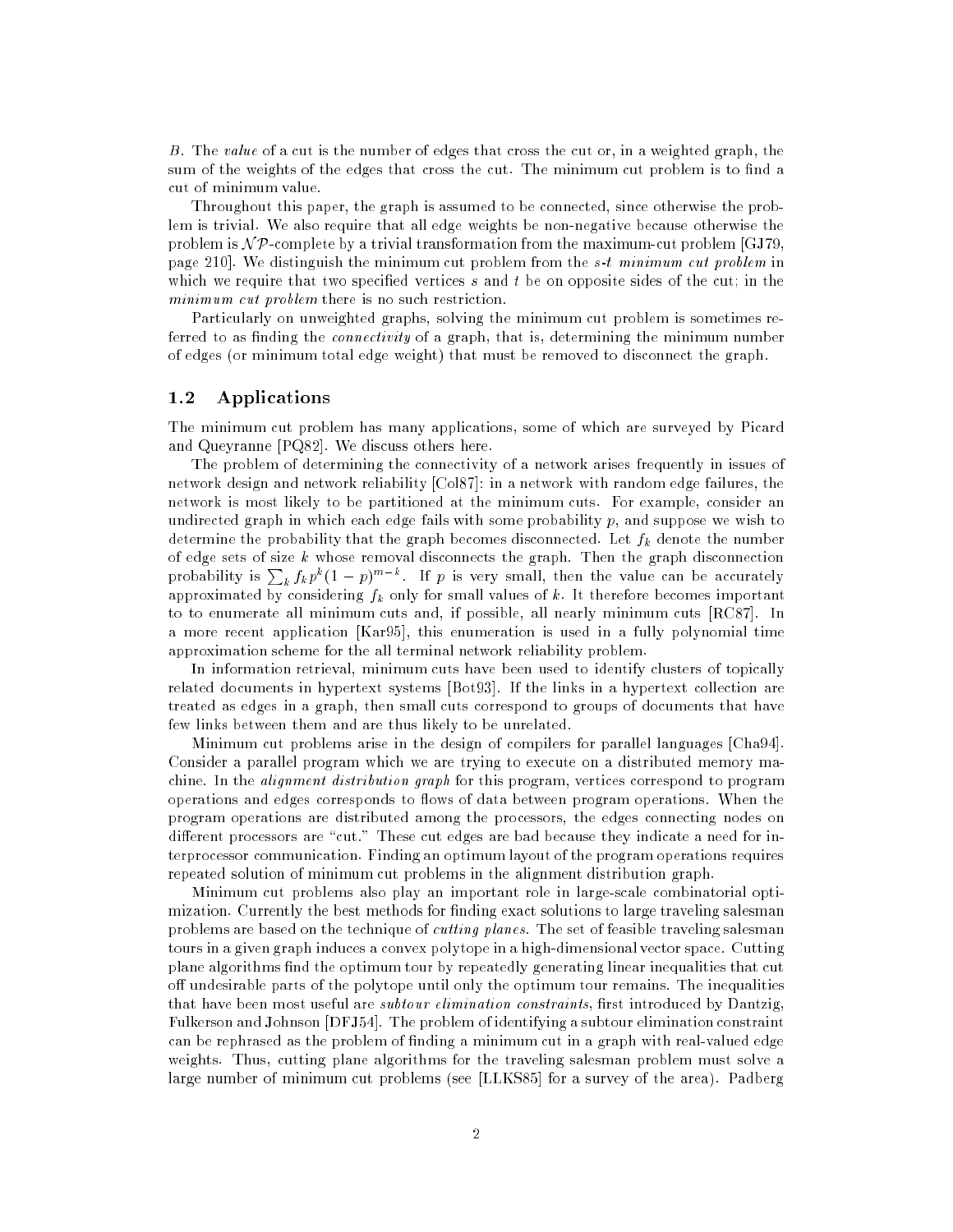| minimum cut bounds |            | unweighted                                                                          |          | weighted                    |                         |
|--------------------|------------|-------------------------------------------------------------------------------------|----------|-----------------------------|-------------------------|
|                    |            | undirected                                                                          | directed | undirected                  | directed                |
| sequential<br>time | previous   | $c^2 n \log \frac{n}{n}$ $cm \log \frac{n^2}{n}$<br>$\boldsymbol{m}$<br>[ $Gab95$ ] |          | $mn + n^2 \log n$<br>[N192] | $mn \log$<br>[HO94]     |
|                    | this paper | $n^2 \log^3 n$                                                                      |          | $n^2 \log^3 n$              |                         |
| processors         | previous   | $n^{4.37}$                                                                          |          | Unknown                     | $\mathcal{P}$ -complete |
| used               |            | [KUW86, GP88]                                                                       |          |                             | [GSS82]                 |
| in $\mathcal{RNC}$ | this paper | $n^2$                                                                               |          | $\overline{n}$              |                         |

Figure 1: Bounds For the Minimum Cut Problem

and Rinaldi [PR90] recently reported that the solution of minimum cut problems was the computational bottleneck in their state-of-the-art cutting-plane based algorithm. They also reported that minimum cut problems are the bottleneck in many other cutting-plane based algorithms for combinatorial problems whose solutions induce connected graphs. Applegate et al. [App92, ABCC95] made similar observations and also noted that an algorithm to find all nearly minimum cuts might be even more useful.

## 1.3 History

Several different approaches to finding minimum cuts have been investigated. Until recently, the most efficient algorithms used maximum flow computations. As the fastest known algorithms for maximum now take  $\Omega(mn)$  time, the best minimum cut algorithms inherited this bound. Recently, new and slightly faster approaches to computing minimum cuts without computing maximum flows have appeared. Parallel algorithms for the problem have also been investigated, but until now processor bounds have been quite large for unweighted graphs, and no good algorithms for weighted graphs were known.

Previously best results, together with our new bounds, are summarized in Figure 1, where c denotes the value of the minimum cut.

### 1.3.1 Flow based approaches

The first algorithm for finding minimum cuts used the duality between  $s-t$  minimum cuts and  $s-t$  maximum flows [FF56, EFS56]. Since an  $s-t$  maximum flow saturates every  $s-t$ minimum cut, it is straightforward to find an  $s$ -t minimum cut given a maximum flow—for example, the set of all vertices reachable from the source in the residual graph of a maximum flow forms one side of such an  $s-t$  minimum cut. An  $s-t$  maximum flow algorithm can thus be used to find an s-t minimum cut, and minimizing over all  $\binom{n}{k}$  possible choices of s and <sup>2</sup> t yields a minimum cut. In 1961, Gomory and Hu [GH61] introduced the concept of a flow equivalent tree and observed that the minimum cut could be found by solving only  $n-1$  maximum flow problems. In their classic book Flows in Networks [FF62], Ford and Fulkerson comment on the method of Gomory and Hu:

Their procedure involved the successive solution of precisely  $n-1$  maximal flow problems. Moreover, many of these problems involve smaller networks than the original one. Thus one could hardly ask for anything better.

This attitude was prevalent in the following 25 years of work on minimum cuts. The focus in minimum cut algorithms was on developing better maximum flow algorithms and better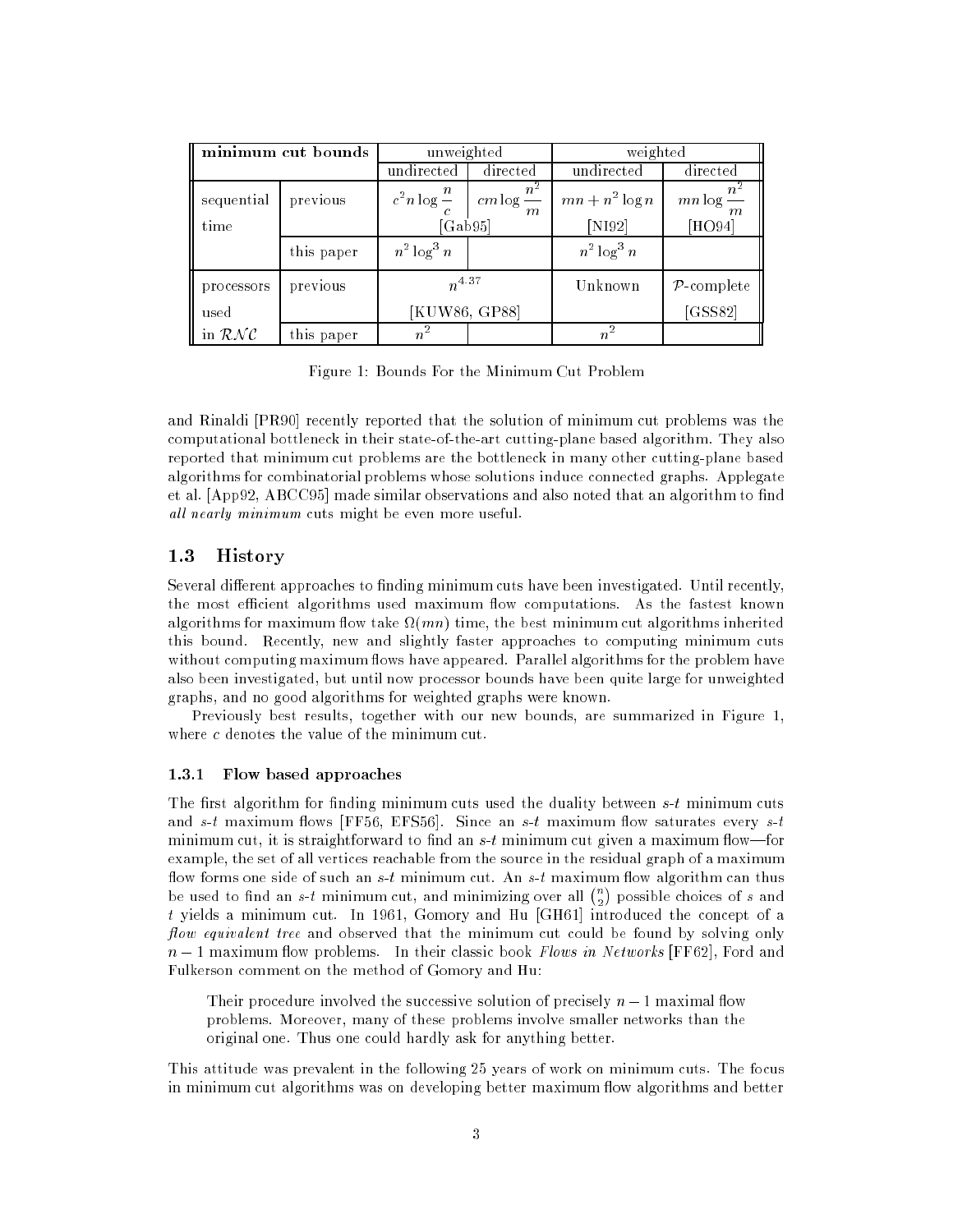methods of performing series of maximum flow computations.

Maximum flow algorithms have become progressively faster over the years. Currently, the fastest algorithms are based on the push-relabel method of Goldberg and Tarjan [GT88]. Their early implementation of this method runs in  $O(nm \log(n^2/m))$  time. Incrementally faster implementations appeared subsequently. Currently, the fastest deterministic algorithms, independently developed by King, Rao and Tarjan [KRT94] and by Phillips and Westbrook [PW92]) run in  $O(nm(\log_{\frac{m}{n \log n}} n))$  time. Randomization has not helped significantly. The fastest randomized maximum flow algorithm, developed by Cheriyan, Hagerup and Mehlhorn [CH95] runs in expected  $O(mn + n^2 \log^2 n)$  time. Finding a minimum cut by directly applying any of these algorithms in the Gomory-Hu approach requires  $\Omega(mn^2)$ time.

There have also been successful efforts to speed up the series of maximum flow computations that arise in computing a minimum cut. The basic technique is to pass information among the various flow computations, so that computing all  $n$  maximum flows together takes less time than computing each one separately. Applying this idea, Podderyugin [Pod73], Karzanov and Timofeev [KT86], and Matula [Mat87] independently discovered several algorithms which determine edge connectivity in unweighted graphs in  $O(mn)$  time. Hao and Orlin [HO94] obtained similar types of results for weighted graphs. They showed that the series of  $n-1$  related maximum flow computations needed to find a minimum cut can all be performed in roughly the same amount of time that it takes to perform one maximum flow computation, provided the maximum flow algorithm used is a non-scaling push-relabel algorithm. They used the fastest such algorithm, that of Goldberg and Tarjan, to find a minimum cut in  $O(mn \log(n^2/m))$  time.

### 1.3.2 Cuts without flows

Recently, two approaches to finding minimum cuts without computing any maximum flows have appeared. One approach, developed by Gabow [Gab95], is based on a matroid characterization of the minimum cut problem. According to this characterization, the minimum cut in a graph is equal to the maximum number of disjoint directed spanning trees that can be found in it. Gabow's algorithm finds the minimum cut by finding such a maximum packing of trees. This approach finds the minimum cut of an unweighted graph in  $O(cm\log(n^2/m))$ time, where c is the value of the minimum cut. Although flows are not used, the trees are constructed through a sequence of augmenting path computations. Rather than computing the minimum cut directly, Gabow's algorithm computes a flow-like structure that saturates the minimum cut of the graph. In [Kar94a], randomization is used to speed up Gabow's algorithm to run in  $O(m\sqrt{c})$  time with high probability, where  $O(f)$  denote  $O(f$  polylog f).

The second new approach bears some similarity to our own work, as it uses no flow-based techniques at all. The central idea is to repeatedly identify and contract edges that are not in the minimum cut until the minimum cut becomes apparent. It applies only to undirected graphs, but they may be weighted. Nagamochi and Ibaraki [NI92] give a procedure called *scan-first search* that identifies and contracts an edge that is not in the minimum cut in  $O(m + n \log n)$  time. This yields an algorithm that computes the minimum cut in  $O(mn + n^2 \log n)$  time. Stoer and Wagner [SW94] subsequently gave a simplified version of the Nagamochi and Ibaraki algorithm with the same running time (this simplication was subsequently discovered independently by Frank [Fra94]). Scan-first search is also used by Gabow [Gab95] to improve the running time of his matroid algorithm to  $O(m+c^2n\log(n/c))$ on undirected graphs. Matula [Mat93] uses scan-first search in an algorithm that approximates the minimum cut to within a multiplicative factor of  $(2 + \epsilon)$  in  $O(m)$  time.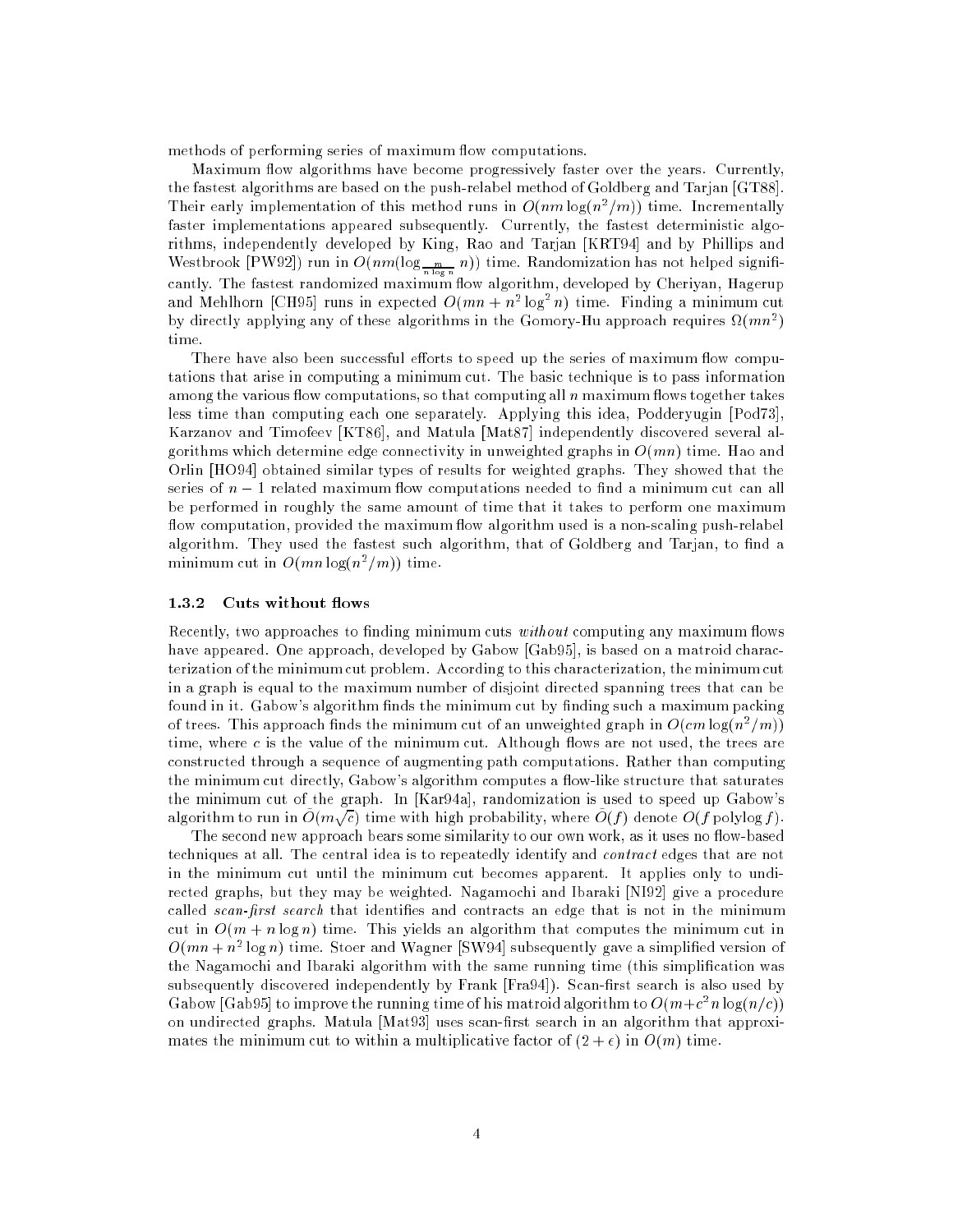### 1.3.3 Parallel algorithms

Parallel algorithms for the minimum cut problem have also been explored, though with much less satisfactory results. For undirected and unweighted graphs, Khuller and Schieber [KS91] gave an algorithm that uses  $cn^2$  processors to find a minimum cut of value c in  $O(c)$  time: this algorithm is therefore in  $\mathcal{RNC}$  when c is polylogarithmic in n  $(\mathcal{RNC})$  is the class of problems that can be solved by a randomized algorithm in polylogarithmic time using a PRAM with a polynomial number of processors). For directed unweighted graphs, the  $\mathcal{RNC}$  matching algorithms of Karp, Upfal, and Wigderson [KUW86] or Mulmuley, Vazirani, and Vazirani [MVV87] can be combined with a reduction of  $s$ -t maximum flow to matching [KUW86] to yield  $\mathcal{RNC}$  algorithms for s-t minimum cuts. We can find a minimum cut by performing n of these  $s-t$  cut computations in parallel (number the vertices, and find a minimum  $v_i, v_{(i+1) \text{ mod } n}$ -cut for each i). Unfortunately, the processor bounds are quite large—the best bound, using Galil and Pan's [GP88] adaptation of [KUW86], is  $n^{4.37}$ .

These unweighted directed graph algorithms can be extended to work for weighted graphs by treating an edge of weight w as a set of w parallel edges. If W is the sum of all the edge weights then the number of processors needed is proportional to  $W$ ; hence the problem is not in  $\mathcal{RNC}$  unless the edge weights are given in unary. If we combine these algorithms with the scaling techniques of Edmonds and Karp [EK72], as suggested in [KUW86], the processor count is  $mn^{4.37}$  and the running times are proportional to log W. Hence, the algorithms are not in  $\mathcal{RNC}$  unless  $W = n^{\log^{10}(1)} n$ .

The lack of an  $\mathcal{RNC}$  algorithm is not surprising. Goldschlager, Shaw, and Staples [GSS82] showed that the s-t minimum cut problem on weighted directed graphs is  $P$ -complete. In Section 6.5 we note a simple reduction to their result that proves that the weighted directed minimum cut problem is also  $\mathcal{P}$ -complete. Therefore, a (randomized) parallel algorithm for the directed minimum cut problem would imply that  $P \subseteq N\mathcal{C}(\mathcal{RNC})$ , which is believed to be unlikely.

#### Our Contribution  $1.4$

We present a new approach to the minimum cut problem that is entirely independent of maximum flows. Our randomized *Recursive Contraction Algorithm* runs in  $O(n^2 \log^2 n)$ time—a significant improvement on the previous  $O(mn)$  bounds. It is slightly faster for a class of graphs that includes all planar graphs. The algorithm is *strongly polynomial* that is, number of operations it performs can be bounded by a polynomial independent of the size of the input numbers. With high probability (that is, with probability exceeding  $1 - 1/n$  on problems of size n) it finds the minimum cut—in fact, it finds all minimum cuts. This suggests that the minimum cut problem may be fundamentally easier to solve than the maximum flow problem. The parallel version of our algorithm runs in polylogarithmic time using  $n^{\ast}$  processors on a PRAM. It thus provides the first proof that the minimum cut problem with arbitrary edge weights can be solved in  $\mathcal{RNC}$ . It is also an *efficient*  $\mathcal{RNC}$  algorithm for the minimum cut problem in that the total work it performs is within a polylogarithmic factor of that performed by the best sequential algorithm (namely, the one presented here). In a contrasting result, we show that the directed minimum cut problem is P-complete and thus appears unlikely to have an  $\mathcal{RNC}$  solution.

Our algorithm is extremely simple and, unlike the best flow-based approaches, does not rely on any complicated data structures such as dynamic trees [ST83]. The most time consuming steps of the sequential version are simple computations on arrays, while the most time consuming steps in the parallel version are sorting and computing connected components. All of these computations can be performed practically and efficiently.

With slight modifications, the Recursive Contraction Algorithm can be used to compute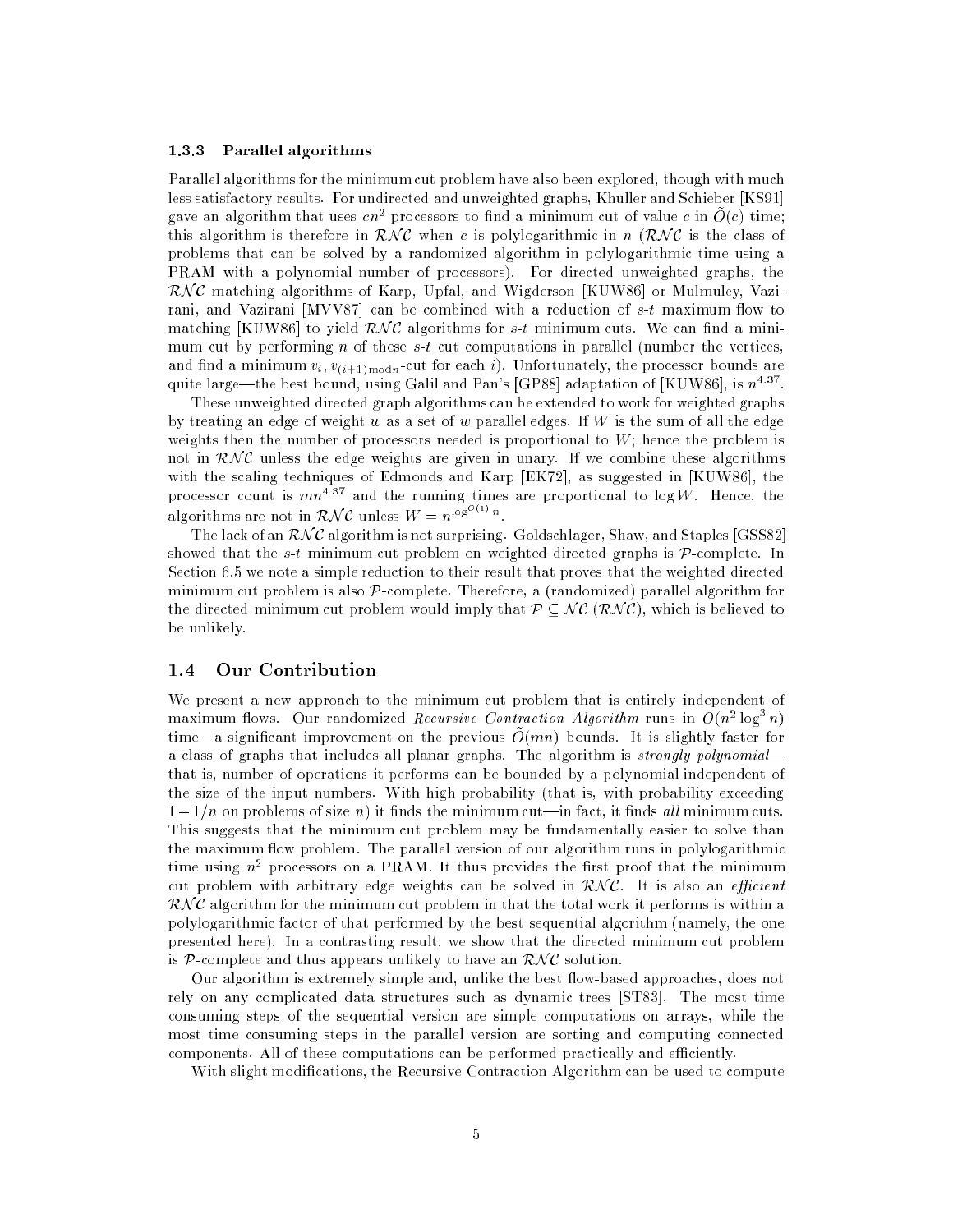minimum multi-way cuts. The  $minimum$  r-way cut problem is to find a minimum weight set of edges whose removal partitions a given graph into r separate components. Previously, the best known sequential bound, due to Goldschmidt and Hochbaum [GH88], was  $O(n^{r^2/2-r+11/2})$ , and no parallel algorithm was known. Our algorithm runs in expected  $\tilde{O}(n^{2(r-1)})$  time, and in  $\mathcal{RNC}$  using  $n^{2(r-1)}$  processors. This shows that the minimum rway cut problem is in  $KN$  C for any constant r. In contrast, it is shown in  $|DJP+94|$  that the multiway cut problem in which r specified vertices are required to be separated  $(i.e., a$ generalization of the s-t minimum cut problem) is  $\mathcal{NP}$ -complete for any  $r > 2$ .

An approximately minimum cut is one whose value is within a constant factor of the value of the minimum cut. Our algorithm can be used to compute all approximately minimum cuts in polynomial time and in  $\mathcal{RNC}$ . There was no previously known algorithm for doing so. One application is to the identification of violated *comb* inequalities  $[ABCC95]$ —another important class of cutting planes for the Traveling Salesman Problem.

Our analysis can also be used to give new theorems regarding the structure and enumeration of approximately minimal and multiway cuts. In particular, we give tight bound on the number of approximately minimum and multiway cuts in a graph. These results have important applications in the study of network reliability [RC87]. They have also been used in the development of fast algorithms for approximate solutions to minimum cut, maximum flow, and other graph problems [Kar94c, Kar94a].

A minor modication of our algorithm lets us use it to construct the cactus representation of minimum cuts introduced in [DKL76]. We improve the sequential time bound of this construction to  $O(n^2)$ . We give the first  $\mathcal{RNC}$  algorithm for weighted graphs, improving the previous (unweighted graph) processor bound from  $mn^{1/3}$  to  $n^{\frac{1}{2}}$ .

A drawback of our algorithms is that they are Monte Carlo. Monte Carlo algorithms give the right answer with high probability but not with certainty. For many problems, such a flaw can be rectified because it is possible to verify a "certificate" of the correctness of the output and rerun the algorithm if the output is wrong. This turns the Monte Carlo algorithms into Las Vegas algorithms that are guaranteed to produce the right answer but have a small probability of taking a long time to do so. Unfortunately, all presently known minimum cut certificates (such as maximum flows, or the complete intersections of [Gab95]) take just as long to construct when the minimum cut is known as when it is unknown. Thus we can provide no speedup if a guarantee of the minimum cut value is desired.

The original Contraction Algorithm with an  $O(mn^2)$  running time and processor bound, as well as the connections to multiway and approximately minimum cuts and analyses of network reliability, originally appeared in [Kar93]. The improved algorithm with faster running times and processor bounds originally appeared in [KS93]. This paper combines results from those two conference papers. Lomonosov [Lom94] independently developed some of the basic intuitions leading to the Contraction Algorithm, using them to investigate questions of network reliability.

### 1.5 Related Work

Subsequent to the initial presentation of this work [Kar93, KS93], several related papers based upon it have appeared. Karger [Kar94a] used the Contraction Algorithm to prove theorems about the structure and enumeration of near-minimum cuts. These have led to a random-sampling approach to cut problems. [Kar94c] shows how to approximate the minimum cut to within any constant factor in  $O(m + n \log^2 n)$  time sequentially, and to within a factor of 2 in parallel using a linear number of processors. Algorithms for dynamically maintaining approximate minimum cuts during edge insertions and deletions are also presented. [Kar94a] gives an  $O(m\sqrt{c})$ -time Las Vegas algorithm for finding minimum cuts in unweighted undirected graphs. It also gives techniques for solving to other cut-related prob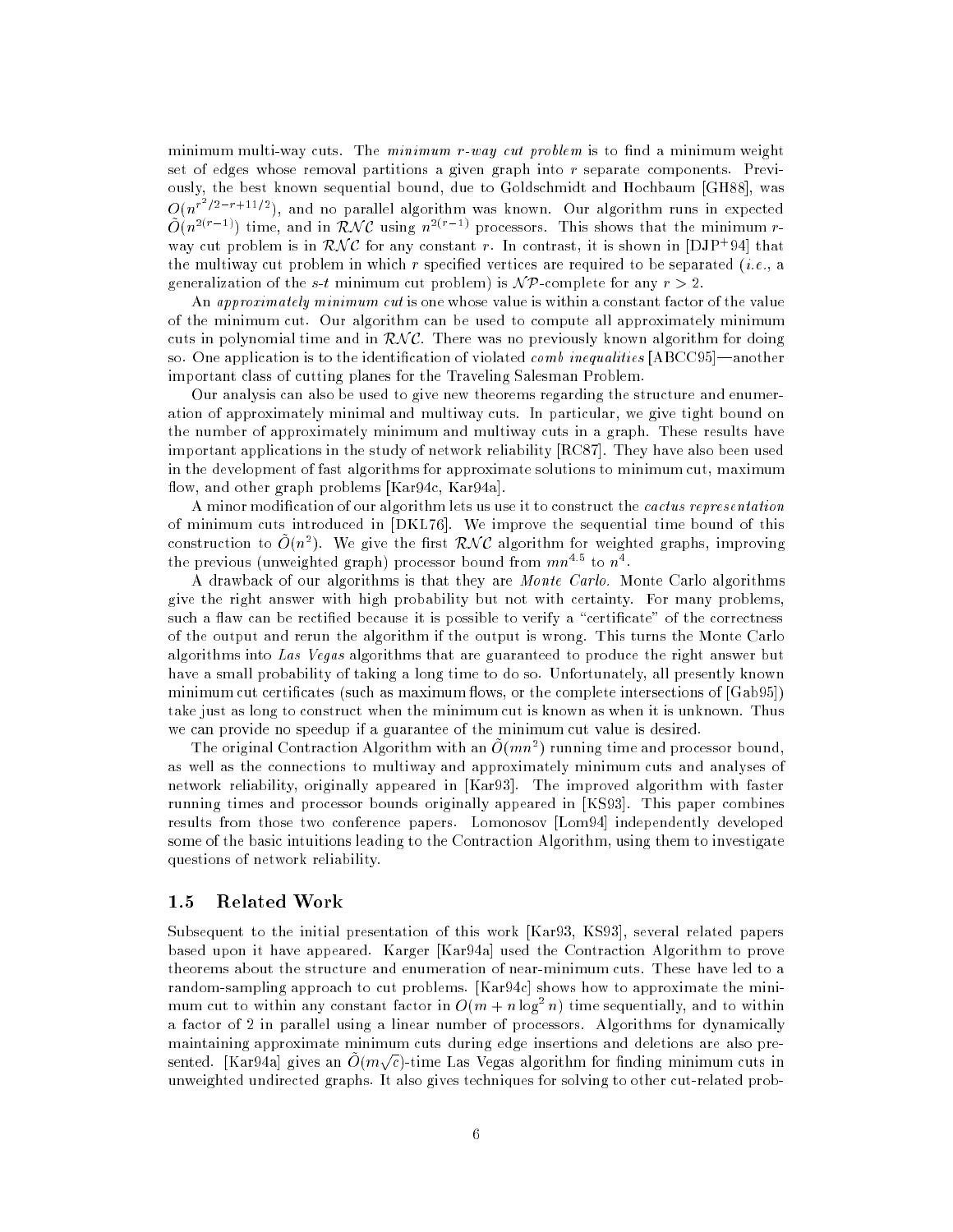lems such as network design. Most recently, [Kar96] has given sampling-based minimum cut algorithms with running times of  $O(n^2 \log n)$  and  $O(m \log^3 n)$ . Karger and Benczur [BK96] have given fast sampling-based algorithms for approximating  $s-t$  minimum cuts. In [Kar95], the structure of minimum cuts is used to obtain bounds on the reliability of a network with random edge failures.

Karger and Motwani [KM96] have shown that in fact the minimum cut problem for weighted graphs is in  $NC$ . Rather than derandomizing the algorithms presented here, they develop a new algorithm based on the combinatorial aspects of minimum cuts that follow from this work. Benczur [Ben94] has used the Contraction Algorithm to get improved sequential and parallel algorithms for augmenting the connectivity of a graph to a given value.

The starting point of our work is an abstract formulation of the *Contraction Algorithm* in Section 2. This extremely simple algorithm has an  $\Omega(1/n^2)$  probability of outputting a minimum cut. It is based on the observation that the edges of a graph's minimum cut form a very small fraction of the graph's edges, so that a randomly selected edge is unlikely to be in the minimum cut. Therefore, if we choose an edge at random and contract its endpoints into a single vertex, the probability is high that the minimum cut will be unaffected. We therefore find the minimum cut by repeatedly choosing and contracting random edges until the minimum cut is apparent.

Moving from the abstract formulation to a more concrete algorithm divides naturally into two stages. In the first stage, we show how to efficiently implement the repeated selection and contraction of edges which forms a single trial of the Contraction Algorithm. Section 3 uses a simple adjacency matrix scheme to implement the algorithm in  $O(n^2)$  time.

The second stage deals with the need for multiple trials of the Contraction Algorithm. Given the  $\Omega(1/n^2)$  success probability of the Contraction Algorithm, repeating it  $O(n^2\log n)$ times gives a high probability of nding the minimum cut in some trial. However, this yields undesirably high sequential time and parallel processor bounds of  $O(n^4)$ . Thus in Section 4 we show how the necessary  $O(n^2 \log n)$  trials can share their work so that the total work performed by any one trial is  $O(1)$ . This gives our  $O(n^2)$  sequential time bounds. In Section 5, we describe certain modications needed to make the algorithm strongly polynomial, in particular with respect to its use of random bits.

We then give parallel implementations of the Contraction Algorithm. To achieve parallelism, we "batch together" numerous selections and contractions, so that only a few contraction phases are necessary. We present a simple but slightly inefficient (by logarithmic factors) parallel implementation in Section  $6$ . This suffices to show that minimum cuts in undirected graphs can be found in  $\mathcal{RNC}$ . In contrast, in Section 6.5 we show that the corresponding directed graph problem is P-complete.

In section 7 we give an improved implementation of the Contraction Algorithm that runs in linear time sequentially and is more efficient in parallel than our previous implementation. This gives us improved sequential time bounds on certain classes of graphs and a more efficient parallel algorithm.

In Sections 8 and 9 we show how to find minimum multiway cuts and approximate minimum cuts. In Section 10 we discuss the cactus representation for minimum cuts [DKL76], and show how the Contraction Algorithm leads to more efficient algorithms for constructing it. In Section 11 we discuss how to trade time for space, showing that we can still match the  $\tilde{O}(mn)$  time bounds of previous minimum cut algorithms, even if our computational space is restricted to  $O(n)$ .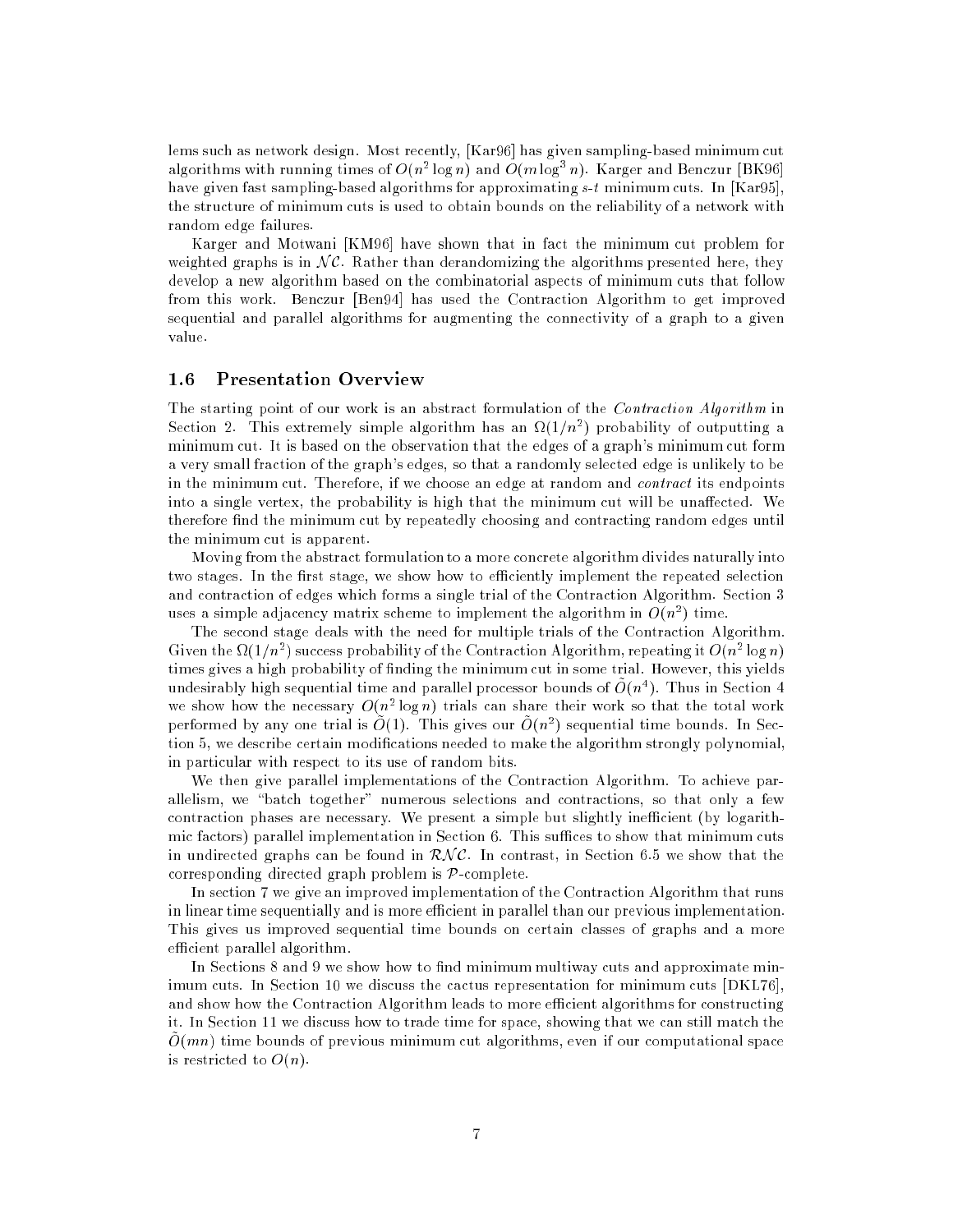

Figure 2: contraction

# 2 The Contraction Algorithm

In this section we restrict our attention to unweighted multigraphs (*i.e.*, graphs that may have multiple edges between one pair of vertices), and present an abstract version of the Contraction Algorithm. This version of the algorithm is particularly intuitive and easy to analyze. In later sections, we will describe how to implement it efficiently.

The Contraction Algorithm uses one fundamental operation, contraction of graph vertices. To contract two vertices  $v_1$  and  $v_2$  we replace them by a vertex v and let the set of edges incident on v be the union of the sets of edges incident on  $v_1$  and  $v_2$ . We do not merge edges from  $v_1$  and  $v_2$  that have the same other endpoint; instead, we create multiple instances of those edges. However, we remove self loops formed by edges originally connecting  $v_1$  to  $v_2$ . Formally, we delete all edges  $(v_1, v_2)$ , and replace each edge  $(v_1, w)$  or  $(v_2, w)$ with an edge  $(v, w)$ . The rest of the graph remains unchanged. We will use  $G/(v, w)$  to denote graph G with edge  $(v, w)$  contracted (by *contracting an edge*, we will mean contracting the two endpoint of the edge). Extending this definition, for an edge set  $F$  we will let  $G/F$  denote the graph produced by contracting all edges in F (the order of contractions is irrelevant up to isomorphism). An example of an edge contraction is given in Figure 2.

Assume initially that we are given a multigraph  $G(V, E)$  with n vertices and m edges. The Contraction Algorithm is based on the idea that since the minimum cut is small, a randomly chosen edge is unlikely to be in the minimum cut. The Contraction Algorithm, which is described in Figure 3, repeatedly chooses an edge at random and contracts it.

```
Procedure Contract(G)
```
repeat until  $G$  has 2 vertices

choose an edge  $(v, w)$  uniformly at random from  $G$ 

let  $G \leftarrow G/(v, w)$ 

return  $G$ 

### Figure 3: The Contraction Algorithm

When the Contraction Algorithm terminates, each original vertex has been contracted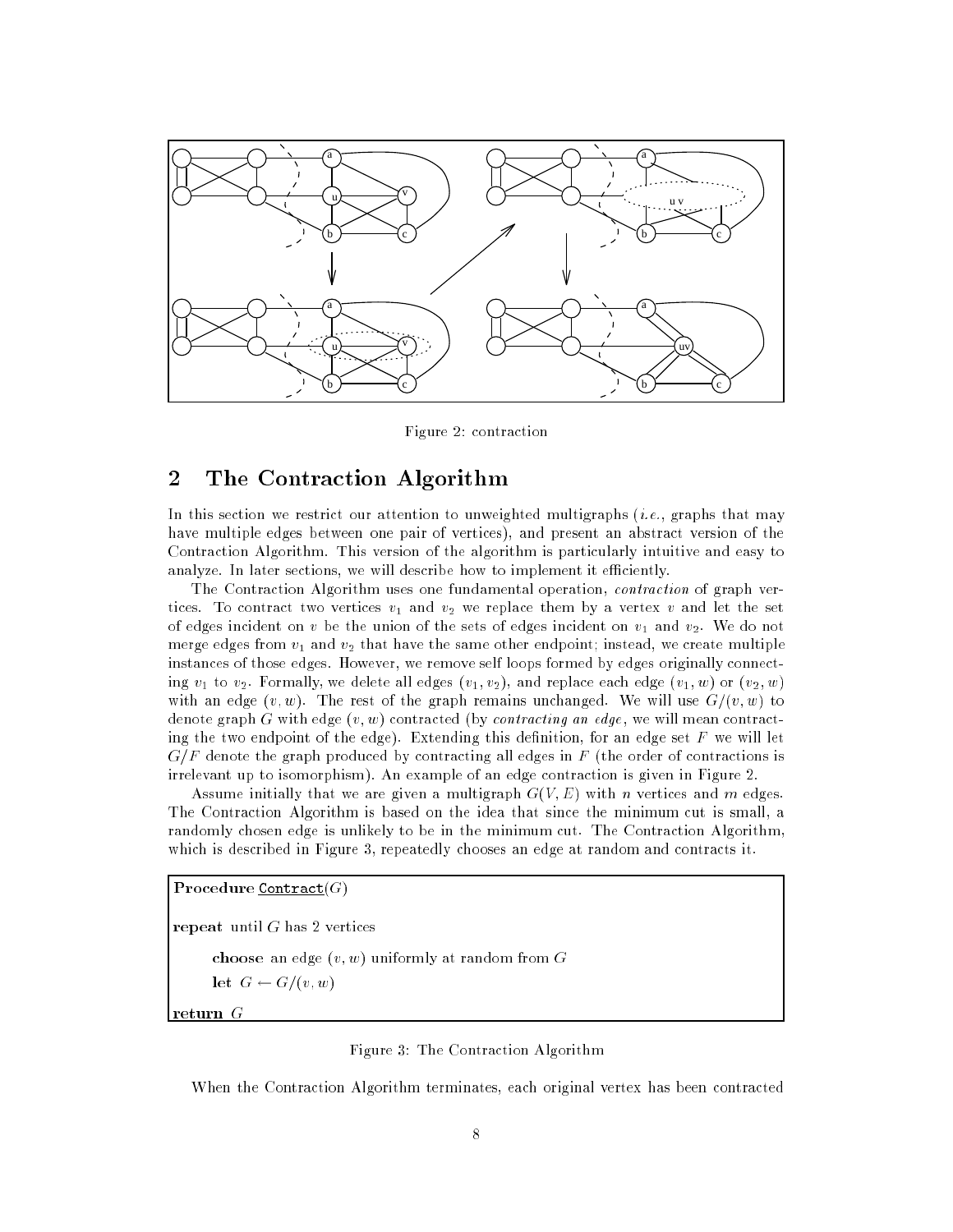into one of the two remaining "metavertices." This defines a cut of the original graph: each side corresponds to the vertices contained in one of the metavertices. More formally, at any point in the algorithm, we can define  $s(a)$  to be the set of original vertices contracted to a current metavertex a. Initially  $s(v) = v$  for each  $v \in V$ , and whenever we contract  $(v, w)$ to create vertex x we set  $s(x) = s(v) \cup s(w)$ . We say a cut  $(A, B)$  in the contracted graph corresponds to a cut  $(A', B')$  in G, where  $A' = \bigcup_{a \in A} s(a)$  and  $B' = \bigcup_{b \in B} s(b)$ . Note that a cut and its corresponding cut will have the same value, where we define the value of a cut to be the sum of the weights of the edges crossing the cut.

When the Contraction Algorithm terminates, yielding a graph with two metavertices a and b, we have a corresponding cut  $(A, B)$  in the original graph, where  $A = s(a)$  and  $B = s(b).$ 

**Lemma 2.1** A cut  $(A, B)$  is output by the Contraction Algorithm if and only if no edge crossing  $(A, B)$  is contracted by the algorithm.

Proof: The only if direction is obvious. For the other direction, consider two vertices on opposite sides of the cut  $(A, B)$ . If they end up in the same metavertex, then there must be a path between them consisting of edges that were contracted. However, any path between them crosses  $(A, B)$ , so an edge crossing cut  $(A, B)$  would have had to be contracted. This contradicts our hypothesis. П

Lemma 2.1 is also the basis of Nagamochi and Ibaraki's min-cut algorithm [NI92]. They give a linear-time deterministic algorithm for identifying and contracting a non-minimumcut edge. Doing this n times (for a total running time of  $O(mn)$ ) yields two vertices which by Lemma 2.1 define the minimum cut of the graph.

**Theorem 2.2** A particular minimum cut in  $G$  is returned by the Contraction Algorithm with probability at least  $\binom{n}{n}$  $\big)^{-1} = \Omega(n^{-2}).$ 

**Proof:** Fix attention on some specific minimum cut  $(A, B)$  with c crossing edges. We will use the term minimum cut edge to refer only to edges crossing  $(A, B)$ . From Lemma 2.1, we know that if we never select a minimum cut edge during the Contraction Algorithm, then the two vertices we end up with must define the minimum cut.

Observe that after each contraction, the minimum cut of the new graph must still be at least c. This is because every cut in the contracted graph corresponds to a cut of the same value in the original graph, and thus has value at least c. Furthermore, if we contract an edge  $(v, w)$  that does not cross  $(A, B)$ , then the cut  $(A, B)$  corresponds to a cut of value c in  $G/(v, w)$ ; this corresponding cut is a minimum cut (of value c) in the contracted graph.

Each time we contract an edge, we reduce the number of vertices in the graph by one. Consider the stage in which the graph has r vertices. Since the contracted graph has a minimum cut value of at least  $c$ , it must have minimum degree at least  $c$ , and thus at least  $rc/2$  edges. However, only c of these edges are in the minimum cut. Thus, a randomly chosen edge is in the minimum cut with probability at most  $2/r$ . The probability that we never contract a minimum cut edge through all  $n - 2$  contractions is thus at least

$$
\left(1 - \frac{2}{n}\right)\left(1 - \frac{2}{n-1}\right)\cdots\left(1 - \frac{2}{3}\right) = \left(\frac{n-2}{n}\right)\left(\frac{n-3}{n-1}\right)\cdots\left(\frac{2}{4}\right)\left(\frac{1}{3}\right)
$$

$$
= \binom{n}{2}^{-1}
$$

$$
= \Omega(n^{-2}).
$$

This bound is tight. In the graph consisting of a cycle on n vertices, there are  $\binom{n}{k}$ minimum cuts, one for each pair of edges in the graph. Each of these minimum cuts is produced by the Contraction Algorithm with equal probability, namely  $\binom{n}{2}^{-1}$ .

 $\Box$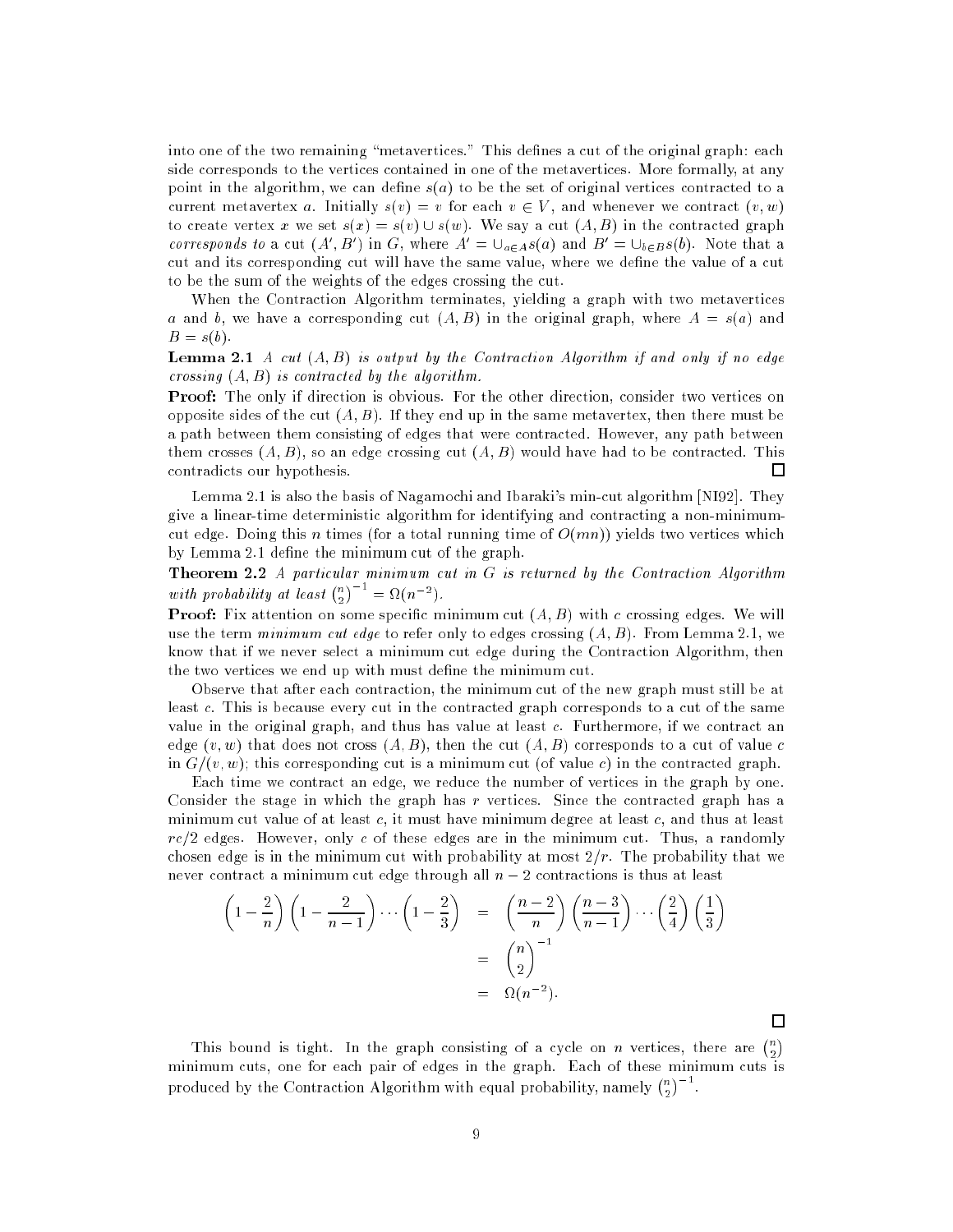An alternative interpretation of the Contraction Algorithm is that we are randomly ranking the edges and then constructing a minimum spanning tree of the graph based on these ranks (using Kruskal's minimum spanning tree algorithm [Kru56]). If we remove the heaviest edge in the minimum spanning tree, the two components that result have an  $\Omega(n^{-2})$  chance of defining a particular minimum cut. This intuition forms the basis of the implementation in Section 7.

The Contraction Algorithm can be halted when k vertices remain. We refer to this as contraction to k vertices. The following result is an easy extension of Theorem 2.2:

**Corollary 2.3** A particular minimum cut  $(A, B)$  survives contraction to k vertices with probability at least  $\binom{k}{k}$  $)/\binom{n}{2}$ . .  $= \Omega((k/n)^2).$ 

#### $2.1$ Weighted Graphs

Extending the Contraction Algorithm to weighted graphs is simple. For a given integerweighted graph G, we consider a corresponding unweighted multigraph  $G'$  on the same set of vertices. An edge of weight w in G is mapped to a collection of w parallel unweighted edges in G'. The minimum cuts in G and G' are the same, so it suffices to run the Contraction Algorithm on G'. We choose a pair of vertices to contract in G' by selecting an edge of  $G'$ uniformly at random. Therefore, the probability that we contract  $u$  and  $v$  is proportional to the number of edges connecting u and v in  $G'$ , which is just the weight of the edge  $(u, v)$ in G. This leads to the weighted version of the Contraction Algorithm given in Figure 4.

Procedure Contract $(G)$ 

repeat until  $G$  has 2 vertices

choose an edge  $(v, w)$  with probability proportional to the weight of  $(v, w)$ 

let  $G \leftarrow G/(v, w)$ 

return  $G$ 

Figure 4: The Weighted Contraction Algorithm

The analysis of this algorithm follows immediately from the unweighted case. The analysis also applies to graphs with non-integral edge weights.

Corollary 2.4 The Weighted Contraction Algorithm outputs a particular minimum cut of G with probability  $\Omega(1/n^2)$ .

## 3 Implementing the Contraction Algorithm

We now turn to implementing the algorithm described abstractly in the previous section. First, we give a version that runs in  $O(n^2)$  time and space. Later, we shall present a version that runs in  $O(m)$  time and space with high probability, and is also parallelizable. This first method, though, is easier to analyze, and its running time does not turn out to be the dominant factor in our analysis of the running time of our overall algorithm.

To implement the Contraction Algorithm we use an  $n \times n$  weighted adjacency matrix, which we denote by W. The entry  $W(u, v)$  contains the weight of edge  $(u, v)$ , which can equivalently be viewed as the number of multigraph edges connecting  $u$  and  $v$ . If there is no edge connecting u and v then  $W(u, v) = 0$ . We also maintain the total (weighted) degree  $D(u)$  of each vertex u; thus  $D(u) = \sum_{v} W(u, v)$ .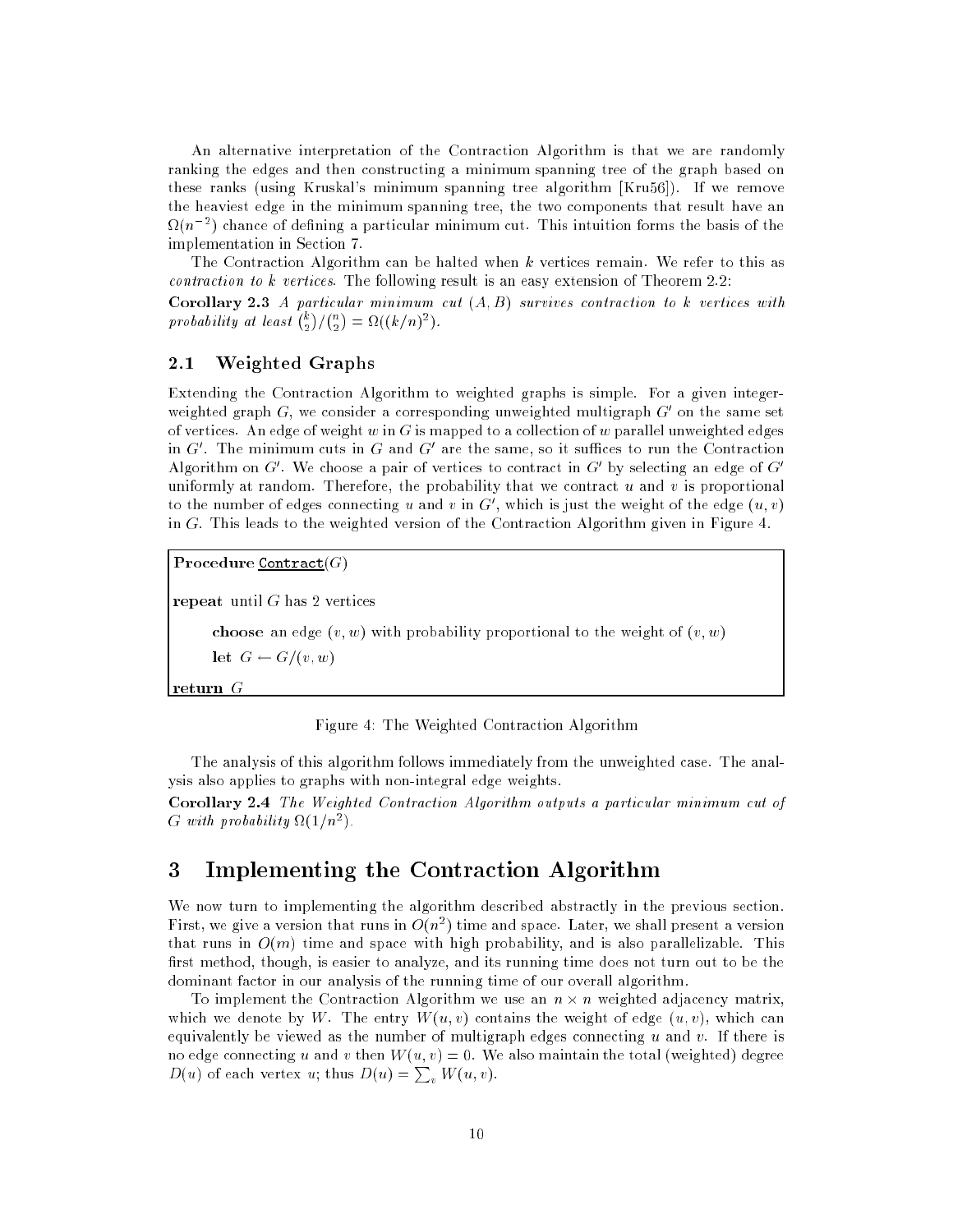We now show how to implement two steps: randomly selecting an edge and performing a contraction.

### 3.1 Choosing an Edge

A fundamental operation that we need to implement is the selection of an edge with probability proportional to its weight. A natural method is the following. First, from edges  $e_1,\ldots,e_m$  with weights  $w_1,\ldots,w_m,$  construct cumulative weights  $W_k$  =  $\sum_{i=1}^k w_i$ . Then choose an integer r uniformly at random from  $0, \ldots, W_m$  and use binary search to identify the edge  $e_i$  such that  $W_{i-1} \leq r < W_i$ . This can easily be done in  $O(\log W)$  time. While this is not a strongly polynomial bound since it depends on the edge weights being small, we will temporarily ignore this issue. For the time being, we assume that we have a blackbox subroutine called Random-Select. The input to Random-Select is a cumulative weight array of length m. Random-Select runs in  $O(\log m)$  time and returns an integer between 1 and m, with the probability that i is returned being proportional to  $w_i$ . In practice the lack of strong polynomiality is irrelevant since implementors typically pretend that their system-provided random number generator can be made to return numbers in an arbitrarily large range by scaling. We will provide theoretical justification for using Random-Select by giving a strongly polynomial implementation of it in Section 5. Note that the input weights to Random-Select need not be edge weights, but are simply arbitrary measures of proportionality.

We now use Random-Select to find an edge to contract. Our goal is to choose an edge  $(u, v)$  with probability proportional to  $W(u, v)$ . To do so, choose a first endpoint u with probability proportional to  $D(u)$ , and then once u is fixed choose a second endpoint v with probability proportional to  $W(u, v)$ . Each of these two choices requires  $O(n)$  time to construct a cumulative weight array plus one  $O(\log n)$ -time call to Random-Select, for a total time bound of  $O(n)$ .

The following lemma, similar to one used by Klein, Plotkin, Stein and Tardos [KPST94], proves the correctness of this procedure.

**Lemma 3.1** If an edge is chosen as described above, then  $Pr[(u, v)$  is chosen is proportional to  $W(u, v)$ .

**Proof:** Let  $\sigma = \sum_{v} D(v)$ . Then

$$
Pr[choose(u, v)] = Pr[choose u] \cdot Pr[choose (u, v) | chose u] + Pr[choose v] \cdot Pr[choose (u, v) | chose v] = \frac{D(u)}{\sigma} \cdot \frac{W(u, v)}{D(u)} + \frac{D(v)}{\sigma} \cdot \frac{W(u, v)}{D(v)} = \frac{2W(u, v)}{\sigma} \propto W(u, v).
$$

 $\Box$ 

### 3.2 Contracting an Edge

Having shown how to choose an edge, we now show how to implement a contraction. Given W and  $D$ , which represent a graph  $G$ , we explain how to update W and  $D$  to reflect the contraction of a particular edge  $(u, v)$ . Call the new graph  $G'$  and compute its representation via the algorithm of Figure 3.2. Intuitively, this algorithm moves all edges incident on  $v$  to u. The algorithm replaces row u with the sum of row u and row  $v$ , and replaces column u with the sum of column u and column v. It then clears row v and column v. W and D now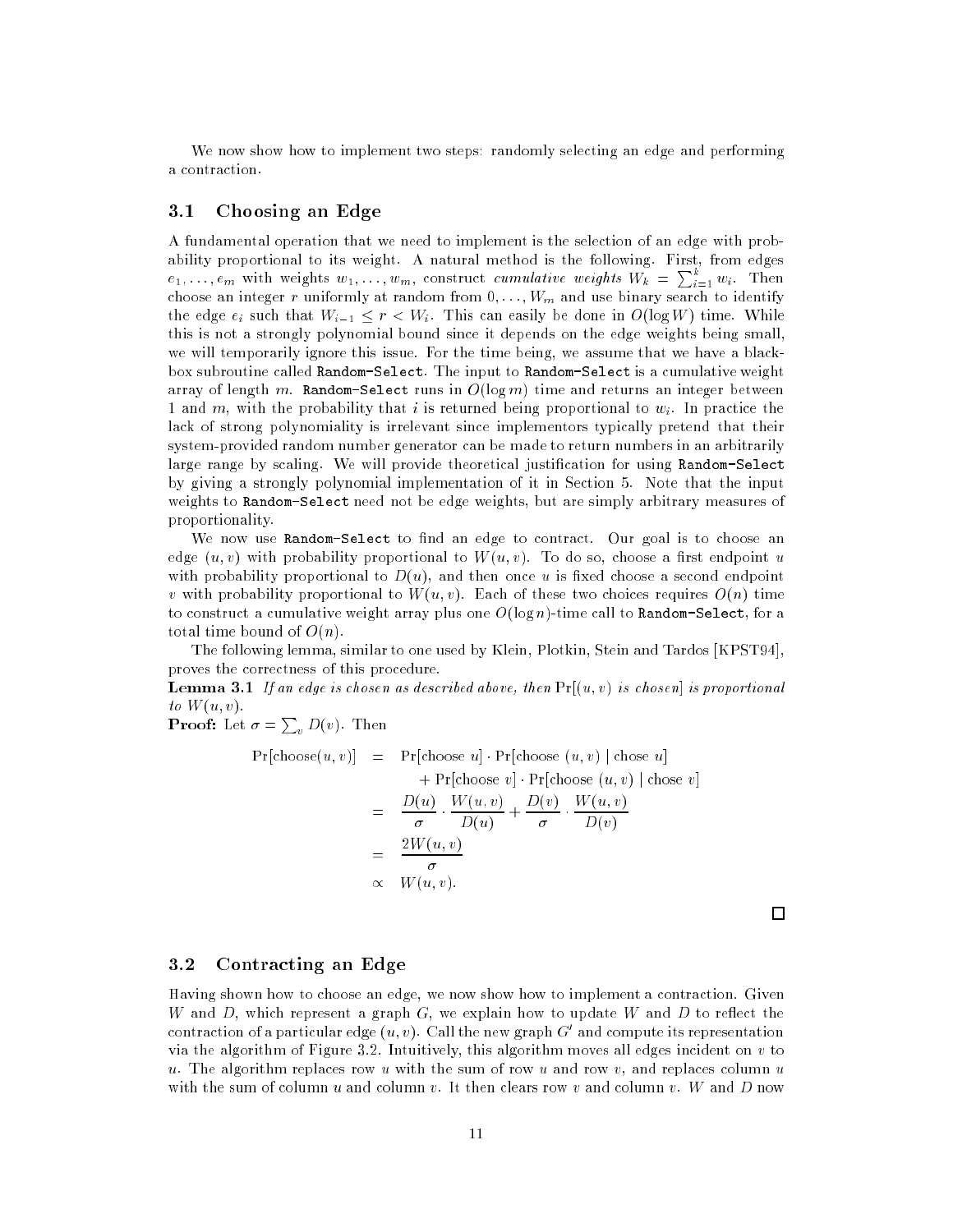Procedure to contract edge  $(u, v)$ Let  $D(u) \leftarrow D(u) + D(v) - 2W(u, v)$ Let  $D(v) \leftarrow 0$ Let  $W(u, v) \leftarrow W(v, u) \leftarrow 0$ For each vertex  $w$  except  $u$  and  $v$ Let  $W(u, w) \leftarrow W(u, w) + W(v, w)$ Let  $W(w, u) \leftarrow W(w, u) + W(w, v)$ Let  $W(v, w) \leftarrow W(w, v) \leftarrow 0$ 

Figure 5: Contracting an Edge

represent  $G'$ , since any edge that was incident to u or v is now incident to u and any two edges of the form  $(u, w)$  and  $(v, w)$  for some w have had their weights added. Furthermore, the only vertices whose total weighted degrees have changed are u and v, and  $D(u)$  and  $D(v)$  are updated accordingly. Clearly, this procedure can be implemented in  $O(n)$  time. Summarizing this and the previous section, we have shown that in  $O(n)$  time we can choose an edge and contract it. This yields the following result:

**Corollary 3.2** The Contraction Algorithm can be implemented to run in  $O(n^2)$  time.

Observe that if the Contraction Algorithm has run to completion, leaving just two vertices u and v, then we can determine the weight of the implied cut by inspecting  $W(u, v)$ . In order to contract to k vertices we only need to perform  $n - k \leq n$  edge-contractions.

For the rest of this paper, we will use the Contraction Algorithm as a subroutine, Contract $(G, k)$ , that accepts a weighted graph G and a parameter k and, in  $O(n^2)$  time, returns a contraction of G to k vertices. With probability at least  $\binom{k}{2} \binom{n}{2}$  $($   $\circ$   $\circ$   $\circ$   $\circ$   $\circ$   $\circ$   $\circ$   $\circ$   $\circ$   $\circ$   $\circ$   $\circ$   $\circ$   $\circ$   $\circ$   $\circ$   $\circ$   $\circ$   $\circ$   $\circ$   $\circ$   $\circ$   $\circ$   $\circ$   $$  a particular minimum cut of the original graph will be preserved in the contracted graph. In other words, no vertices on opposite sides of this minimum cut will have been merged, so there will be a minimum cut in the contracted graph corresponding to the particular minimum cut of the original graph.

We can in fact implement the Contraction Algorithm using only  $O(m)$  space (in the worst case  $m = \Theta(n^*)$ , but for sparse graphs using this approach will save space). We do so by maintaining an adjacency list representation. All the edges incident to vertex v are in a linked list. In addition, we have pointers between the two copies of the same edge  $(v, w)$ and  $(w, v)$ . When v and w are merged, we traverse the adjacency list of v, and for each edge  $(v, u)$  find the corresponding edge  $(u, v)$  and rename it to  $(u, w)$ . Note that as a result of this renaming the adjacency lists will not be sorted. However, this is easy to deal with. Whenever we choose to merge two vertices, we can merge their adjacency lists by using a bucket sort into <sup>n</sup> buckets based on the edges' other endpoints; the time for this merge thus remains  $O(n)$  and the total time for the algorithm remains  $O(n^2)$ .

## 4 The Recursive Contraction Algorithm

The Contraction Algorithm can be used by itself as an algorithm for finding minimum cuts. Recall that the Contraction Algorithm has an  $\Omega(n^{-2})$  probability of success. We can therefore repeat the Contraction Algorithm  $\Theta(n^2|n)$  times, and output the smallest cut produced by any of runs of the Contraction Algorithm. The only way this procedure can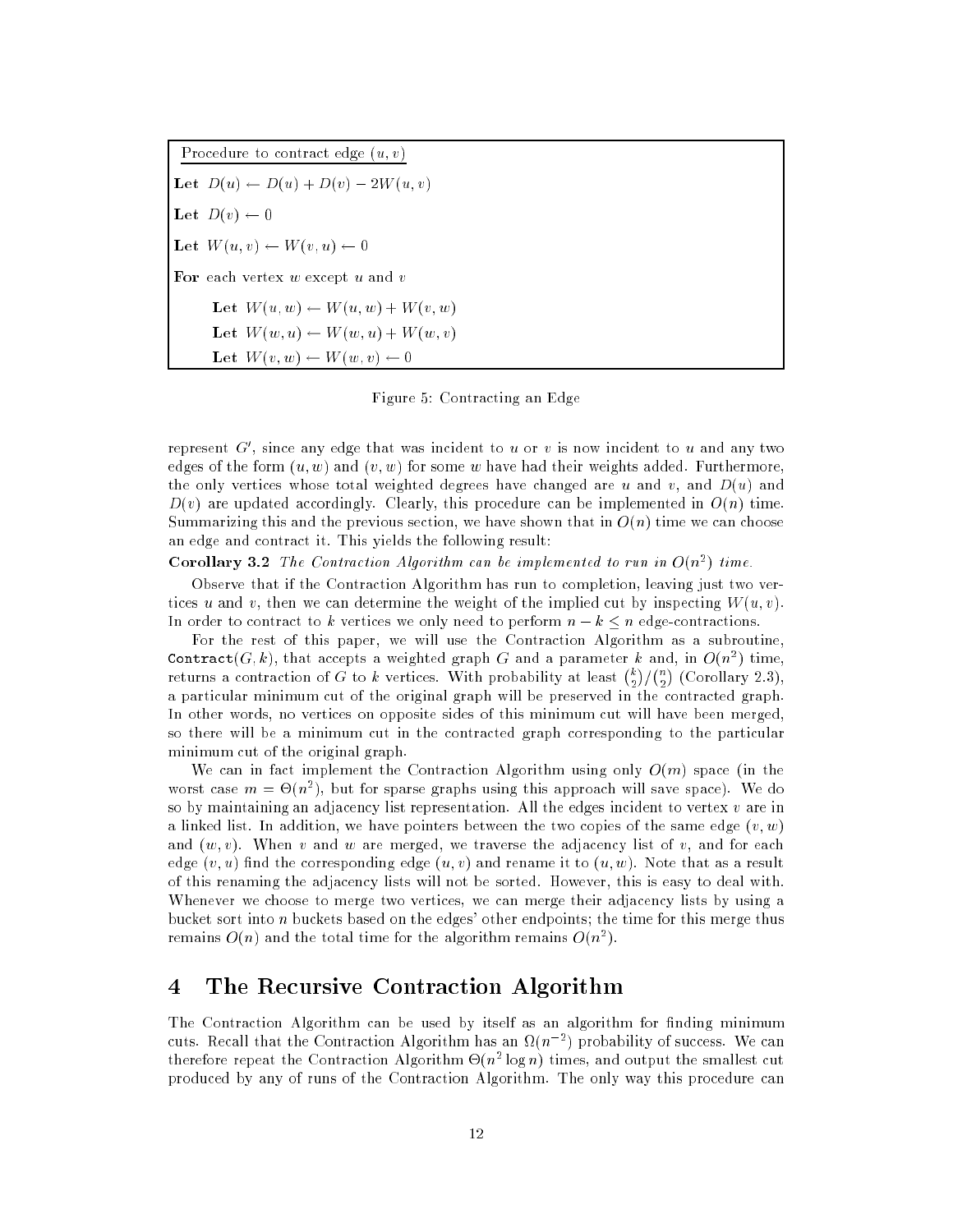rall to find the minimum cut is if all  $cn$  – in  $n$  runs of the Contraction Algorithm fail to find the minimum cut, but we can upper bound the probability that this occurs by

$$
\left(1 - \frac{1}{n^2}\right)^{cn^2 \ln n} \le e^{c \ln n} \le n^c.
$$

Thus we will find the minimum cut with high probability. However, the resulting sequential running time of  $O(n^4)$  is excessive. We therefore show how to wrap the Contraction Algorithm within the Recursive Contraction Algorithm. The idea of this new algorithm is to share the bulk of the work among the  $O(n^2 \log n)$  Contraction Algorithm trials so as to reduce the total work done.

We begin with some intuition as to how to speed up the Contraction Algorithm. Consider the contractions performed in one trial of the Contraction Algorithm. The first contraction has a reasonably low probability of contracting an edge in the minimum cut, namely  $2/n$ . On the other hand, the last contraction has a much higher probability of contracting an edge in the minimum cut, namely  $2/3$ . This suggests that the Contraction Algorithm works well initially, but has poorer performance later on. We might improve our chances of success if, after partially contracting the graph, we switched to a (possibly slower) algorithm with a better chance of success on what remains.

One possibility is to use one of the deterministic minimum cut algorithms, such as that of [NI92], and this indeed yields some improvement. However, a better observation is that an algorithm that is more likely to succeed than the Contraction Algorithm is two trials of the Contraction Algorithm.

This suggests the Recursive Contraction Algorithm described in Figure 6. As can be seen, we perform two independent trials. In each, we first partially contract the graph, but not so much that the likelihood of the cut surviving is too small. By contracting the graph until it has  $\lceil n/\sqrt{2}+1\rceil$  vertices, we ensure a greater than 50% probability of not contracting a minimum cut edge, so we expect that on the average one of the two attempts will avoid contracting a minimum cut edge. We then recursively apply the algorithm to each of the two partially contracted graphs. As described, the algorithms returns only a cut value; it can easily be modied to return a cut of the given value. Alternatively, we might want to output every cut encountered, hoping to enumerate all the minimum cuts.

```
Algorithm Recursive-Contract(G, n)input A graph G of size n.
if G has fewer than 6 vertices
then
        G' \leftarrow Contract(G, 2)return the weight of cut (A = s(a), B = s(b)) in G'
else repeat twice
              G' \leftarrow \texttt{Contract}(G, \lceil n/\sqrt{2} + 1 \rceil){\tt Recursive-Contract}(G', \lceil n/\sqrt{2} + 1 \rceil).return the smaller of the two resulting values.
```


We now analyze the running time of this algorithm.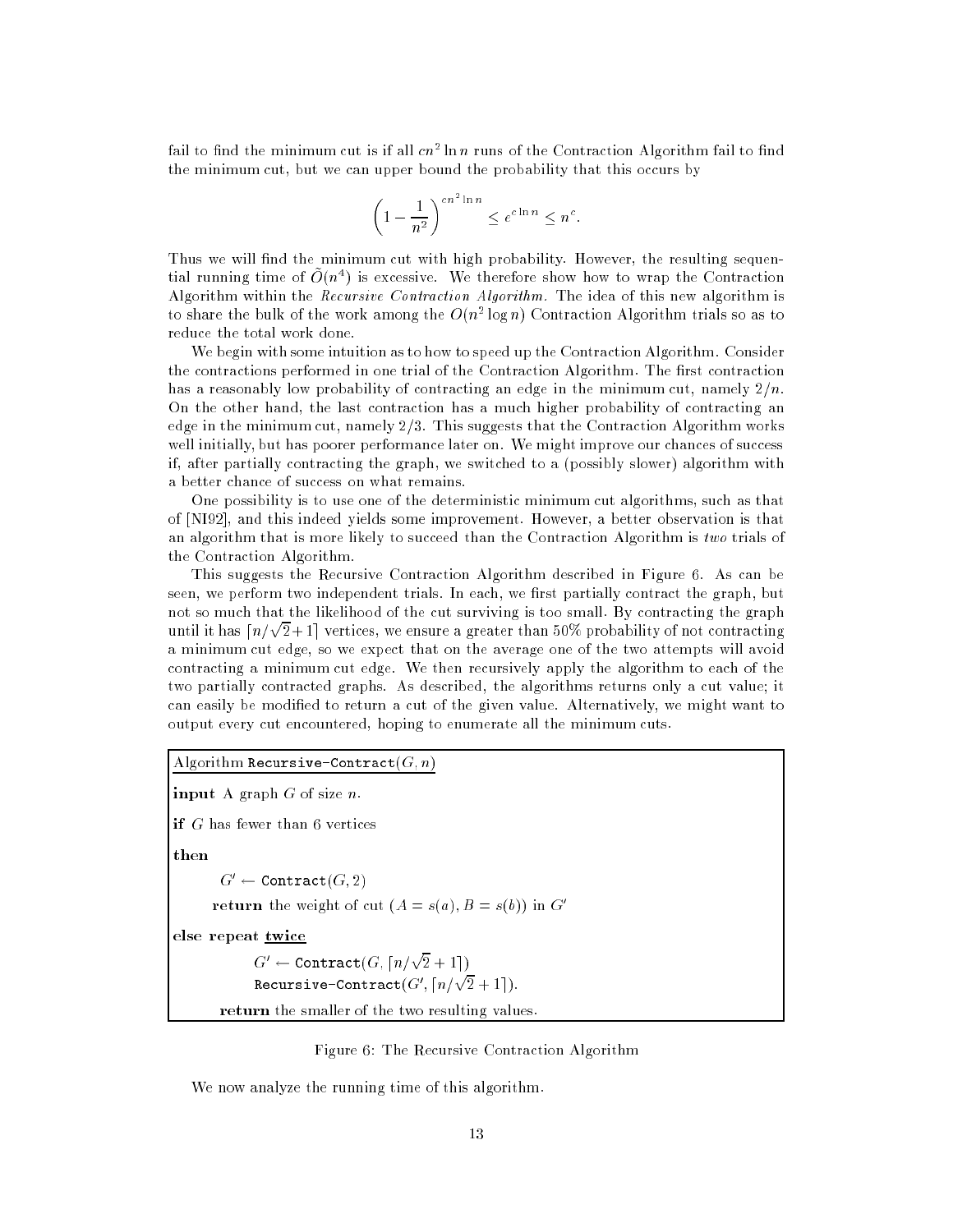#### ${\bf Lemma}$  4.1 Algorithm Recursive-Contract runs in  $O(n^2\log n)$  time.

**Proof:** One level of recursion consists of two independent trials of contraction of G to  $\lceil n/\sqrt{2} + 1 \rceil$  vertices followed by a recursive call. Performing a contraction to  $\lceil n/\sqrt{2} + 1 \rceil$ vertices can be implemented by Algorithm Contract from Section 3 in  $O(n^2)$  time. We thus have the following recurrence for the running time:

$$
T(n) = 2\left(n^2 + T\left(\lceil n/\sqrt{2} + 1\rceil\right)\right). \tag{1}
$$

This recurrence is solved by

$$
T(n) = O(n^2 \log n).
$$

□

Lemma 4.2 Algorithm Recursive-Contract uses  $O(n^2)$  or  $O(m\log(n^2/m))$  space (depending on the implementation).

Proof: We have to store one graph at each level of the recursion. The size of the graph at the  $k^{th}$  level is described by the recurrence  $n_1 = n$ ;  $n_{k+1} = \lceil n_k/\sqrt{n} \rceil$ 2 + 1e. If we use the original  $O(n^2)$ -space formulation of the Contraction Algorithm, then the space required is  $O(\sum_k n_k^2) = O(n^2)$ . To improve the space bound, we can use the linear-space variant of procedure <code>contract</code> . Since at each level the graph has no more than  $\min(m,n_{\tilde{k}})$  edges and can be stored using  $O(\min(m,n_k^2))$  space, the total storage needed is  $\sum_k O(\min(m,n_k^2)) =$  $\Box$  $O(m \log(n^2/m))$ .

This analysis shows why the running time of the Contraction Algorithm is not the bottleneck in the Recursive Contraction Algorithm. We shall later present a linear time (in the number of edges) implementation of the Contraction Algorithm. However, since the recurrence we formulate must apply to the contracted graphs as well, there is no a priori bound on the number of edges in the graph we are working with. Therefore  $n^\ast$  is the only bound we can put on the number of edges in the graph, and thus on the time needed to perform a contraction to  $\lceil n/\sqrt{2} + 1\rceil$  vertices. Furthermore, the existence of  $n^2$  leaves in the recursion tree gives a lower bound of  $\Omega(n^*)$  on the running time of  ${\tt Recursive-Contract}$ , regardless of the speed of Contract. This is why the linear-time implementation of Contract that we shall give in Section 6 provides no speedup in general.

We now analyze the probability that the algorithm finds the particular minimum cut we are looking for. We will say that the Recursive Contraction Algorithm  $finds$  a certain minimum cut if that minimum cut corresponds to one of the leaves in the computation tree of the Recursive Contraction Algorithm. Note that if the algorithm finds any minimum cut then it will certainly output some minimum cut.

**Lemma 4.3** The Recursive Contraction Algorithm finds a particular minimum cut with  $\text{probability } \Omega(1/\log n).$ 

**Proof:** Suppose that a particular minimum cut has survived up to some particular node in the recursion tree. It will survive to a leaf below that node if two criteria are met: it must survive one of the graph contractions at this node, and it must be found by the recursive call following that contraction. Each of the two branches thus has a success probability equal to the product of the probability that the cut survives the contraction and the probability that the recursive call finds the cut. The probability that the cut survives the contraction is, by Corollary 2.3, at least

$$
\frac{(\lceil n/\sqrt{2}+1\rceil)(\lceil n/\sqrt{2}+1\rceil-1)}{n(n-1)} \ge 1/2.
$$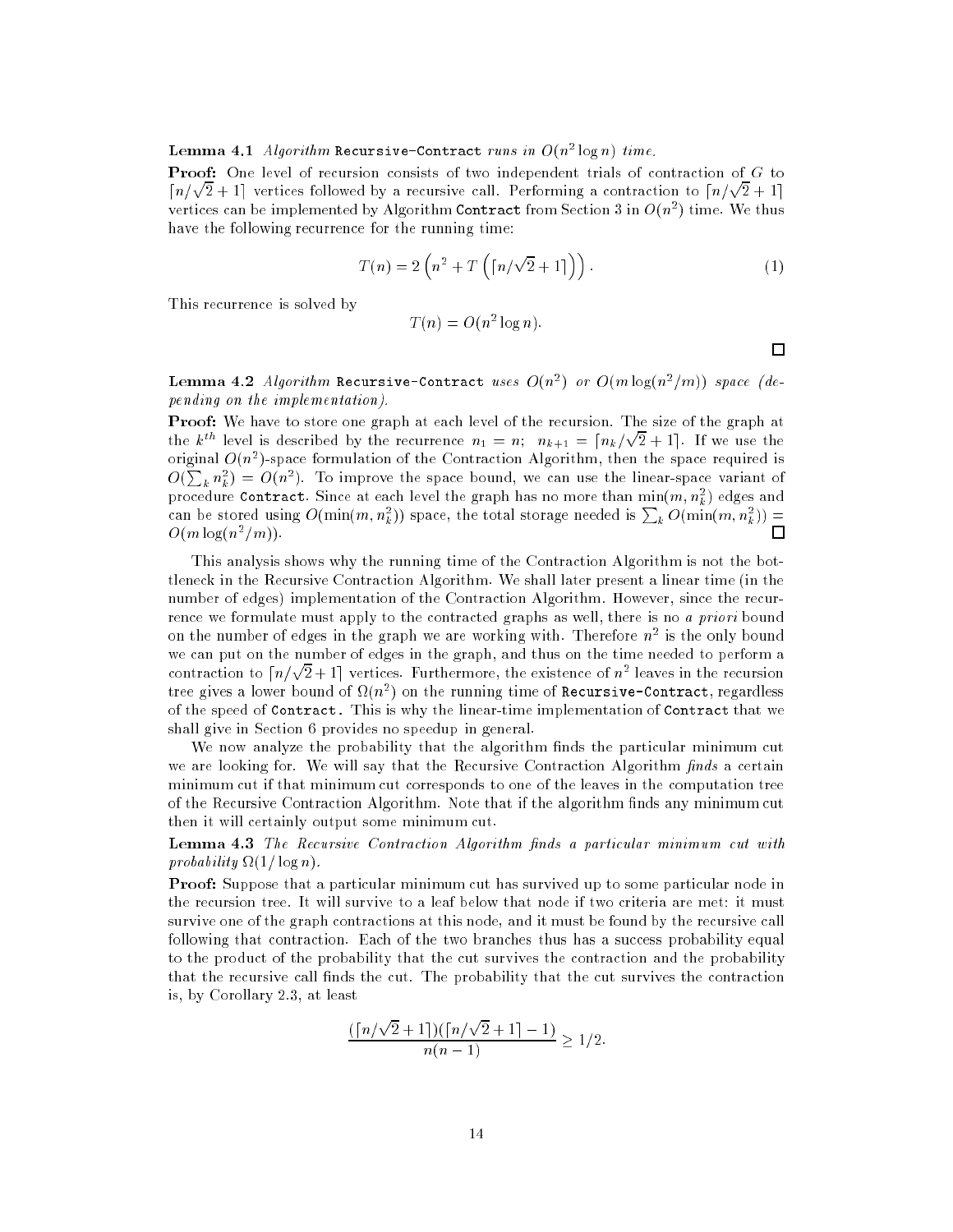In the base case the probability that a cut survives is at least  $\frac{1}{15}$ . This yields a recurrence  $P(n)$  for a lower bound on the probability of success on a graph of size n:

$$
P(n) \ge \begin{cases} 1 - \left(1 - \frac{1}{2}P\left(\lceil n/\sqrt{2} + 1\rceil\right)\right)^2 & \text{if } n \ge 7\\ \frac{1}{15} & \text{otherwise} \end{cases}
$$
 (2)

We solve this recurrence through a change of variables. Let  $p_k$  be the probability of success of a problem on the  $k^{th}$  level of recursion, where a leaf has level 0. Then the recurrence above can be rewritten and simplified as

$$
p_0 = 1/15
$$
  
\n
$$
p_{k+1} \ge 1 - \left(1 - \frac{1}{2}p_k\right)^2
$$
  
\n
$$
= p_k - \frac{1}{4}p_k^2.
$$

Let  $z_k = 4/p_k - 1$ , so  $p_k = 4/(z_k + 1)$ . Substituting this in the above recurrence and solving for  $z_{k+1}$  yields

$$
z_0 = 59
$$
  

$$
z_{k+1} = z_k + 1 + 1/z_k.
$$

Since clearly  $z_k \geq 1$ , it follows by induction that

$$
k < z_k < 59 + 2k
$$

Thus  $z_k = \Theta(k)$  and  $p_k = 4/(z_k + 1) = \Theta(1/k)$ . The depth of recursion is  $2\log_2 n + O(1)$ . Hence it follows that

$$
P(n) \ge p_{2\log_2 n + O(1)} = \Theta(1/\log n).
$$

In other words, one trial of the Recursive Contraction Algorithm finds any particular minimum cut with probability  $\Omega(1/\log n)$ .

We note that the cutoff at problems of size  $7$  is just for ease of analysis. The same bounds hold, up to constant factors, if the algorithm is run until a 2-vertex graph remains, or if a deterministic algorithm is used on the problems of size 7.  $\Box$ 

Those familiar with branching processes might see that we are evaluating the probability that the extinction of contracted graphs containing the minimum cut does not occur before  $depth 2 log n$ .

Theorem 4.4 All minimum cuts in an arbitrarily weighted undirected graph with n vertices and m edges can be found with high probability in  $O(n^2 \log^3 n)$  time and  $O(m \log(n^2/m))$ space.

**Proof:** It is known ([DKL76], see also Lemma 8.4) that there are at most  $\binom{n}{k}$ cuts in a graph. Repeating Recursive-Contract  $O(\log^2 n)$  times gives an  $O(1/n^4)$  chance of missing any particular minimum cut. Thus our chance of missing any one of the at most  $\binom{n}{2}$  minimum cuts is upper bounded by  $O(\binom{n}{2}/n^4) = O(1/n^2)$ .  $\Box$ 

It is noteworthy that unlike the best algorithms for maximum flow this algorithm uses straightforward data structures. The algorithm has proven to be practical and easy to code.

We can view the running of the Recursive Contraction Algorithm as a binary computation tree, where each vertex represents a graph with some of its edges contracted and each edge represents a contraction by a factor of approximately  $\sqrt{2}$ . A leaf in the tree is a contracted graph with 2 metavertices and defines a cut, potentially a minimum cut. The depth of this tree is  $2\log_2 n + O(1)$ , and it thus has  $O(n^2)$  leaves. This shows that the improvement over the direct use of  $n^\ast$  trials of the Contraction Algorithm comes not from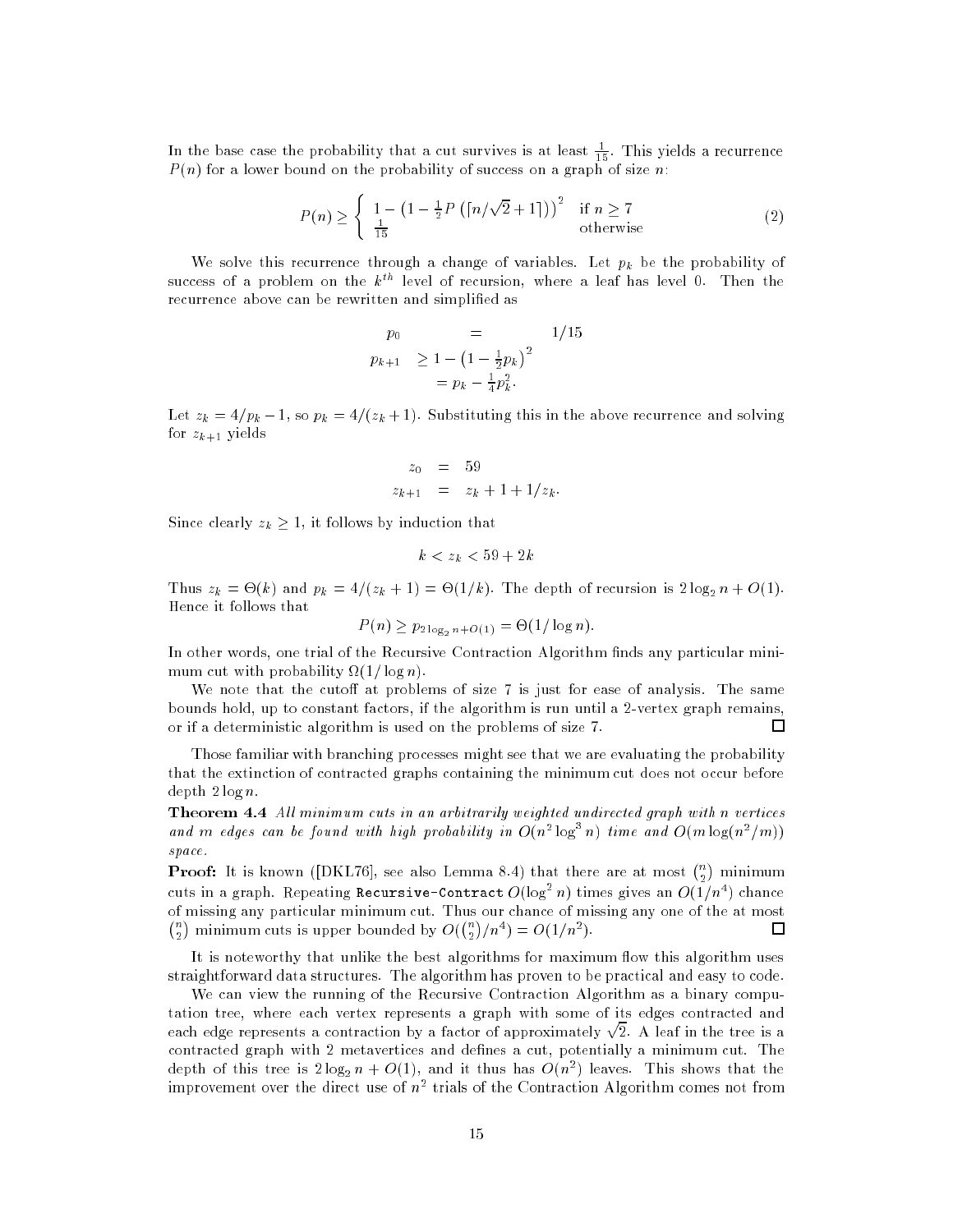generating a narrower tree (those trials also define a "tree" of depth 1 with  $n^{\ast}$  leaves), but from being able to amortize the cost of the contractions used to produce a particular leaf.

If it suffices to output only one minimum cut, then we can keep track of the smallest cut encountered as the algorithm is run and output it afterwards in  $O(n)$  time by unraveling the sequence of contractions that led to it. If we want to output all the minimum cuts, then this might in fact become the dominant factor in the running time: there could be  $n^\omega$  such cuts, each requiring  $O(n)$  time to output as a list of vertices on each side of the cut. This is made even worse by the fact that some minimum cuts may be produced many times by the algorithm. Applegate [App92, ABCC95] observed that there is a simple hashing technique that can be used to avoid outputting a cut more than once. At the beginning, assign to each vertex a random  $O(\log n)$ -bit key. Whenever two vertices are merged by contractions, combine their keys with an exclusive-or. At a computation leaf in which there are only two vertices, the two keys of those vertices form an identier for the particular cut that has been found. With high probability, no two distinct cuts we find will have the same identifiers. Thus by checking whether an identifier has already been encountered we can avoid outputting any cut that has already been output.

An alternative approach to outputting all minimum cuts is to output a concise representation of them; this issue is taken up in Section 10.

In [Kar93], several simple implementation of the Contraction Algorithm for unweighted multigraphs were given. However, in the context of the Recursive Contraction Algorithm the unweighted graph algorithms are no longer useful. This is because our time bound depends on the many subproblems deep in the recursion tree being small. The contractions reduce the number of vertices in the subproblems, but need not reduce the number of edges. If we worked with multigraphs, it is entirely possible that each of the  $O(n^2)$  subproblems on  $4$  vertices would have  $n^\ast$  edges, causing the algorithm to be slow. Using a weighted graph algorithm, it becomes possible to merge parallel edges, thus ensuring that every  $k$  vertex graph we encounter has at most  $k^2$  edges.

## 5 Strongly Polynomial Random Selection

In this section, we finish showing how the Recursive Contraction Algorithm can be implemented in the claimed time bound by implementing the procedure Random-Select. The input to Random-Select is an array  $W$  of length  $n$ . This cumulative weight array is constructed from n weights  $w_i$  by setting  $W_k = \sum_{i \leq k} w_i$ . Procedure Random-Select implements the goal of choosing an index  $i$  at random with probability proportional to weight  $w_i$ . While the analysis of this section is necessary to prove the desired time bound of Recursive-Contract, it is unlikely that it would be necessary to actually implement the procedure Random-Select in practice. The system supplied random number generator and rounding will probably suffice.

This problem of nonuniform selection is not new. It has been known for some time [KY76] that the fastest possible algorithm for nonuniform random selection has expected running time proportional to the *entropy* of the distribution being sampled; this section essentially uses similar techniques to get high probability amortized bounds.

Let  $M = W_n$  be the sum of all weights. If the edge weights  $w_i$  (and thus the total weight  $M$ ) are polynomial in n, then we use standard methods to implement Procedure Random-Select in  $O(\log n)$  time: generate a uniformly distributed  $(\log M)$ -bit number k in the range  $[0, M]$  (all logs are base 2), and return the value i such that  $W_{i-1} \leq k < W_i$ . This can be done even in the model where only a single random bit, rather than an  $O(\log n)$ -bit random number, can be generated in unit time.

When the weights are arbitrary integers that sum to  $M$ , the time needed for an exact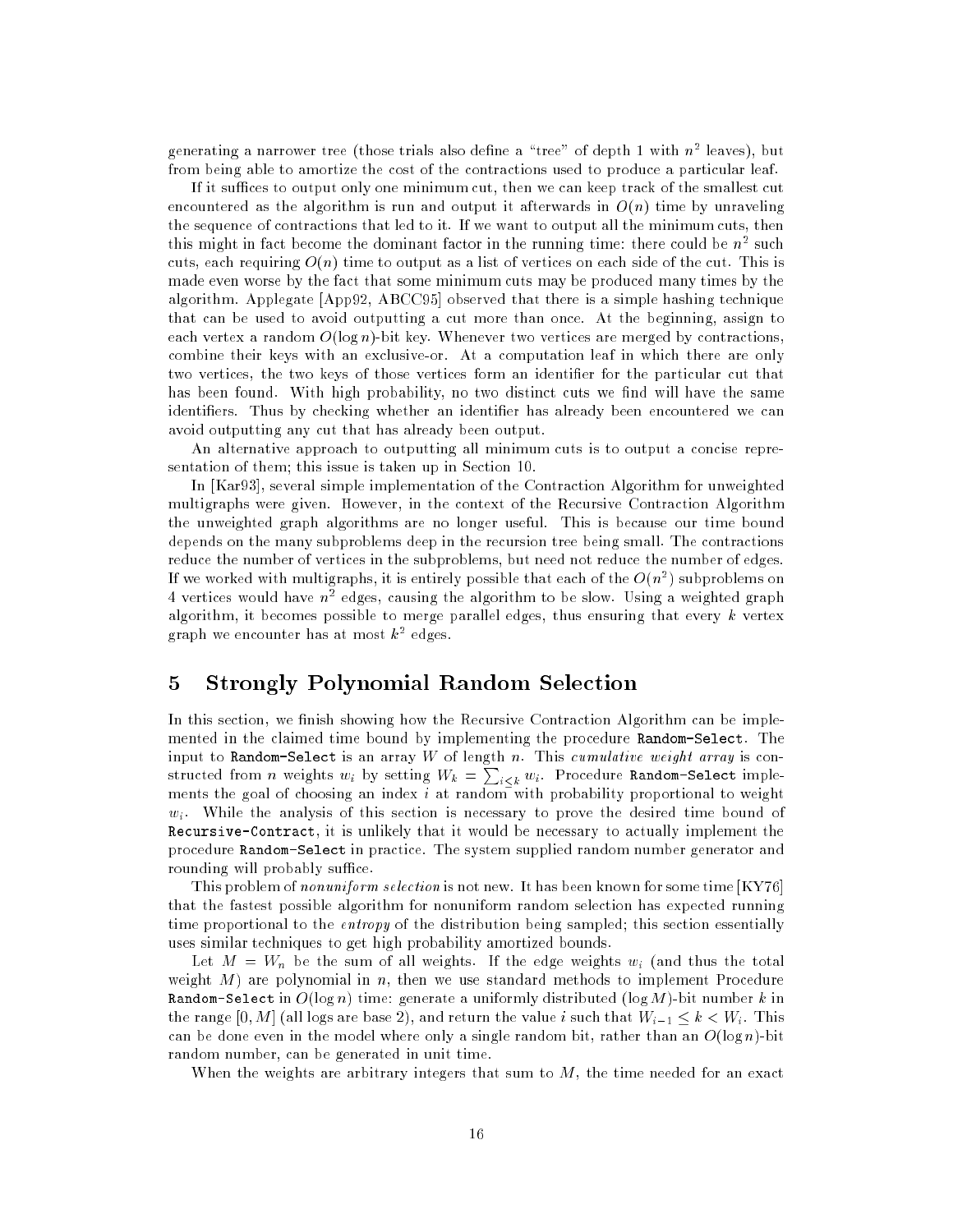implementation is  $\Omega(\log M)$ . However, we can modify the algorithm to introduce a negligible error and run in  $O(\log n)$  time. Suppose we know that only t calls to random-select will be made during the running of our algorithm. To select an edge from the cumulative distribution, even if the sum of the edge weights is superpolynomial in n, we let  $N = t n^4$ , generate s uniformly at random from  $[0, N]$ , and choose the edge i such that  $W_{i-1}$  <  $W_n s/N < W_i$ . The edge that we choose differs from the one that we would have chosen using exact arithmetic only if  $W_n s/N$  and  $W_n(s + 1)/N$  specify different indices. But there can only be at most  $n$  such values in the "boundaries" of different indices, so there are at most n values that we could chose for s that would cause an error. Thus the probability that we make an error with one selection is less than  $n/N = O(1/tn^3)$  and the probability that we make any errors is  $O(1/n^3)$ . This approach reflects what is typically done in practice—we simply use the random number generator available in a system call, perform rounding, and ignore the possible loss of precision that results.

A drawback of this approach in theory is that even if a particular input to Random-Select has only two choices, we still need to use  $\Omega(\log t)$  bits to generate a selection. Using this approach adds an extra  $\log n$  factor to the running time of Random-Select on constant size inputs (which arise at the leaves of the recursion tree of our algorithm) and thus increases the running time of Recursive-Contract.

A better approach is the following. Intuitively, we generate the  $\log M$  random bits needed to select uniformly from the range  $[0, M]$ , but stop generating bits when all possible outcomes of the remaining bits yield the same selection. Given the length n input, partition the range [0, M] into 2n equal sized intervals of length  $M/2n$ . Use  $1 + \log n$  random bits to select one of the intervals uniformly at random—this requires  $O(\log n)$  time spent in binary search among the cumulative weights. If this interval does not contain any of the cumulative weight values  $W_i$  (which happens with probability  $1/2$ , since at most n of the 2n intervals can contain one of the cumulative weight values), then we have unambiguously selected a particular index because the values of the remaining bits in the  $(\log M)$ -bit random number are irrelevant. If the interval contains one or more of the cumulative values, then divide this one interval into 2n equal sized subintervals and again use  $1 + \log n$  bits to select one subinterval. If the subinterval contains a cumulative weight value, then we subdivide again. Repeat this process until an index is unambiguously selected. Each subdivision requires  $O(\log n)$  time and  $O(\log n)$  random bits, and successfully identifies an index with probability 1=2.

**Lemma 5.1** On an input of size n, the expected time taken by Random-Select is  $O(\log n)$ . The probability the Random-Select takes more than t  $\log n$  time to finish is  $O(2^{-t})$ .

**Proof:** Each binary search to select a subinterval requires  $O(\log n)$  time. Call an interval search a success if it selects a unique index, and a failure if it must further subdivide an interval. The probability of a success is then at least  $1/2$ . The total number of interval searches is therefore determined by how many failures occur before a success. Since each search fails with probability at most  $1/2$ , the probability that t failures occur before a success is  $O(2^{-t})$  and the expected number of failures preceding the first success is at most 2.  $\Box$ 

Remark: Inspection of the above lemma shows that Random-Select can also be implemented by generating one random bit at a time (rather than  $\log M$ ) and stopping when the selected interval is unambiguous. П

Lemma 5.2 Suppose that  $t$  calls are made to Random-Select on inputs of size n. Then with probability  $1 - e^{-\Omega(t)}$ , the amortized time for each call is  $O(\log n)$ .

**Proof:** Each interval search in a call requires  $O(\log n)$  time. It therefore suffices to prove that the amortized number of interval searches used is  $O(1)$ , *i.e.* that the total number is  $O(t)$ . We use the definitions of success and failure from the previous lemma. We know the number of successes over the t calls to  $Random-Select$  is t, since each success results in the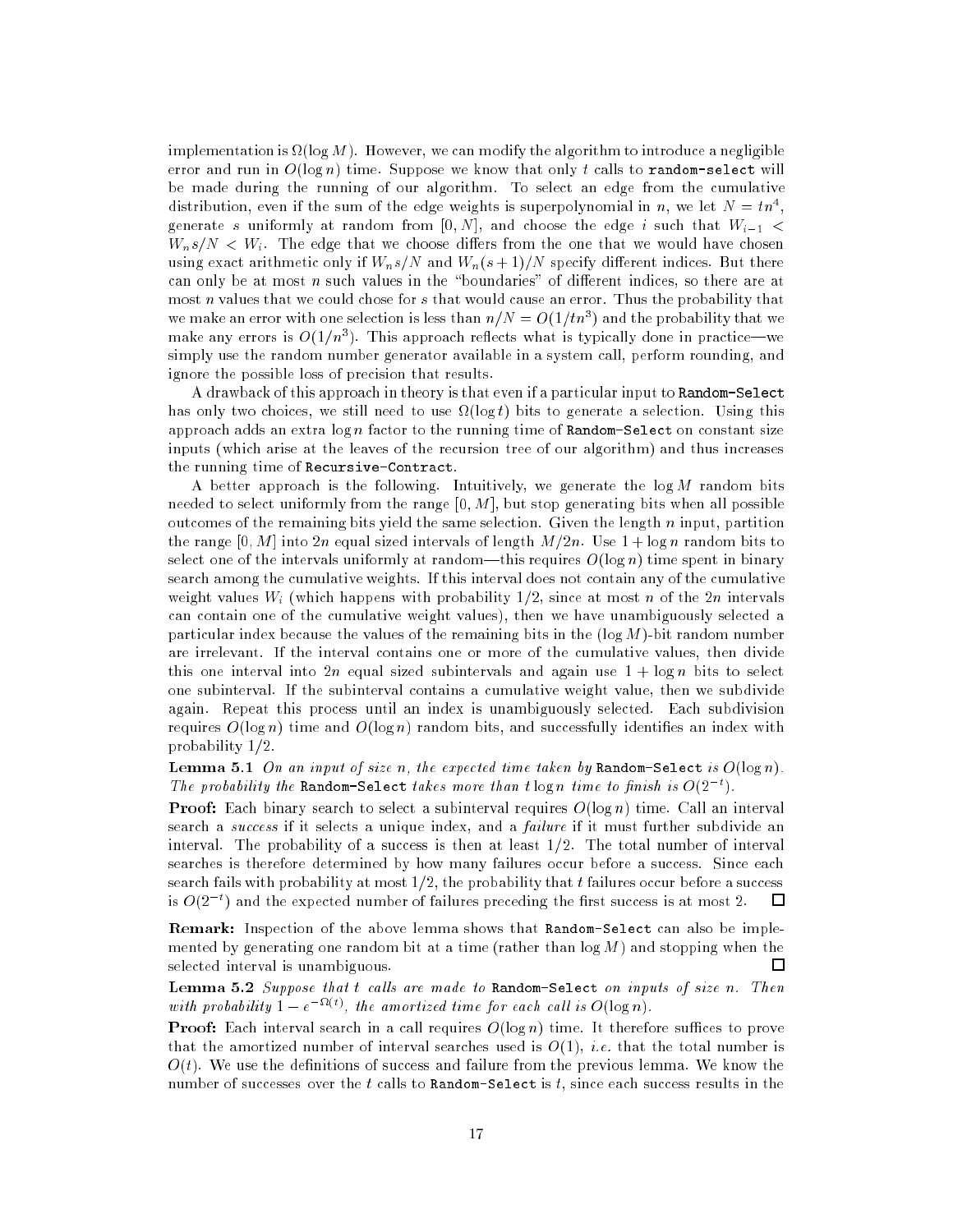termination of one call. The total number of searches is therefore determined by how many trials occur before the  $t^{th}$  success. This number is simply the *negative binomial distribution* for the  $t^{\textit{th}}$  success with probability 1/2. Since the chances of success and failure are equal, we expect to see roughly the same number of successes as failures, namely  $t$ , for a total of  $2t$ trials. The Chernoff bound (cf. [Mul94, page 427]) proves the probability that the number of trials exceeds  $3t$  is exponentially small in  $t$ .  $\Box$ 

**Theorem 5.3** If n calls are made to Random-Select and each input is of size  $n^{O(1)}$ , then with high probability in n the amortized time for Random-Select on an input of size s is  $O(\log s)$ .

**Proof:** Let the *i*<sup>th</sup> input have size  $n_i$  and let  $t_i = \lceil \log n_i \rceil$ . From above, we know that the expected time to run Random-Select on input i is  $O(t_i)$ . We need to show that the total time to run Random-Select on all the problems is  $O(\sum t_i)$  with high probability. Note that the largest value of  $t_i$  is  $O(\log n)$ .

Call the  $i^{th}$  call to Random-Select *tupical* if there are more than  $5 \log n$  calls with the same value  $t_i$  and *atypical* otherwise. Since the largest value of  $t_i$  is  $O(\log n)$ , there can be only  $O(\log^2 n)$  atypical calls. For the *i*<sup>th</sup> atypical call, by Lemma 5.1 and the fact that  $t_i = O(\log n)$ , we know that the time for call i is  $O(\log^2 n)$  with high probability. Thus the time spent in all the atypical calls is  $O(\log^4 n)$  with high probability. By Lemma 5.2, if i is a typical call then its amortized cost is  $O(t_i)$  with high probability in n. Therefore, the total time spent on all calls is  $O(\log^4 n + \sum t_i)$ , which is  $O(n + \sum t_i)$ . Since there are n calls made, the amortized cost for call i is  $O(1 + t_i) = O(\log n_i)$ . □

We have therefore shown how to implement Random-Select in  $O(\log n)$  amortized time on size n inputs, assuming a simple condition on the inputs. To see that this condition is met in the Recursive Contraction Algorithm, note that we perform  $\Omega(n)$  calls to  ${\tt Random-Select}$ (for example, the ones in the two calls to Contract at the top level of the recursion), while the largest input is of size  $n$  (since no graph we contract has more vertices). This concludes the proof of the time bound of the Recursive Contraction Algorithm.

## 6 A Parallel Implementation

We now show how the Recursive Contraction Algorithm can be implemented in  $RNC$ . To do so, we give an m processor  $RNC$  implementation of the Contract by eliminating the apparently sequential nature of the selection and contraction of edges. Parallelizing Recursive-Contract is then easy.

As a first step, we will show how a series of selections and contractions needed for the Contraction Algorithm can be implemented in  $O(m)$  time. The previous  $O(n^2)$  time bound arose from a need to update the graph after each contraction. We circumvent this problem by grouping series of contractions together and performing them all simultaneously. As before, we focus initially on unweighted multigraphs. We start by giving our algorithms as sequential ones, and then show how they can be parallelized.

## 6.1 Using A Permutation of the Edges

We reformulate the Contraction Algorithm as follows. Instead of choosing edges one at a time, we begin by generating a random permutation  $L$  of the edges according to the uniform distribution. Imagine contracting edges in the order in which they appear in the permutation, until only two vertices remain. This is clearly equivalent to the abstract formulation of the Contraction Algorithm. We can immediately deduce that with probability  $\Omega(n^{-2})$ , a random permutation will yield a contraction to two vertices which determine a particular minimum cut.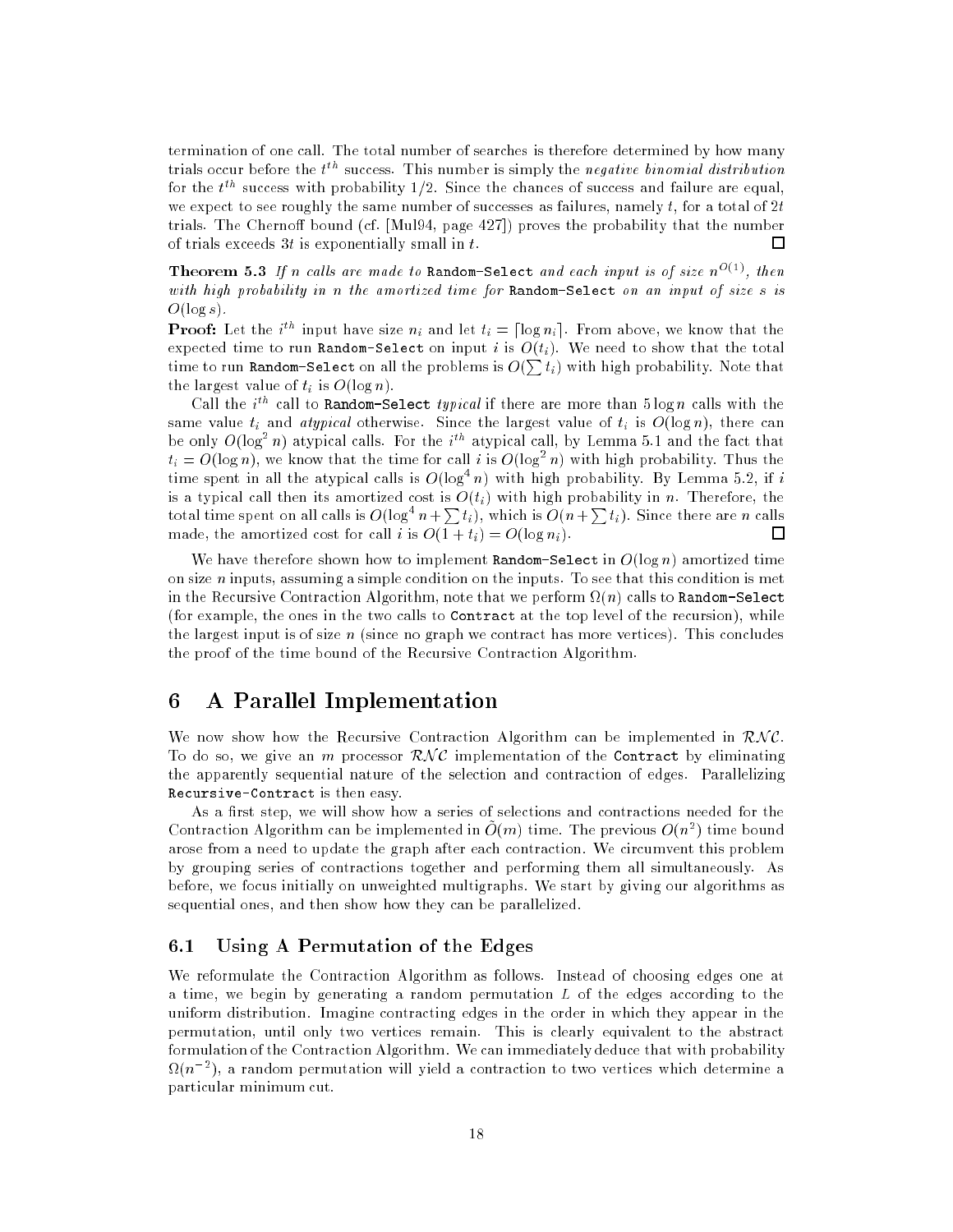Given a random permutation  $L$  of the edges, contracting the edges in the order specified by the permutation until two vertices remain corresponds to identifying a prefix  $L'$  of  $L$ such that contracting the edges in  $L'$  yields a graph with exactly two vertices. Equivalently, we are looking for a prefix L' of edges such that the graph  $H = (V, L')$  has exactly two connected components. Binary search over  $L$  can identify this prefix, because any prefix that is too short will yield more than two connected components while any prefix that is too long will yield only one. The correct prefix can therefore be determined using  $O(\log m)$ connected component computations, each requiring  $O(m+n)$  time. The total running time of this algorithm (given the permutation) is therefore  $O(m \log m)$ .

We can improve this running time by reusing information between the different connected component computations. Given the initial permutation L, we first use  $O(m + n)$  time to identify the connected components induced by the first  $m/2$  edges. If exactly two connected components are induced, we are done. If only one connected component is induced, then we can discard the last  $m/2$  edges because the desired prefix ends before the middle edge, and recurse on the first half of  $L$ . If more than two connected components are induced, then we can contract the first  $m/2$  edges all at once in  $O(m)$  time by finding the connected components they induce and relabeling the last  $m/2$  edges according to the connected components, producing a new,  $m/2$  edge graph on which we can continue the search. Either way we have reduced the number of edges to  $m/2$  in  $O(m + n)$  time. Since the graph is assumed to be connected, we know that  $n \leq m$  as m decreases. Therefore, if we let  $T(m)$  be the time to execute this procedure on a graph with m edges, then  $T(m) \leq T(m/2) + O(m)$ , which has solution  $T(m) = O(m)$ . In Figure 7 we formally define this Compact subroutine. Compact takes a parameter  $k$  describing the goal number of vertices. Our running time analysis assumes that k is two. Clearly, running times do not increase when k is larger. Recall the notation  $G/F$  that denotes the result of contracting graph G by edge set F. We extend this definition as follows. If E is a set of edges in G, then  $E/F$  denotes a corresponding set of edges in  $G/F$ : an edge  $\{v, w\} \in E$  is transformed in  $E/F$  to an edge connecting the vertices containing v and w in  $G/F$ . Constructing  $E/F$  requires merging edges with identical endpoints. Since each endpoint is an integer between 1 and n, we can use a linear-time sorting algorithm, such as bucket sort, to merge edges. Thus Compact runs in  $O(m)$  time.

Compact $(G, L, k)$ input: A graph  $G$ , list of edges  $L$ , and parameter  $k$ if G has k vertices or  $L = \emptyset$ then return G else Let  $L_1$  and  $L_2$  be the first and second halves of  $L$ Find the connected components in graph  $H = (V, L_1)$ **if**  $H$  has fewer than  $k$  components then return Compact $(G, L_1, k)$ else return Compact $(G/L_1, L_2/L_1, k)$ .

Figure 7: Procedure Compact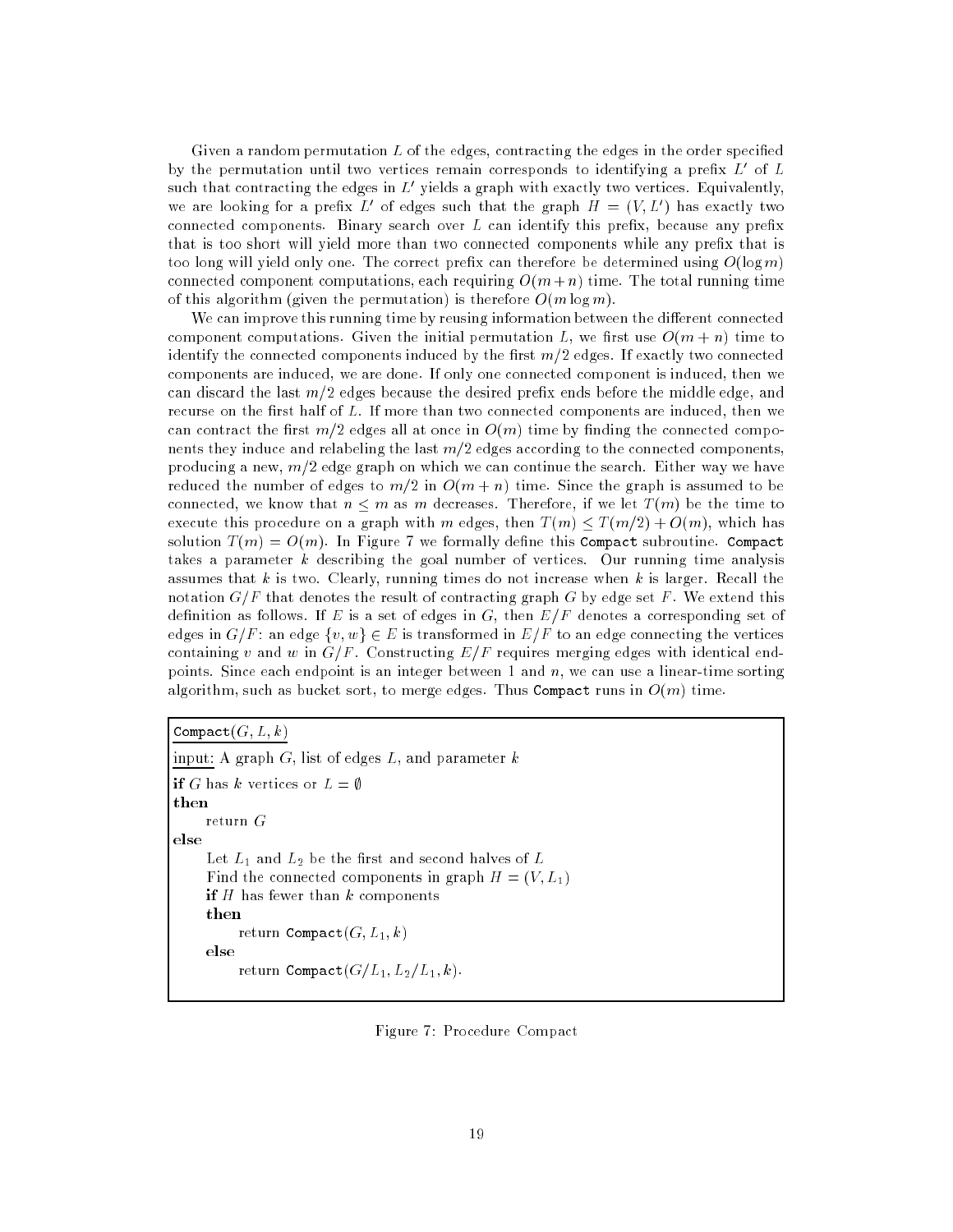#### $6.2$ 6.2 Generating Permutations using Exponential Variates

The only remaining issue is how to generate the permutation of edges that is used as the list L in Compact. To show how the permutation generation can be accomplished in  $\mathcal{RNC}$ , we give in this section an approach to the problem that is easy to explain but gives somewhat worse than optimal bounds in both theory and practice. In Section 7, we describe a more efficient (and practical) but harder to analyze approach.

For unweighted graphs, a simple method is to assign each edge a score chosen uniformly at random from the unit interval, and then to sort the edges according to score. To extend this approach to weighted graphs, we use the equivalence between an edge of weight  $w$  in a weighted graph and a set of w parallel edges in the natural corresponding unweighted multigraph. We use the term *multiedge* to mean an edge of the multigraph corresponding to the weighted graph, and simulate the process of generating a random permutation of the multiedges. The entire multiedge permutation is not necessary in the computation, since as soon as a multiedge is contracted, all the other multiedges with the same endpoints vanish. In fact, all that matters is the earliest place in the permutation that a multiedge with particular endpoints appears. This information suffices to tell us in which order vertices of the graph are merged: we merge u and v before x and y precisely when the first  $(u, v)$ multiedge in the permutation precedes the first  $(x, y)$  multiedge in the permutation. Thus our goal is to generate an edge permutation whose distribution reflects the order of first appearance of endpoints in a uniform permutation of the corresponding multigraph edges.

As in the unweighted case, we can consider giving each multiedge a score chosen uniformly at random from a large ordered set and then sorting according to score. In this case, the first appearance in the permutation of a multiedge with  $w$  copies is determined by the minimum of w randomly chosen scores. We can therefore generate an appropriately distributed permutation of the weighted edges if we give an edge of weight  $w$  the minimum of w randomly chosen scores and sort accordingly.

Consider multiplying each edge weight by some value  $k$ , so that an edge of weight w corresponds to  $wk$  multiedges. This scales the value of the minimum cut without changing its structure. Suppose we give each multiedge a score chosen uniformly at random from the continuous interval  $[0, k]$ . The probability distribution for the minimum score X among wk edges is then

$$
\Pr[X > t] = (1 - t/k)^{wk}.
$$

If we now let k become arbitrarily large, the distribution converges to one in which an edge of weight w receives a score chosen from the exponential distribution

$$
\Pr[X > t] = e^{-wt}
$$

Thus, assuming we can generate an exponential random variable in  $O(1)$  time, then we can generate a permutation in  $O(m)$  time. As in the unweighted case, we do not actually have to sort based on the scores: once scores are assigned we can use median finding to split the edge list as needed by Compact in  $O(m)$  time. If all we have is coin flips, it is possible to use them to sample from an approximately exponential distribution in polylogarithmic time and introduce a negligible error in the computation. As we shall be describing a better method later, we only sketch the details of this approach. Perhaps the simplest way to generate a variable X with probability density function  $e^{-wt}$  is to generate a variable U uniformly distributed in the [0, 1] interval, and then to set  $X = -(\ln U)/w$ . Two obstacles arise in practice. One is that we cannot sample uniformly from [0; 1]. Instead, we choose an integer  $M = n^{O(1)}$ , select uniformly from the integers in [1, M] using  $O(\log n)$  random bits, and then divide by M. This gives us an approximation  $U'$  to the uniform distribution. Another obstacle is that we cannot exactly compute logarithms. Instead, given  $U'$ , we use the first  $O(\log n)$  terms of the Taylor expansion of the natural logarithm to compute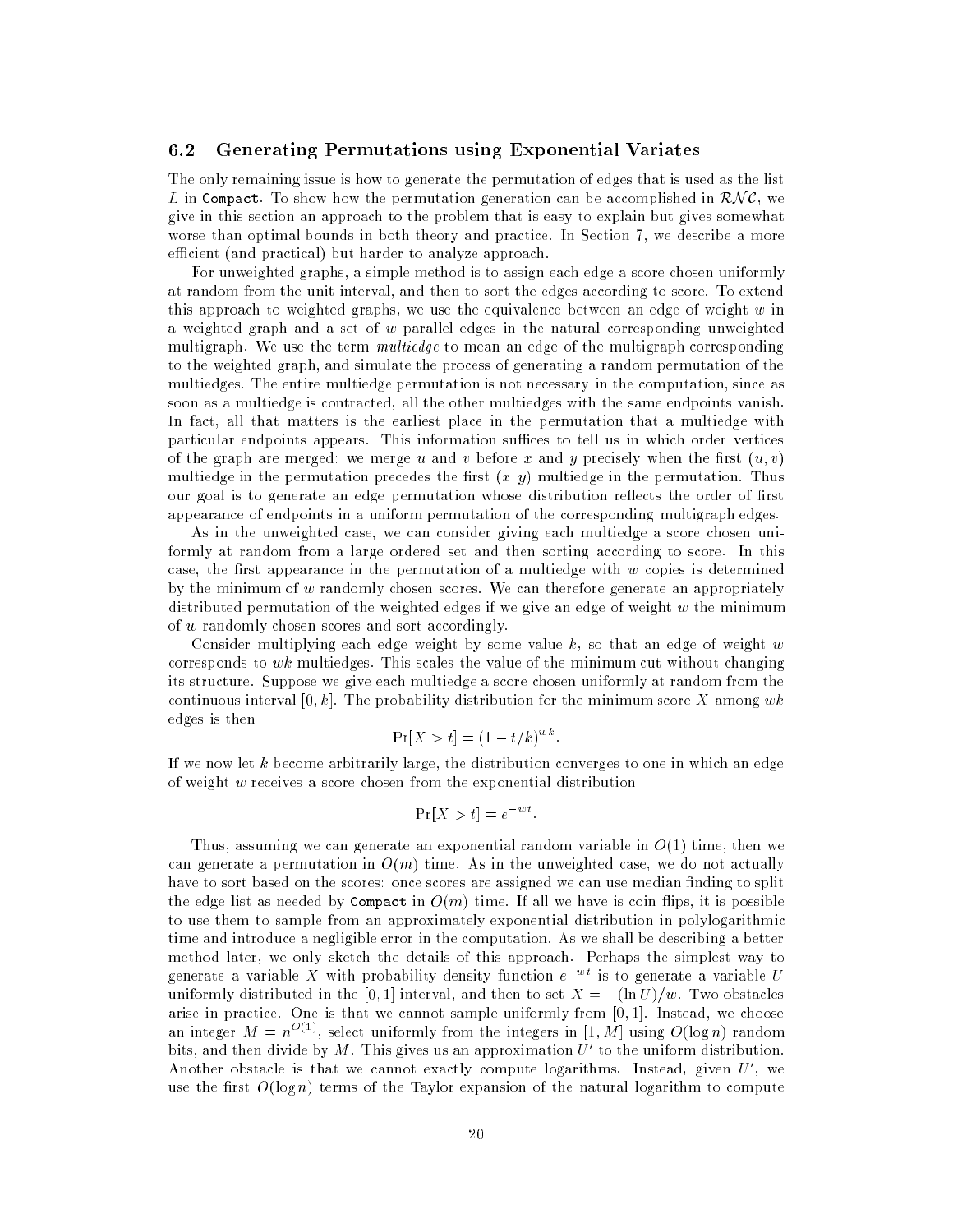an approximation to  $\ln U'$ . This gives us an approximation X' to the desired exponential distribution. It is now straightforward to show that with high probability, the permutation that results from these approximate values is exactly the same as it would be if we were using exact arithmetic and continuous distributions. We summarize this in the following lemma:

**Lemma 6.1** In  $log^{O(1)}m$  time per edge, it is possible to assign to each edge an approximately exponentially distributed score that, with high probability, yields the same results in Compact as if we had used exact exponential distributions.

An alternative scheme due to Von Neumann [Neu51] generates a random variate with the exact exponential distribution in constant expected time given a uniform random number generator. Details can be found in [Kar94b].

### 6.3 Parallelizing the Contraction Algorithm

Parallelizing the previous algorithms is simple. To generate the permutation, given a list of edges, we simply assign one processor to each edge and have it generate the (approximately) exponentially distributed score for that edge in polylogarithmic time. We then use a parallel sorting algorithm on the resulting scores. Given the permutation, it is easy to run Compact in parallel. RNC algorithms for connected components exist that use  $m/\log n$  processors and run in  $O(\log n)$  time on a CRCW PRAM [SV82] or even on the EREW PRAM [HZ94]. Procedure Compact, which terminates after  $O(\log n)$  iterations, is thus easily seen to be parallelizable to run in  $O(\log^2 n)$  time using m processors. As a result, we have the following: **Theorem 6.2** The Contraction Algorithm can be implemented to run in  $RNC$  using m processors on an m edge graph.

Using the linear-processor  $\mathcal{RNC}$  implementation of Contract, we can give an efficient  $\mathcal{RNC}$  algorithm for the minimum cut problem. Consider the computation tree generated by RECURSIVE-CONTRACT. The sequential algorithm examines this computation tree using a depth-first traversal of the tree nodes. To solve the problem in parallel, we instead use a breadth-first traversal. The subroutine Contract has already been parallelized. We can therefore evaluate our computation tree in a breadth-first fashion, taking only polylogarithmic time to advance one level. Since the depth of the tree is logarithmic, and since the total size of all subproblems at a particular level of the tree is  $O(n^2)$ , we deduce:

**Theorem 6.3** The minimum cut problem can be solved in KNC using n<sup>2</sup> processors.

The space required is now the space needed to store the entire tree. The sequential running-time recurrence  $T(n)$  also provides a recursive upper bound on the space needed to store the tree. Thus the space required is  $O(n^2 \log^3 n)$  (on the assumption that we perform all  $O(\log^2 n)$  trials of the Recursive Contraction Algorithm in parallel).

#### 6.4 Maximizing PRAM Speed  $6.4$

If speed is of the utmost importance, we can decrease the parallel running time to  $O(\log n)$ on unweighted graphs, even on an EREW PRAM. We modify the original implementation of a single trial of the Contraction Algorithm. Recall that in the case of an unweighted graph, a permutation of the edges can be generated in  $O(\log n)$  time by assigning a random score to each edge and sorting. After generating the permutation, instead of using Compact to identify the correct permutation prefix, we examine all prefixes in parallel. Each prefix requires a single connected components computation, which can be performed in  $O(\log n)$ time, even on an EREW PRAM, using  $m/\log n$  processors [HZ94]. We can therefore perform a single trial of the Contraction Algorithm in  $O(\log n)$  time using  $m^2$  processors. As was mentioned in the overview, running this algorithm  $n^{\ast}$  log  $n$  times in parallel vields the minimum cut with high probability. All of this takes  $O(\log n)$  time. This is in fact the best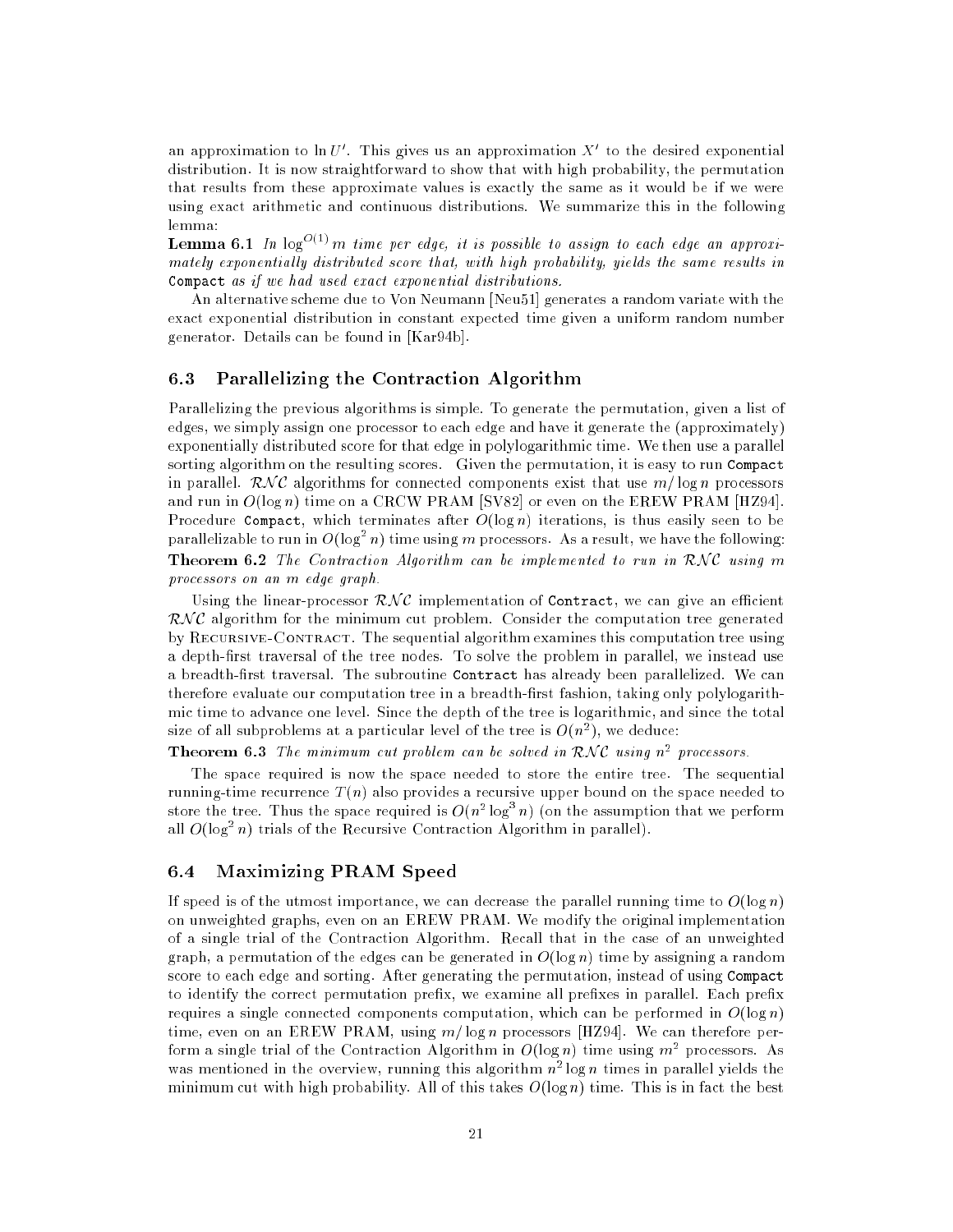possible asymptotic running time, since even distinguishing whether a graph is connected (positive connectivity) or unconnected (0 connectivity) takes (log n) time ([HZ94], based on a reduction from [CDR86]—a similar lower bound of  $\Omega(\log n/\log\log n)$  for the CRCW model follows from [Has89]). However, the processor bounds are quite large.

## 6.5 Related Problem are  $P$ -complete

The previous section indicates a distinction between minimum cut problems on directed and undirected graphs. In a directed graph, the  $s-t$  minimum cut problem is the problem of finding a partition of the vertices into two sets S and T, with  $s \in S$  and  $t \in T$ , such that the weight of edges going from  $S$  to  $T$  is minimized. Note that the weights of edges going from T to S is not counted in the value of the cut. The  $s$ -t minimum cut problem on directed graphs was shown to be P-complete [GSS82]. A similar result holds for the global minimum cut problem:

**Lemma 6.4** The global minimum cut problem is  $P$ -complete for directed graphs.

**Proof:** Given an algorithm the finds global minimum cuts, we find a minimum  $s-t$  cut as follows. We add, for each vertex  $v$ , directed edges of infinite weight from  $t$  to  $v$  and from v to s. The global minimum cut in this modified graph must now have  $s \in S$  and  $t \in T$ , for otherwise some of the edges of infinite weight will appear in the cut. Hence the global minimum cut must be a minimum s-t cut of the original graph.  $\Box$ 

A different reduction  $[PR75]$  transforms a directed minimum s-t cut problem into an undirected minimum s-t cut problem. It follows that the undirected s-t minimum cut problem is  $P$ -complete as well.

#### $\overline{7}$ 7 A Better Implementation

We now discuss a conceptually more complicated (but still easy to implement) version of the Contraction Algorithm based on permutations. It has several advantages, both theoretical and practical, over the exponential variates approach. First, it does not need to generate exponential variates. Although we have argued that such a computation can be done in theory, in practice both approaches we described are more expensive than generating uniform random numbers. Second, the sequential implementation runs in linear time. As we have discussed, this will not produce any improvement in the worst-case running time of the Recursive Contraction Algorithm on arbitrary graphs, since such graphs might have  $\Omega(n^2)$ edges. However, it does give a slightly improved time bounds for finding minimum cuts in certain classes of sparse graphs. Yet another advantage is that it uses  $O(m)$  space without using the pointers and linked lists needed in the  $O(m)$ -space adjacency list version of the sequential implementation in Section 3. Finally, the parallel version of this algorithm performs less work (by several polylogarithmic factors) than the exponential variates implementation.

As in the exponential variates algorithm of Section 6.2, we generate a permutation by treating each weighted edge as a collection of parallel unweighted edges. Rather than generating scores, we repeatedly simulate the uniform selection of a multigraph edge by choosing from the graph edges with probabilities proportional to the edge weights; the order of selection then determines the order of first appearance of multigraph edges.

Suppose we construct an array of  $m$  cumulative edge weights as we did in the sequential algorithm. We can use the procedure Random-Select to select one edge at random in  $O(\log m)$  amortized time. Since it takes  $O(m)$  time to recompute the cumulative distribution, it is undesirable to do so each time we wish to sample an edge. An alternative approach is to keep sampling from the original cumulative distribution and to ignore edges if we sample them more than once. Unfortunately, to make it likely that all edges have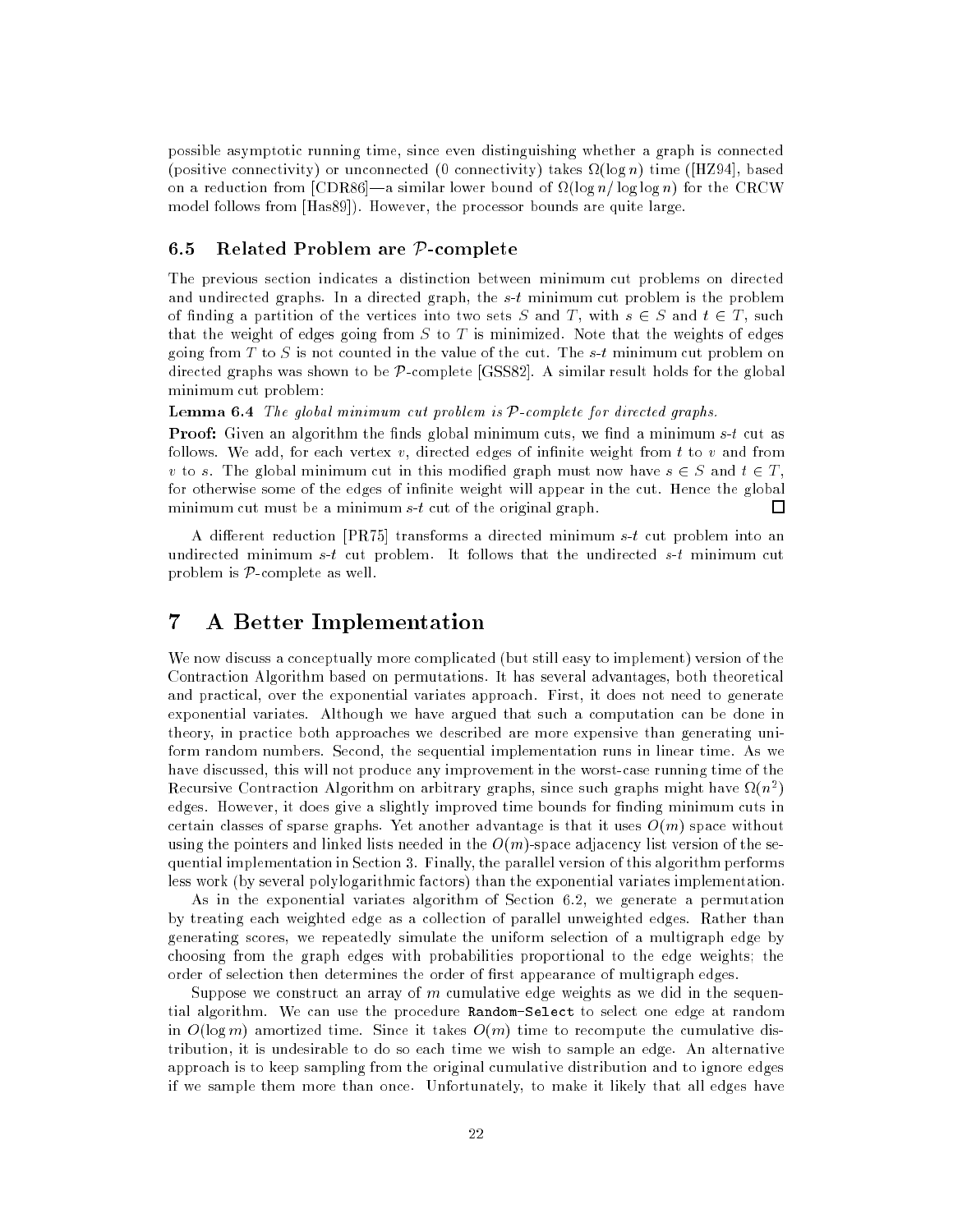been sampled once, we may need a number of samples equal to the sum of the edge weights. For example, if one edge contains almost all the weight in the graph, we will continually select this edge. We solve this problem by combining the two approaches and recomputing the cumulative distribution only occasionally. For the time being, we shall assume that the total weight of edges in the graph is polynomial in  $n$ .

**Procedure Iterated-Sampling** $(G, k)$ 

input A graph G

let  $s = n^{1+\epsilon}$ , for some constant  $0 < \epsilon < 1$ .

repeat

Compute cumulative edge weights in G

Let  $M$  be a list of  $s$  edge selections using **Random-Select** on the cumulative edge weights

 $G \leftarrow$  Compact $(G, M, k)$ 

until  $G$  has  $k$  vertices



An implementation of the Contraction Algorithm called Iterated-Sampling is presented in Figure 8. Take  $\epsilon$  to be any constant (say 1/2). We choose  $s = n^{1+\epsilon}$  edges from the same cumulative distribution, contract all theses edges at once, recompute the cumulative distribution and repeat.

We now analyze the running time of Iterated-Sampling. We must be somewhat careful with this analysis because, as in Random-Select, we call Iterated-Sampling on very small problems that arise in the recursive computation of Recursive-Contract. Therefore, events that are "low probability" may actually happen with some frequency in the context of the original call to Recursive-Contract. We will therefore have to amortize these "low probability" events over the entire recursion, as we did for Random-Select. To analyze the running time of Iterated-Sampling, we use the following lemmas:

Lemma 7.1 The worst case running time of Iterated-Sampling is  $O(n^3)$ .

**Proof:** Each iteration requires  $O(m + s \log n) = O(n^2)$  time. The first edge chosen in each iteration will identify a pair of vertices to be contracted; thus the number of iterations is at most n.  $\Box$ 

**Lemma 7.2** Call an iteration of Iterated-Sampling successful if it finishes contracting the graph or if it reduces the total weight in the graph by a factor of  $2n/s = O(n^{-\epsilon})$  for the next iteration. Then the probability that an iteration is not successful is  $e^{-\Delta t(n)}$ .

**Proof:** We assume that the weight reduction condition does not hold and show that the iteration must then be likely to satisfy the other success condition. Consider contracting the edges as they are chosen. At any time, call an edge good if its endpoints have not yet been merged by contractions Since Iterated-Sampling is not aware of the contractions, it may choose non-good edges. The total weight of edges in the next iteration is simply the total weight of good edges at the end of this iteration. Suppose that at the start of the iteration the total (all good) weight is  $W$ . By assumption, at the end the total good weight exceeds  $2nW/s$ . Since the total good weight can only decrease as contractions occur, we know that the total good weight at any time during this iteration exceeds  $2nW/s$ .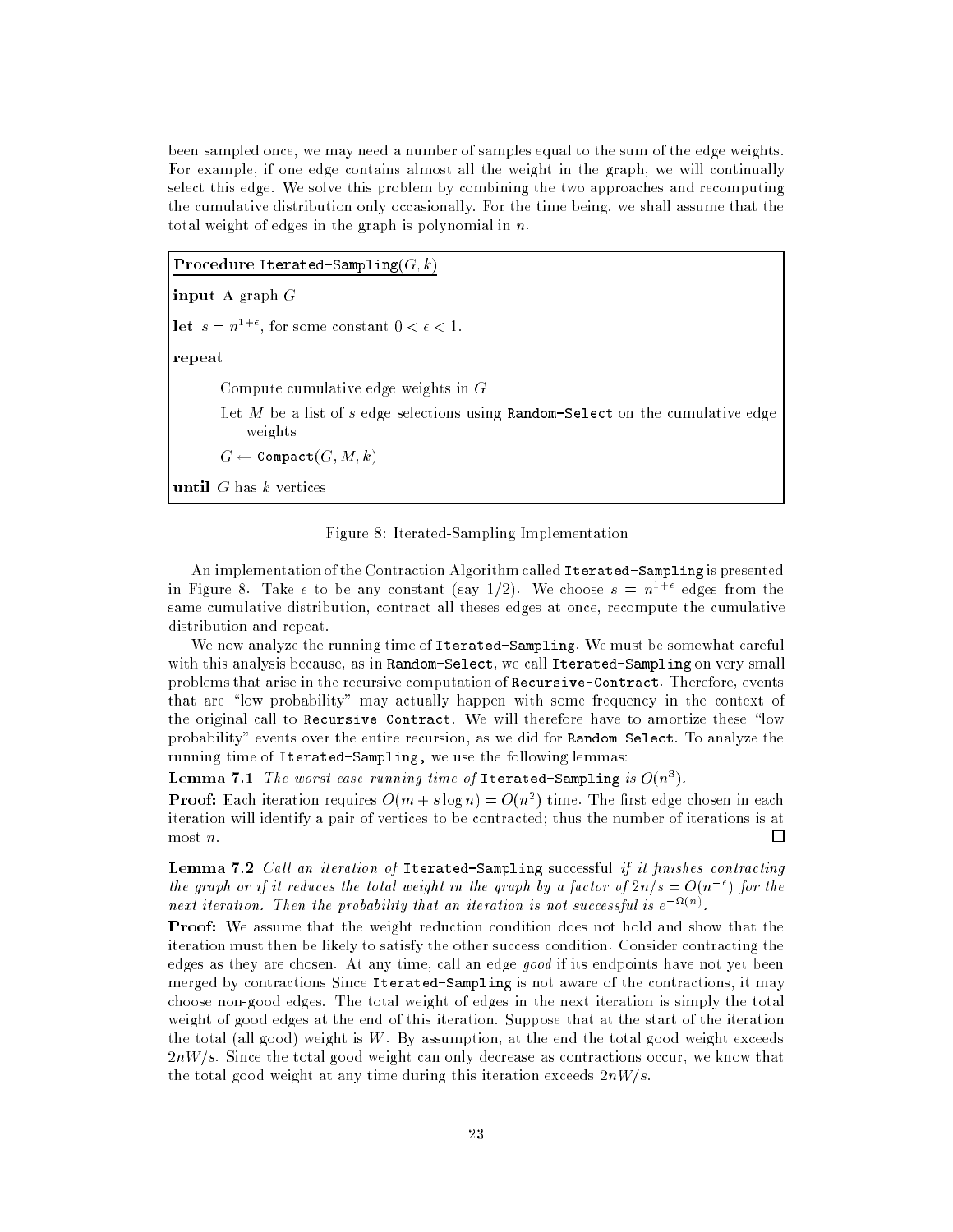It follows that each time an edge is selected, the probability that it will be a good edge exceeds  $2n/s$ . Given that we perform s selections, the expected number of good selections exceeds  $2n$ . Then by the Chernoff bound [Che52, Mul94], the probability that fewer than n good edges are selected is exponentially small in  $n$ .

The number of contractions performed in an iteration is simply the number of good edges selected. Thus, by performing more than  $n$  good selections, the iteration will necessarily finish contracting the graph.  $\Box$ 

Corollary 7.3 On an n vertex graph, the number of Iterated-Sampling iterations before completion is at most t with probability  $1 - e^{-\Omega(nt)}$ .

**Proof:** Recall our assumption that  $W = n^{O(1)}$ . Thus, in the language of Lemma 7.2, after a constant number of successful iterations Iterated-Sampling will terminate. Thus the only way for it to take more than  $t$  iterations is for there to be roughly  $t$  failures, each with probability  $e^{-\Omega(n)}$  according to Lemma 7.2. П

Corollary 7.4 On an n vertex graph, the running time of Iterated-Sampling is  $O(t(m +$  $(n^{1+\epsilon})$  with probability  $1-e^{-\Omega(nt)}$ .

Note that we set  $s = n^{1+\epsilon}$  to make the analysis easiest for our purposes. A more natural setting is  $s = m/\log m$  since this balances the time spent sampling and the time spent recomputing cumulative edge weights. Setting  $s = m/\log m$  yields the same time bounds, but the analysis is more complicated.

## 7.1 A Strongly Polynomial Version

We now show how to let Iterated-Sampling remove the assumption that  $W$  is polynomial in  $n$ , while maintaining the same running times. The obstacle we must overcome is that the analysis of the number of iterations of Iterated-Sampling deals with the time to reduce W to zero. If W is arbitrarily large, this can take an arbitrarily large number of iterations.

To solve the problem, we use a very rough approximation to the minimum cut to ensure that Corollary 7.3 applies even when the edge weights are large. Let  $w$  be the largest edge weight such that the set of edges of weight greater than or equal to w connects all of G. This is just the minimum weight of an edge in a maximum spanning tree of  $G$ , and can thus be identified in  $O(m \log n)$  time using any standard minimum spanning tree algorithm [CLR90]. Even better, it can be identified in  $O(m)$  time by the Compact subroutine if we use the inverses of the actual edge weights as edge scores to determine the order of edge contraction. It follows that any cut of the graph must cut an edge of weight at least  $w$ , so the minimum cut has weight at least  $w$ . It also follows from the definition of  $w$  that there is a cut that does not cut any edge of weight exceeding  $w$ . This means that the graph has a cut of weight at most  $mw$  and hence the minimum cut has weight at most  $mw\leq n^zw$ . This guarantees that no edge of weight exceeding  $n^{\omega}$  can possibly be in the minimum cut. We can therefore contract all such edges, without eliminating any minimum cut in the graph. Afterwards the total weight of edges in the graph is at most  $n+w$ . Since we merge some edges, we may create new edges of weight exceeding  $n^{\ast}w;$  these could be contracted as well but it is easier to leave them.

Consider running Iterated-Sampling on this reduced graph. Lemma 7.2 holds unchanged. Since the total weight is no longer polynomial, Corollary 7.3 no longer holds as a bound on the time to reduce the graph graph weight to 0. However, it does hold as bounds on the number of iterations needed to reduce the total remaining weight by a factor of  $n$  ', so that it is less than  $w$ . Since the minimum cut exceeds  $w$ , the compacted graph at this point can have no cuts, since any such cut would involve only uncontracted edges and would thus have weight less than w. In other words, the graph edges that have been sampled up to this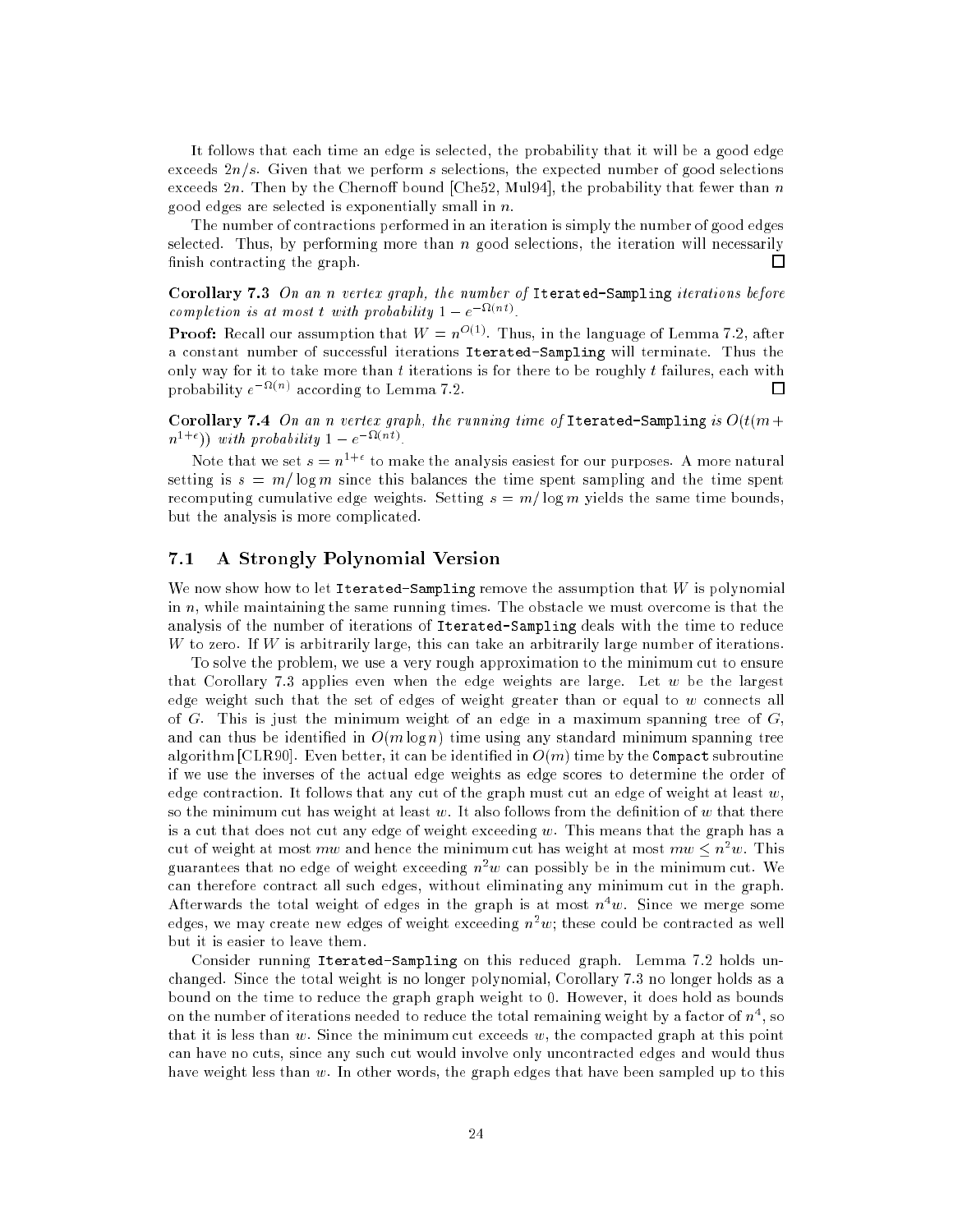point must suffice to contract the graph to a single vertex. This proves that Corollaries 7.3 and 7.4 also hold in the case of arbitrary weights.

## 7.2 Sparse Graphs

Using the new,  $O(m + n^{1+\epsilon})$ -time algorithm allows us to speed up Recursive Contract on graphs with excluded minors. A minor of graph  $G$  is a graph that can be derived from  $G$  by deleting edges and vertices and contracting edges. A minor-excluded graph is one that does not contain some particular graph as a minor. Mader ([Mad68], see also [Bol86]) proved that in any minor-excluded graph, all r-vertex minors have  $O(r)$  edges (thanks to Uri Zwick for pointing this out). Planar graphs fall into the class just discussed, as they exclude  $K_5$ .

Assume that we have a minor-excluded graph. Then we can be sure that at all times during the execution of the Recursive Contraction Algorithm the contracted graphs of r vertices will never have more than  $O(r)$  edges. We use the  $O(m + n^{1+\epsilon})$ -time bound of Corollary 7.4 to get an improved running time for Recursive-Contract.

Theorem 7.5 Let G be a minor-excluded graph. Then with high probability the Recursive Contraction algorithm finds all minimum cuts of G in  $O(n^2 \log^2 n)$  time.

Proof: We need to bound the time spent in all calls to Iterated-Sampling over all the various calls made to Contract in the computation tree of Recursive-Contract. An expected time analysis is quite easy. By Corollary 7.4, the expected time of Iterated-Sampling on a problem with m edges is  $O(m + n^{1+\delta})$ . By the assumption about graph minors, this means that the expected running time of **Contract** on an r-vertex subproblem will be  $O(r)$ . This gives us an improved recurrence for the expected running time:

$$
T(n) = 2(n + T(n/\sqrt{2})).
$$

This recurrence solve to  $T(n) = O(n^2)$ .

To improve the analysis to a high probability result, we consider two cases. At depths less than logn in the computation tree, where the smallest graph has at least  $\sqrt{n}$  vertices. Corollary 7.4 says that the expected time bound for Iterated-Sampling is in fact a high probability time bound, so the recurrence holds with high probability at each node high in the computation tree. Below depth  $log n$ , some of the problems are extremely small. However, Corollary 7.3 proves that each such problem has a running time that is geometrically distributed around its expectation. Since there are so many problems (more than n), the Chernoff bound can be applied to prove that the amortized time per problem is proportional to its expected value with high probability, much as was done to amortize the time for Random-Select. Thus at lower depths the recurrence holds in an amortized sense with high probability. П

Observe that regardless of the structure of the graph minors, any attempt to reduce the running time below  $n^{\omega}$  is frustrated by the need to generate  $n^{\omega}$  computation leaves in order to ensure a high probability of nding the minimum cut.

## 7.3 Parallel Implementation

The iterated sampling procedure as also easy to parallelize. To perform one iteration of Iterated-Sampling in parallel, we use  $m/\log n + n^{1+\epsilon}$  processors to first construct the cumulative edge weights and then perform  $n^{1+\epsilon}$  random selections. We call the selection by processor 1 the "first" selection, that by processor 2 the "second" selection, imposing a selection order even though all the selections take place simultaneously. We use these selections in the parallel implementation of the procedure Compact. Corollary 7.4 proves that until the problem sizes in the Recursive-Contract computation tree are smaller than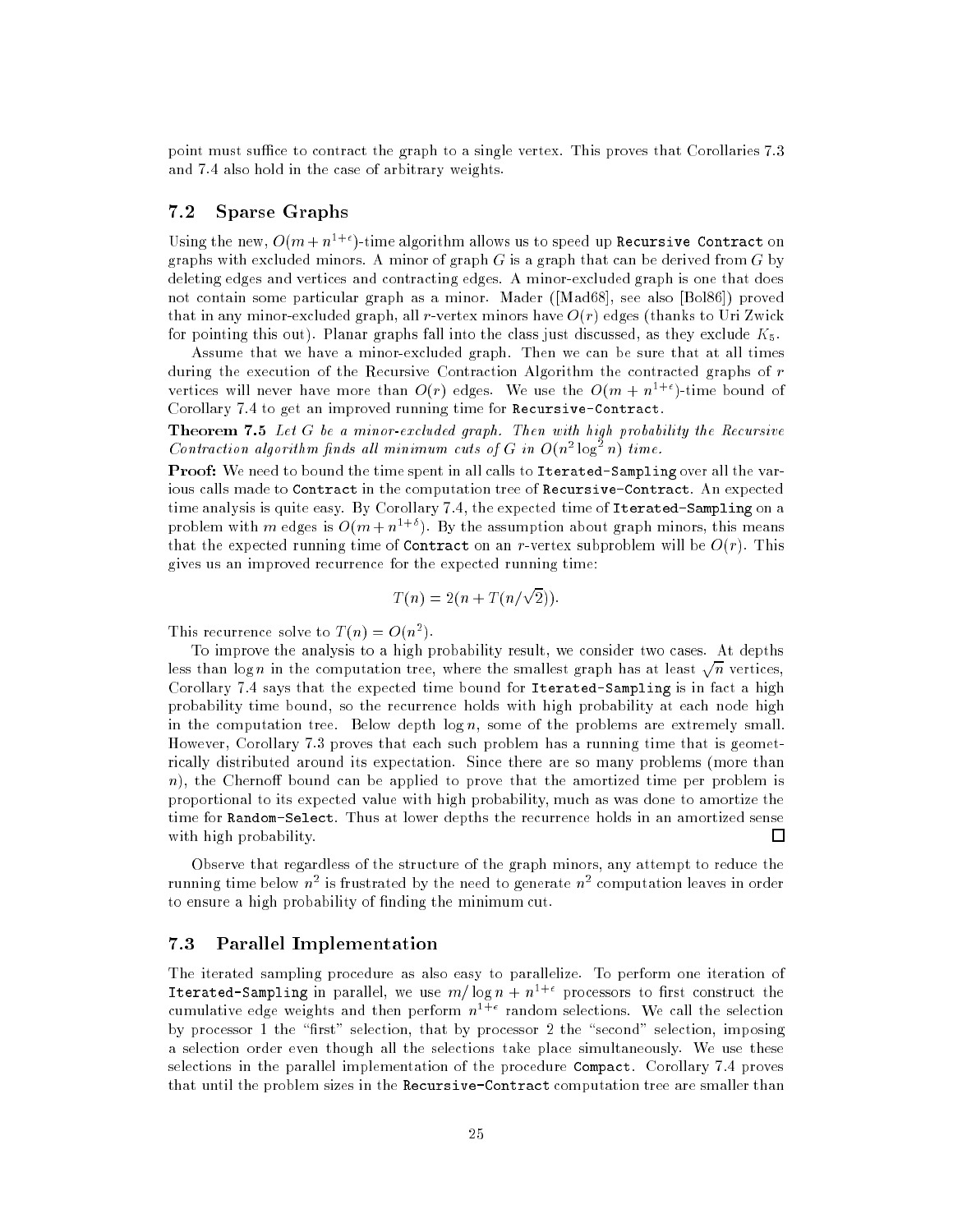$\Omega(\log n)$ , each application of Iterated-Sampling runs in  $O(\log^2 n)$  time with high probability. At levels below  $\log n$ , we can use the worst case time bound for Iterated-Sampling to show that the running time remains polylogarithmic.

# 8 Approximately Minimum Cuts

The Contraction Algorithm can also be used to find cuts that are not minimum but are relatively small. The problem of finding all nearly minimum cuts has been shown to have important ramifications in the study of network reliability, since such enumerations allow one to drastically improve estimates of the reliability of a network. This was shown in [RC87], where an  $O(n^{k+2}m^k)$  bound was given for the number of cuts of value  $c + k$  in a graph with minimum cut c, and an algorithm with running time  $O(n^{k+2}m^k)$  was given for finding them. Karger [Kar95] uses small-cut enumeration is the basis of a fully polynomial time approximation scheme for the all-terminal reliability problem. We begin with some cutcounting results from [Kar94a].

**Definition 8.1** An  $\alpha$ -minimal cut is a cut of value within a multiplicative factor of  $\alpha$  of the minimum.

Theorem 8.2 For k a half-integer, the probability that a particular k-minimal cut survives contraction to  $2k$  vertices is  $\Omega(\binom{n}{2k}^{-1})$ .

**Proof:** We consider the unweighted case; the extension to the weighted case goes as before. The goal is to again apply Lemma 2.1. Let  $k$  be a half-integer, and c the minimum cut, and consider some cut of weight at most kc. Suppose we run the Contraction Algorithm. If with r vertices remaining we choose a random edge, then since the number of edges is at least  $cr/2$ , we take an edge from a cut of weight kc with probability at most  $2k/r$ . If we do this until  $r = 2k$ , then the probability that the cut survives is

$$
(1 - \frac{2k}{n})(1 - \frac{2k}{(n-1)}) \cdots (1 - \frac{2k}{(2k+1)}) = {\binom{n}{2k}}^{-1}
$$

 $\Box$ 

**Remark:** As with the minimum cut theorem, a ring on n vertices shows this theorem is tight. П

We can use this theorem to find  $k$ -minimal cuts. Since we stop before the number of vertices reaches 2, we still have to finish selecting a cut. Do so by randomly partitioning the remaining vertices into two groups. Since there are less than  $2^{2k}$  partitions, it follows that the probability of a particular cut being chosen is at least  $2^{-2k} {n \choose 2k}^{-1}$ .

**Corollary 8.3** For arbitrary real values of  $k$ , the probability that a particular  $k$ -minimal cut is found by the Contraction Algorithm is  $\Omega((2n)^{-2k})$ .

**Proof:** Let  $r = \lfloor 2k \rfloor$ . Suppose we contract the graph until there are only r vertices remaining, and then pick one of the  $2<sup>r</sup>$  cuts of the resulting graph uniformly at random. The probability that a particular  $k$ -minimal cut survives the contraction to  $r$  vertices is

$$
(1 - \frac{2k}{n})(1 - \frac{2k}{(n-1)}) \cdots (1 - \frac{2k}{r+1}) = \frac{\binom{n-2k}{n-r}}{\binom{n}{n-r}} = \frac{\binom{n}{2k}}{\binom{n}{2k}},
$$

where in the above equations we use *generalized binomial coefficients* for non-integral arguments (see Knuth [Knu73, Sections 1.2.5-6] for details). From [Knu73, Exercise 1.2.6.45],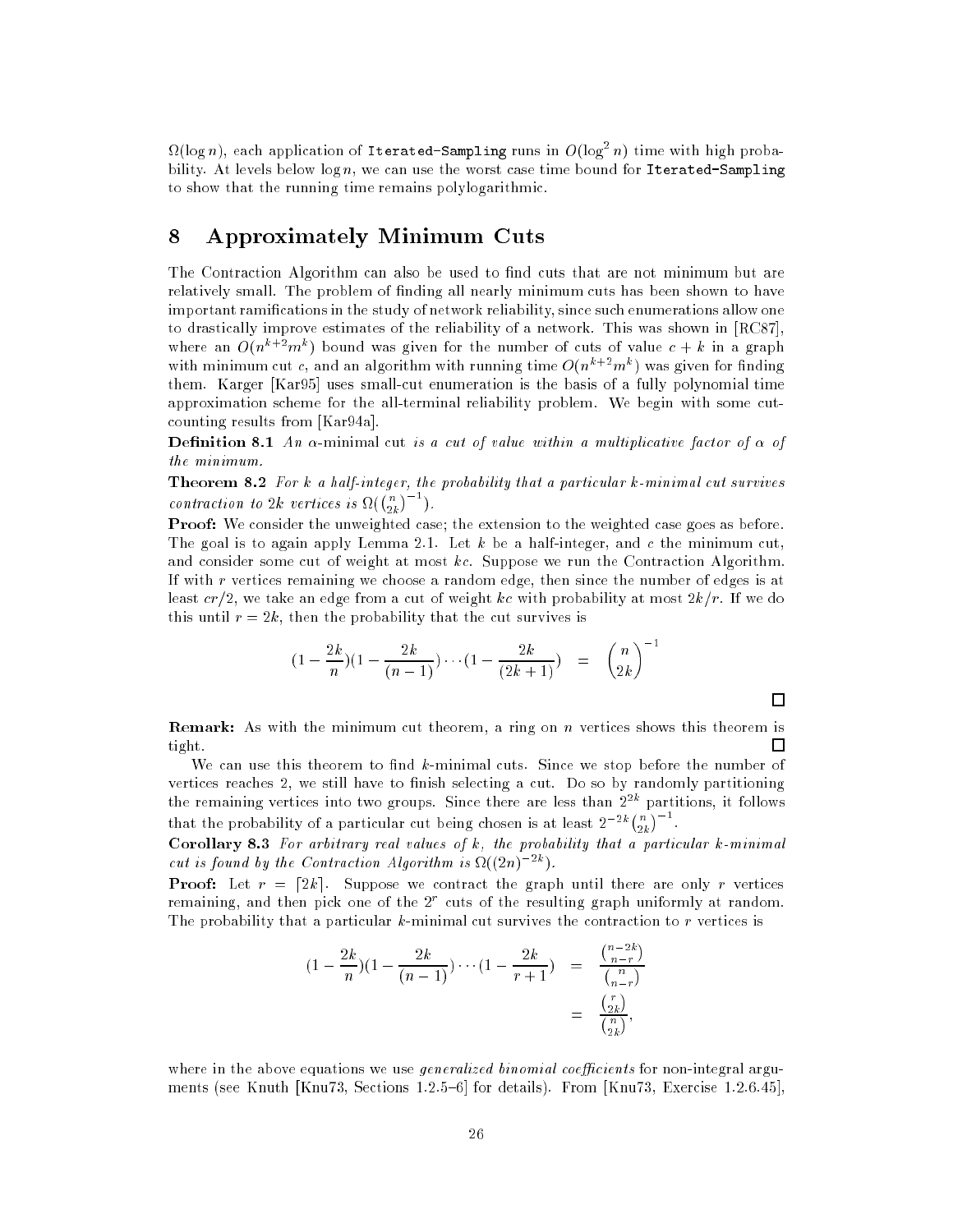we know that  $\binom{n}{2k}$  $= \Theta(n^{2k})$  for fixed k. Since  $\binom{r}{2k}$  is a constant independent of n, the overall probability is  $\Theta(n^{-2k})$ . Multiplying this by the probability that we pick the correct one of the  $2^r \approx 2^{2k}$  remaining cuts yields the desired result. П

It follows from the above proof that we can in fact find  $all$  approximately minimal cuts in polynomial time. The first step towards proving this is a corollary regarding the number of such cuts that can exist in a graph. This corollary has other important applications which are investigated in [Kar94c, KM96]. Further exploration of this theorem can be found in those papers.

**Theorem 8.4** In any graph, the number of  $\alpha$ -minimal cuts is  $O((2n)^{2\alpha})$ .

**Proof:** Since the above algorithm outputs only one cut, the survivals of the different cuts are disjoint events. Thus, the probability that one of the  $\alpha$ -minimal cuts is output is the sum of the probabilities that each is output. This sum must be less than 1. By Corollary 8.3, every such cut has an  $\Omega((2n)^{-2\alpha})$  probability of being produced by the Contraction Algorithm. The bound on the possible number of cuts follows. 口

A previous bound of  $O(n^2)$  for the number of minimum cuts was proved by other means in [DKL76]. No previous bound on the number of cuts of by value was known. Karger [Kar96] has sine improved the bound to  $O(\binom{n}{\lfloor 2\alpha \rfloor})$  $\sim$ ).

Our efficient implementation of the contraction algorithm can be applied to approximately minimum cuts:

Theorem 8.5 All cuts with weight within a multiplicative factor  $\alpha$  of the minimum cut can be found in  $O(n^{2\alpha} \log^2 n)$  time.

**Proof:** Change the reduction factor from  $\sqrt{2}$  to  $\sqrt[2\infty]{2}$  in the Recursive Contraction Algorithm. Stop when the number of vertices remaining is  $2\lceil \alpha \rceil$ , and check all remaining cuts. The recurrence for success probability yields the same result, while the running time recurrence becomes

$$
T(n) = n^2 + 2T(n/\sqrt[2\alpha]{2})
$$

and solve to the claimed time bound. The probability that any one cut is missed can be made polynomially small, and thus, since there are only polynomially many approximately 口 minimal cuts, we will find all of them with high probability.

**Remark:** The disappearance of an  $O(\log n)$  factor that was present in the 2-way cut case was brought to our attention by Jan Hvid Sorensen.  $\Box$ 

Vazirani and Yannakakis [VY92] give algorithms for enumerating cuts by  $rank$ , finding the  $k^{th}$  smallest cut in  $O(n^{3k})$  time, while we derive bounds based on the value of a cut relative to the others. They also give a bound of  $O(n^{3k-1})$  on the number of cuts with the  $k^{th}$  smallest weight. Note that their bounds are incomparable with ours.

This theorem gives another way to make the Recursive Contraction Algorithm strongly polynomial. Essentially, we scale and round the edge weights in such a way that all edges become polynomial sized integers. At the same time, we arrange that no cut changes in value by more than a small amount; it follows that the minimum cut in the original graph must be a nearly minimum cut in the new graph. Thus an algorithm that finds all approximately minimum cuts will find the original minimum cut. We arrange that the relative change in any cut value is  $1/n$ , so that the running time is changed only by a constant factor. This method is necessary in the derandomization of [KM96].

#### 9 Multiway Cuts

The Contraction Algorithm can also be used to find a *minimum weight r-way cut* that partitions the graph into  $r$  pieces rather than 2. As before, the key to the analysis is to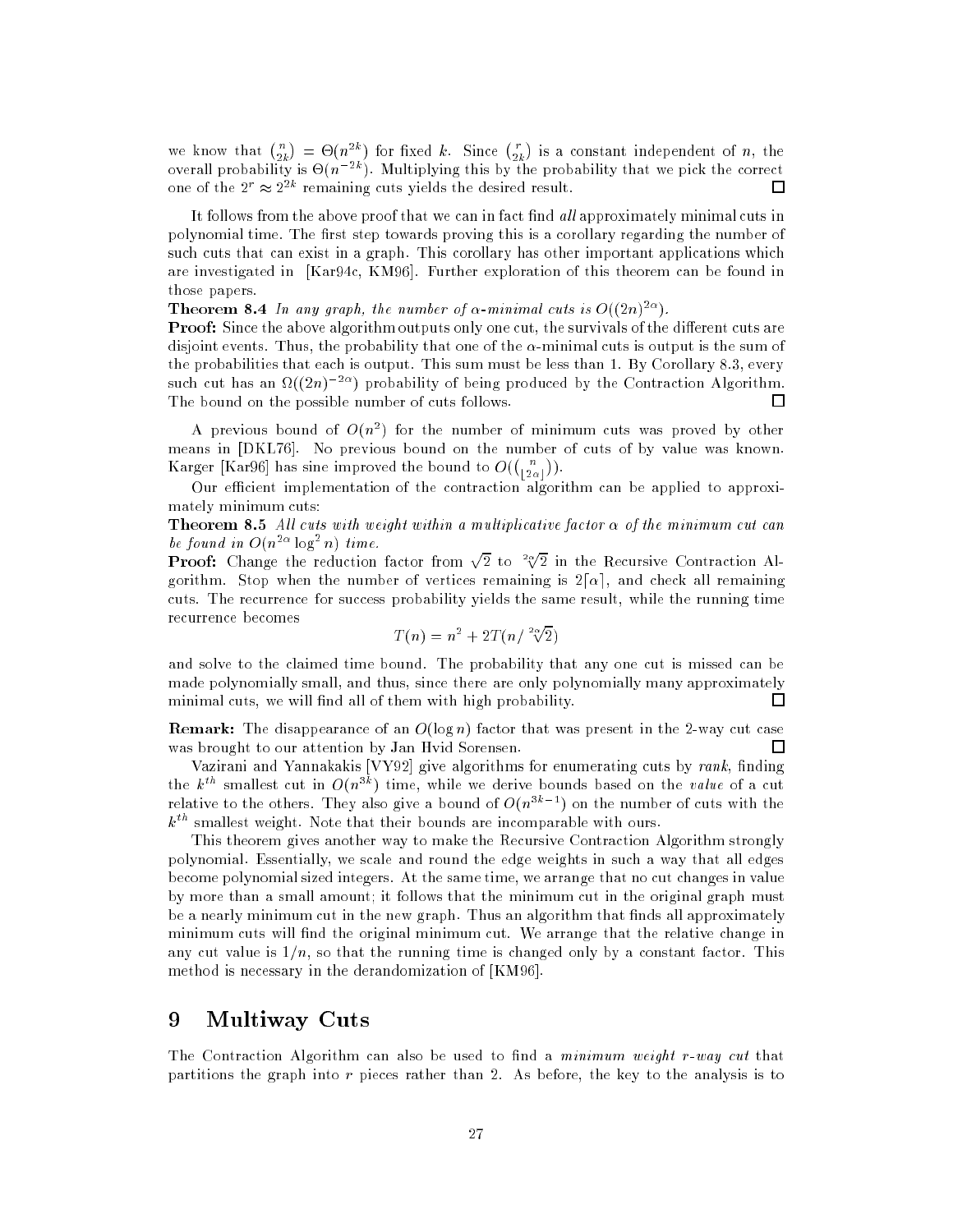apply Lemma 2.1 by bounding the probability  $p$  that a randomly selected graph edge is from a particular minimum r-cut. Throughout, to simplify our asymptotic notation, we assume r is as constant.

Lemma 9.1 The number of edges in the minimum r-way cut of a graph with m edges and n vertices is at most

$$
[1 - (1 - \frac{r-1}{n})(1 - \frac{r-1}{n-1})]m
$$

**Proof:** We use the probabilistic method. Suppose we choose  $r-1$  vertices uniformly at random, and consider the r-way cut defined by taking each of the chosen vertices alone as of the  $r-1$  vertex sets of the cut and all the other vertices as the last set. An edge is in an  $r$ -way cut if its endpoints are in different partitions. The probability that a particular edge is in the cut is thus the probability that either of its endpoints is one of the  $r-1$ single-vertex components of the cut, which is just

$$
1 - (1 - \frac{r-1}{n})(1 - \frac{r-1}{n-1}).
$$

Let  $f$  be the number of edges cut by this random partition, and  $m$  the number of graph edges. The number of edges we expect to cut is  $m$  times the probability that any one edge is cut, i.e.

$$
E[f] = [1 - (1 - \frac{r-1}{n})(1 - \frac{r-1}{n-1})]m.
$$

Since f can be no less than the value of the minimum r-way cut,  $E[f]$  must also be no less than the minimum r-way cut. □

The quantity in brackets is thus an upper bound on the probability that a randomly selected edge is an r-way minimum cut edge.

Theorem 9.2 Stopping the Contraction Algorithm when r vertices remain yields a particular minimum r-way cut with probability at least

$$
r \binom{n}{r-1}^{-1} \binom{n-1}{r-1}^{-1} = \Omega(n^{-2(r-1)})
$$

Proof: By the previous lemma, arguing as in Lemma 2.2, the probability that a particular minimum r-cut survives the reduction process until there are r vertices remaining is at least

$$
\prod_{u=r+1}^{n} (1 - \frac{r-1}{u})(1 - \frac{r-1}{u-1})
$$
\n
$$
= \prod_{u=r+1}^{n} (1 - \frac{r-1}{u}) \prod_{u=r+1}^{n} (1 - \frac{r-1}{u-1})
$$
\n
$$
= r {n \choose r-1}^{-1} {n-1 \choose r-1}^{-1}.
$$

 $\Box$ 

 $\Box$ 

Corollary 9.3 The probability that a particular minimum r-way cut survives contraction to  $k \geq r$  vertices is  $\Omega((k/n)^{2(r-1)})$ .

**Corollary 9.4** There are  $O(n^{2(r-1)})$  minimum multiway cuts in a graph. **Proof:** Use the same argument as for counting approximately minimum cuts.

**Theorem 9.5** For any integral  $r > 2$ , all minimum r-way cuts in a graph can be found with high probability in  $O(n^{2(r-1)}\log^2 n)$  time, or in RNC using  $n^{2(r-1)}$  processors.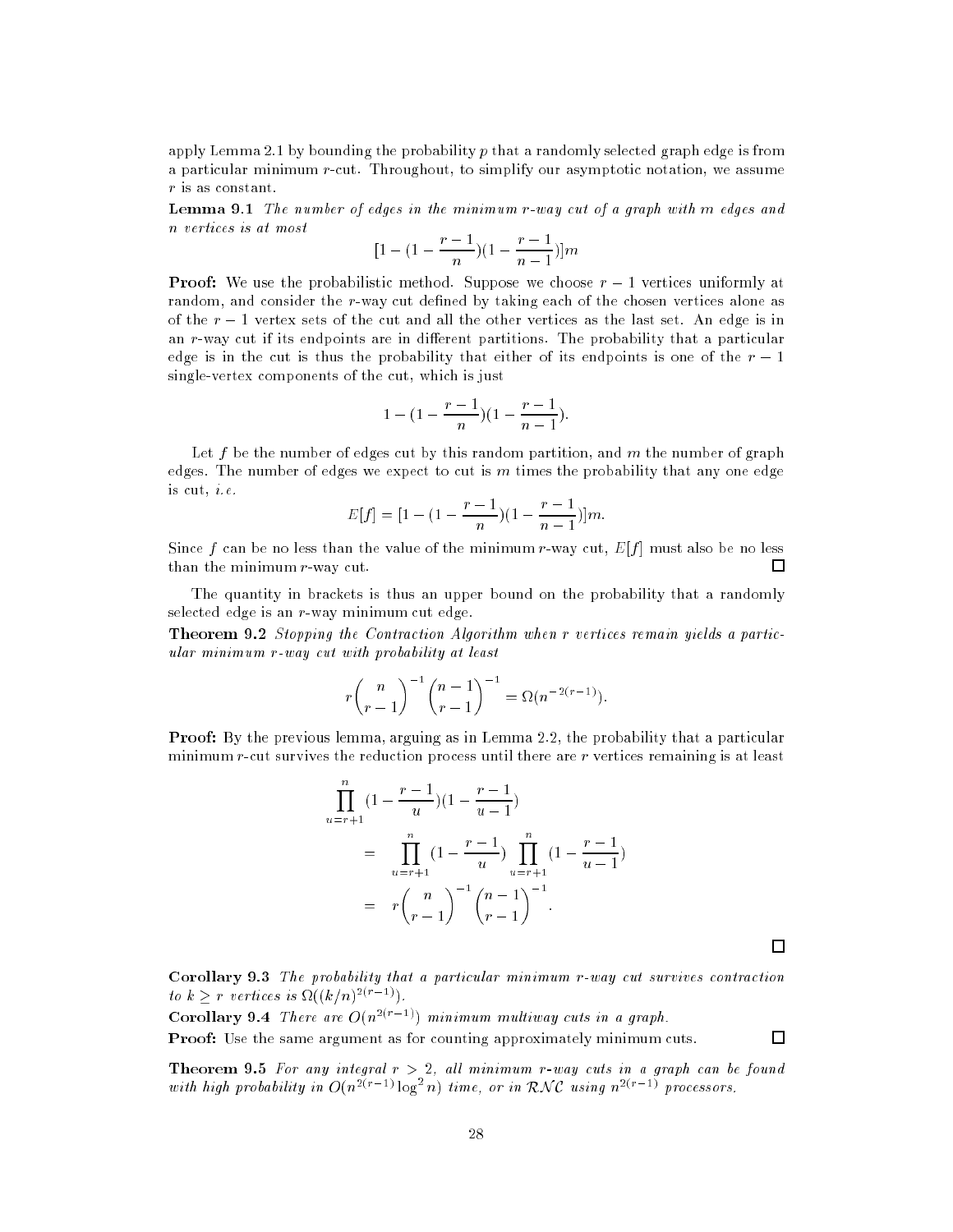Proof: Apply the Recursive Contraction Algorithm, but contract at each level by a factor of <sup>2(r-1</sup> $\sqrt{2}$  and stop when r vertices remain. The recurrence for the probability of success is unchanged. The running time recurrence becomes

$$
T(n) = n^2 + 2T(n/2^{1/2(r-1)})
$$

and solves to  $T(n) = O(n^{2(r-1)})$ . The fact that all cuts are found follows as in the approximately minimal cuts case. □

This is a signicant improvement over the previously best known sequential time bound of  $O(n^{r^2-r+11/2})$  reported in [GH88]. This also provides the first proof that the multiway cut problem is in  $\mathcal{RNC}$  for constant r. The extension of these techniques to approximately minimum multiway cuts is an easy exercise that we omit due to rather complicated notation needed.

## 10 Cut Data Structures

Researchers have investigated several representations of the minimum cuts of a graph. Desirable properties of such representations include small space requirements and, perhaps more importantly, the ability to quickly answer queries about the minimum cuts in the graph. Several representations are known [DKL76, Gab91]. We concentrate on the cactus representation [DKL76]. This data structure represents all  $\binom{n}{0}$ n-node,  $O(n)$ -edge graph. It can be used to quickly identify, for example, all minimum cuts separating a particular pair of vertices. Karzanov and Timofeev [KT86] give an algorithm for constructing the cactus sequentially; their algorithm is parallelized by Naor and Vazirani [NV91]. We describe the general framework of both algorithms below. The reader is referred to [NV91] for a much more detailed description.

- 1. Number the vertices so that for each vertex (except vertex 1) is connected to at least one lower numbered vertex.
- 2. For each  $i \geq 2$ , compute the set  $S_i$  of minimum cuts that separate vertices  $\{1, \ldots, i-1\}$ from vertex i.
- 3. Form a cactus out of  $\cup_i S_i$ .

Step 2 turns out to be the crux of the algorithm. The sets  $S_i$  form what we call the chain representation of minimum cuts, for reasons we now explain. For our explanation, it is convenient to slightly change our definition of cuts. Given a cut  $(A, B)$ , we can identify the cut with either set  $A$  or set  $B$  since one is a complement of the other. To make the identification unique we take the set containing vertex 1. Thus a cut is simply a set  $A$  of vertices containing vertex 1, and its value is weight of edges with exactly one endpoint in A. We will say that the vertices in A are *inside* the cut, and those in  $\overline{A}$  are *outside* the cut. We let the *size* of a cut be the number of vertices in its representative set.

Given the numbering of Step 1 and our redefinition of cuts, each  $S_i$  has a particularly nice structure. Namely, given any two cuts A and A' in  $S_i$ , either  $A \subset A'$  or  $A' \subset A$ . This property is typically referred to the non-crossing cut property. It follows that the cuts in  $S_i$ form a *chain, i.e.* the cuts can be numbered as  $A_i$  such that  $A_1 \subset A_2 \subset \cdots \subset A_k$ . Therefore, it is easy to represent each set  $S_i$  in  $O(n)$  space, meaning that the  $S_i$  form an  $O(n^2)$ -size chain representation of the minimum cuts of G.

We now consider the implementation of the cactus construction. Step 1 of the algorithm can be implemented easily: find a spanning tree of  $G$  and then number the vertices according to a preorder traversal. This can be done in  $O(m)$  time sequentially and also in  $O(\log n)$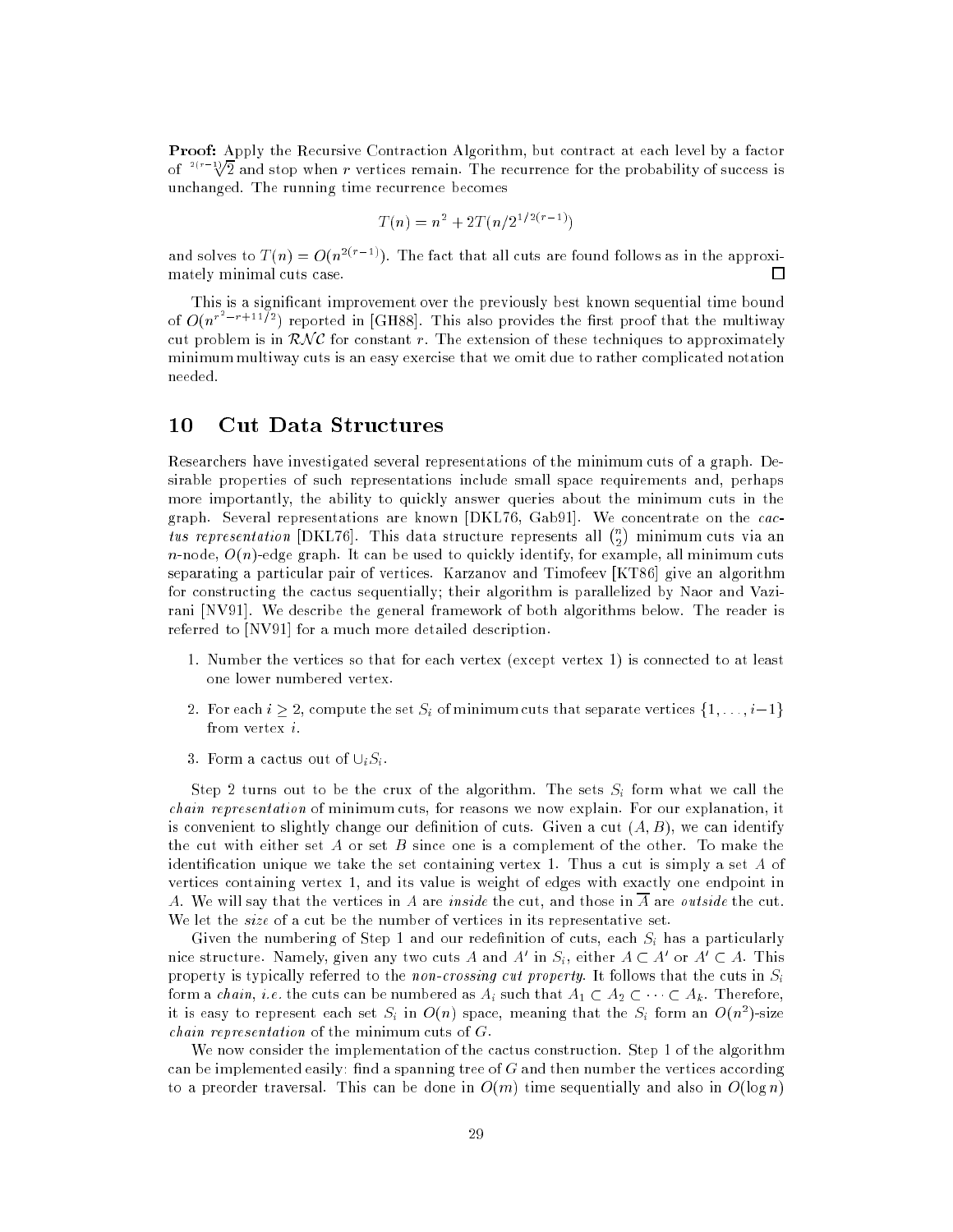time using  $m/\log n$  processors in parallel [KR90]. Step 3 can also be implemented relatively efficiently. Karzanov and Timofeev [KT86] describe a sequential implementation that, given the set of chains for each  $S_i$ , takes  $O(n^2)$  time. Naor and Vazirani [NV91] do not explicitly bound their implementation of Step 3, but it can be shown to run in  $O(\log^2 n)$  time using  $n^4$ processors. For both the sequential and parallel algorithms, the bottleneck in performance turned out to be Step 2, constructing the chain representation.

#### $10.1$ Constructing the Chain Representation

In Step 2, each  $S_i$  can be found via a maximum flow computation and a strongly connected components computation and thus Step 2 can be done by n such computations. This led to a sequential algorithm that took  $O(n^2m)$  time [KT86] and an  $O(log^2 n)$  time randomized algorithm that used  $n^{4.5}m$  processors on unweighted graphs [NV91]. We will explain how to implement Step 2 to run using the same amount of resources as the Recursive Contraction Algorithm (up to constant factors), thus leading to improved sequential time and parallel processor bounds.

Suppose that for each vertex number j, we know the size of the smallest cut in  $S_i$ containing j (that is, with j on the same side as vertex 1). Then it is straightforward to construct  $S_i$  in  $O(n)$  time. Bucket-sort the vertices according to the smallest  $S_i$ -cut containing them. Those inside the smallest cut form  $A_1$ ; those inside the next smallest form  $A_2 - A_1$ , and so on. Therefore, we have reduced the problem of constructing the  $S_i$  to the following: for each i and j, identify the smallest  $S_i$ -cut containing j. We now show how to modify the Recursive Contraction Algorithm to recursively compute this information. For simplicity, assume that we have already run the Recursive Contraction Algorithm once so that the value of the minimum cut is known.

We begin by adding two information fields to each metavertex  $v$  that arises during the Recursive Contraction Algorithm's execution. Let  $size(v)$  be the number of vertices contained in v, and let  $min(v)$  be the smallest label of a vertex in v. Note that these two quantities are easy to update as the algorithm executes; when we merge two metavertices, the updated values are determined in constant time by a sum and a minimum operation. Now consider a leaf in the computation tree of the Recursive Contraction Algorithm. One metavertex v in this leaf will have  $min(v) = 1$  while the other metavertex w will have  $min(w) = i$  for some i. If this leaf corresponds to a minimum cut of G, then we call it an *i*-leaf. Each *i*-leaf must correspond to a cut in  $S_i$ , since by the labeling, vertices  $1, \ldots, i-1$ must be in v while vertex i must be in w. Furthermore,  $size(v)$ , which we also call the size of the i-leaf, is just the number of vertices inside the corresponding minimum cut. We have therefore reduced our chain construction problem to the following: for each pair of labels  $i$ and j, find the minimum size *i*-leaf containing j (where we identify an *i*-leaf with the cut (set of vertices) it represents).

We solve this problem by generalizing it while running the Recursive Contraction Algorithm. Consider some graph  $G$  which arises at some point in the computation tree. We solve the following problem: for each pair of labels i and j of vertices in  $G$ , consider all i-leaves that are descendants of G and find  $\mu_G^i(j)$ , the smallest *i*-leaf descendant of G containing j. Recalling that in the computation tree G has two contracted graphs  $G'$  and  $G''$  as children, we show that it is easy to compute  $\mu_G^i$  from  $\mu_{G'}^i$  and  $\mu_{G''}^i$ . Note that each *i*-leaf descended from G is descended from either G' or G''. Consider graph G'. The metavertices with labels i and j in G are merged into metavertices with labels i' and j' in G'. Suppose  $i \neq i'$ . Then there is no vertex labeled i in  $G'$ , and it follows by induction that there is no i-leaf descended from G'. If  $i = i'$ , then the smallest *i*-leaf descendent of G' containing j is just the smallest i'-leaf descendant of  $G'$  containing j', namely  $\mu_{G'}^{i'}(j')$ . Applying the same argument to  $G'',$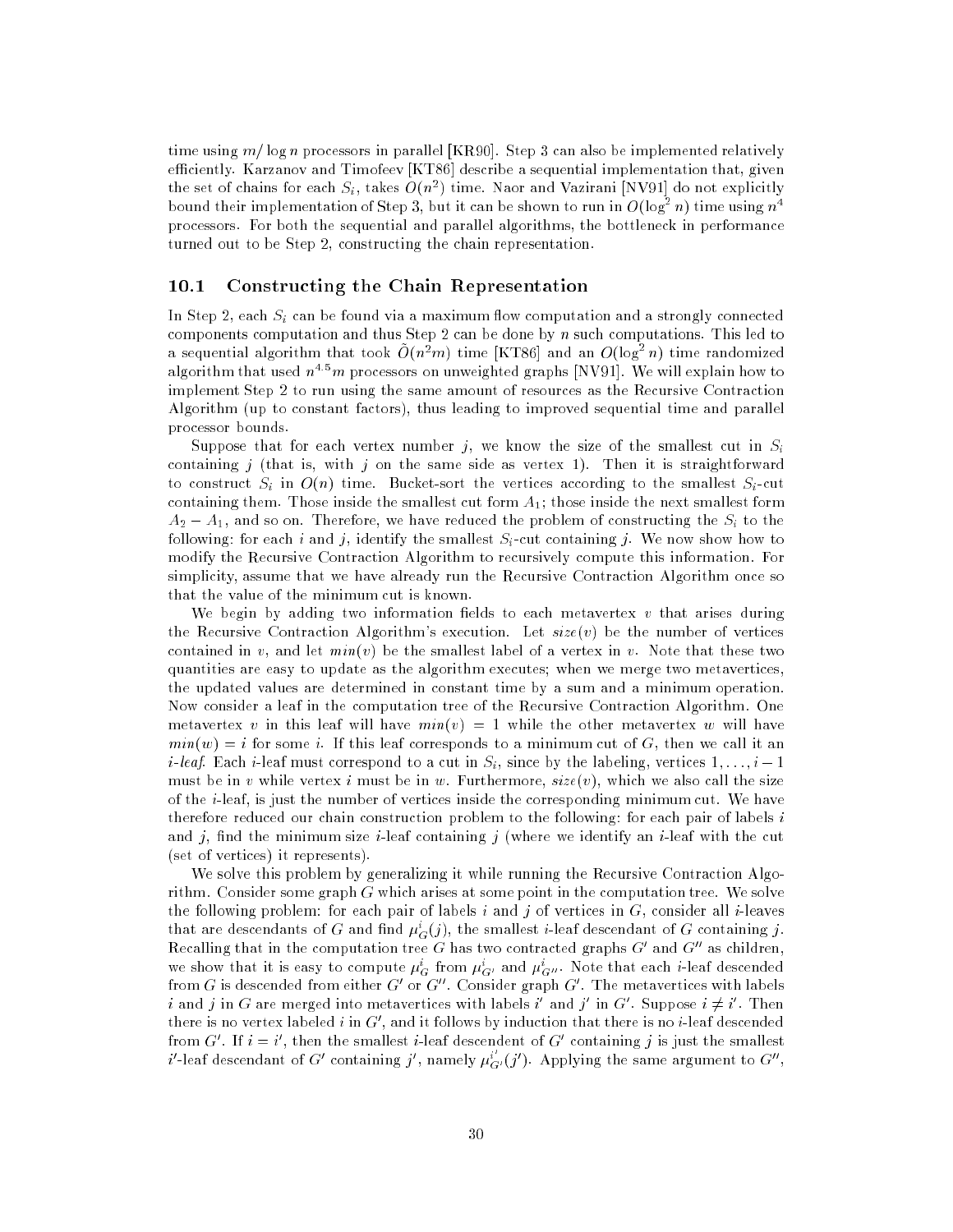it follows that

$$
\mu_G^i(j) = \min(\mu_{G'}^i(j'), \mu_{G''}^i(j')),
$$

where  $\mu_G^i()$  is defined to be infinite if there is no vertex labeled i in  $G.$ 

We have therefore shown that, after the recursive calls to G' and G'' which return  $\mu_{G'}$ and  $\mu_{G^{\prime\prime}}$ , the new  $\mu^i_G(j)$  can be computed in constant time for each pair of labels  $i$  and  $j$ in G. Therefore, if G has n vertices and thus n labels, the time to compute all  $\mu_G^i(j)$  is  $O(n^2)$ . Since the original contraction algorithm already performs  $O(n^2)$  work at each size n graph in the computation, the additional  $O(n^2)$  work does not affect the running time bound. This procedure is easy to parallelize, as computing  $\mu_G^i(j)$  for all pairs i and j can be done simultaneously, and the sorting can also be done efficiently in  $NC$ .

Finally, recall that we run the Recursive Contraction Algorithm  $\Theta(\log~n)$  times in order to get a high probability of finding every minimum cut. It is trivial to combine the resulting  $\mu$  values from these  $\Theta(\log^2 n)$  computations in  $O(n^2 \log^2 n)$  time or with the same number of processors in  $O(\log n)$  time. We have therefore shown:

Theorem 10.1 The chain representation of minimum cuts in a weighted labeled graph can be computed with high probability in  $O(n^2 \log^3 n)$  time, or in RNC using  $n^2$  processors.

Corollary 10.2 The cactus representation of minimum cuts in a graph can be computed in  $O(n^2 \log^3 n)$  time or in RNC using  $n^4$  processors.

## 11 Optimizing Space

In this section, we show how the Contraction Algorithm can be implemented to run in  $O(n)$ space, though with an increase in running time. The Union-Find data structure of [Tar83, page 23] provides for an implementation of the Contraction Algorithm. We use the Union-Find data structure to identify sets of vertices that have been merged by the contractions. Initially, each vertex is in its own set. We repeatedly choose an edge at random, and apply a union operation to its endpoints' sets if they do not already belong to the same set. We continue until only two sets remain. Each choice of an edge requires one find operation, and we will also perform a total of  $n-2$  union operations. Furthermore, after  $O(m \log m)$  random selections, the probability is high that we will have selected each edge at least once. Thus, if the graph is connected, we will have contracted to two vertices by this time. Therefore the total running time of the Contraction Algorithm will be  $O(m \log m)$  with high probability. The use of path compression in the union-find data structure provides no improvement in this running time, which is dominated by the requirement that every edge be sampled at least once.

The results of this section can be summarized as follows:

Theorem 11.1 On unweighted graphs, the Contraction Algorithm can be implemented to run in  $O(m \log m)$  time and  $O(n)$  space with high probability.

We can find a minimum cut by running this algorithm  $O(n^2 \log n)$  times and taking the best result. An improved approach is the following.

**Corollary 11.2** Using  $s > n$  space, it is possible to find the minimum cut in an unweighted graph in  $O(n^2 + mn^2/s)$  time with high probability.

**Proof:** Use the modified contraction algorithm above to contract the graph to  $\sqrt{s}$  vertices in  $O(m)$  time. At this point, the entire contracted graph has  $O(s)$  edges and can therefore be represented in s space. Therefore, we can run the Recursive Contraction Algorithm in time  $O(s)$  to find the minimum cut. The probability that the minimum cut survives the contraction to  $\sqrt{s}$  vertices is  $\Omega(s/n^2)$ , so we need to repeat this whole procedure  $O(n^2/s)$ □ times. This gives an overall running time of  $O((m + s)n^2/s) = O(n^2 + mn^2/s)$ .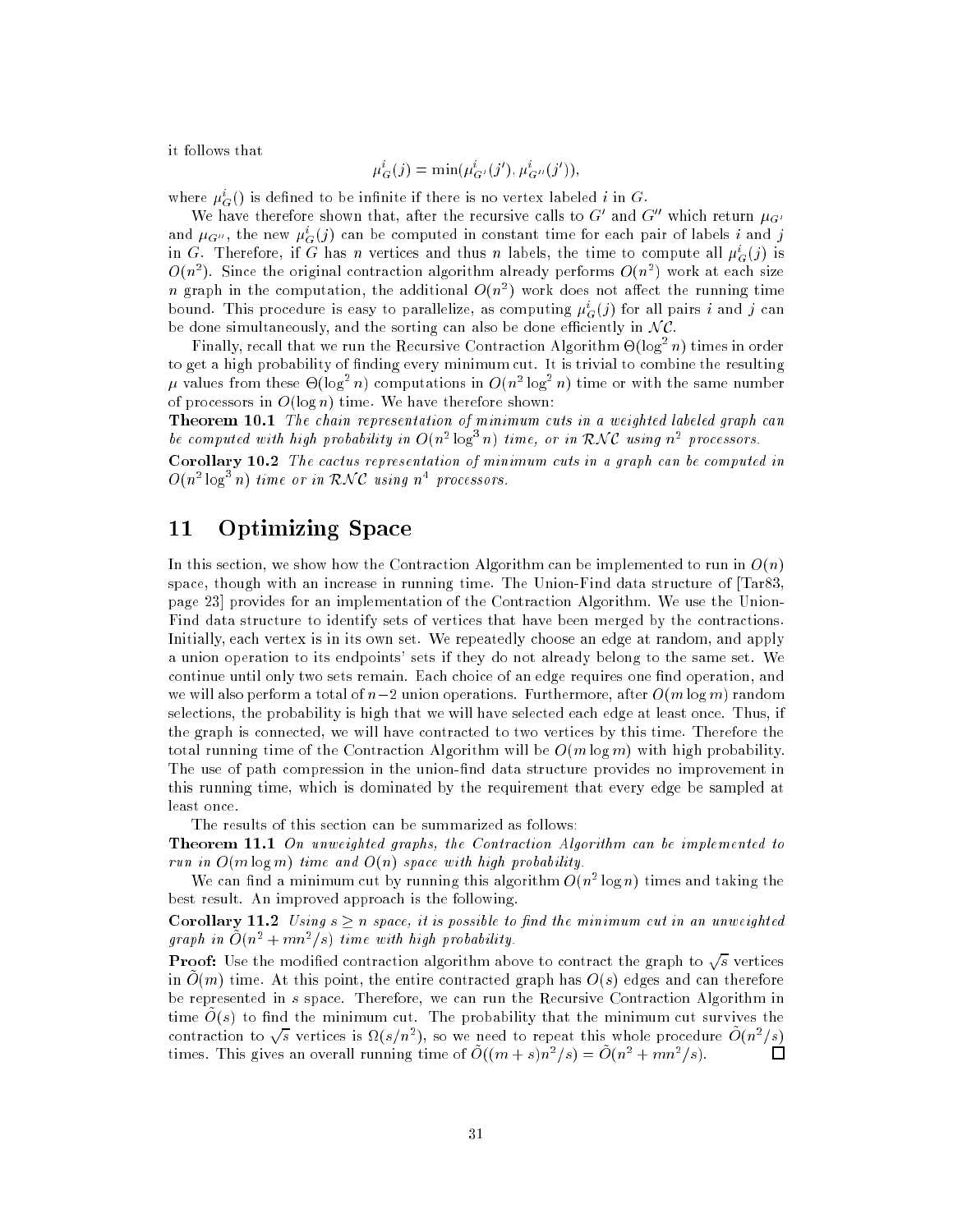We can extend this unweighted-graph approach to weighted graphs, although the time bound becomes worse. As before, we use the union-find data structure of [Tar83] to contract edges as we select them. Instead of maintaining a list of all unsampled edges, we maintain a threshold  $X(t)$  such that any edge of weight exceeding  $X(t)$  has a high probability of being sampled within t trials. After time t we sample only from among those edges that have weight less than this threshold. This gives a running time of  $O(m \log W)$ .

#### $12$ **Conclusions**

We have given efficient and simple algorithms for the minimum cut problem, yet several interesting open questions remain. Karger [Kar96] has given faster minimum cut algorithms: one with running time  $O(m \log^3 n)$  and a simpler one with running time  $O(n^2 \log n)$ . An obvious open question is therefore: how close to linear-time can we get in solving the minimum cut problem in theory and in practice?

Another question is the extent to which randomization is needed. Karger and Motwani [KM96] have used the Contraction Algorithm to prove that the minimum cut can be found in  $\mathcal{NC}$ ; however, the resulting processor bounds are prohibitively large for practical purposes.

An important first step towards derandomization would be a so-called Las Vegas algorithm for minimum cuts. The Recursive Contraction Algorithm has a very high probability of nding a minimum cut, but there is no fast way to prove that it has done so, as all known certificates for a minimum cut, such as a maximum flow, or Gabow's the complete intersections [Gab95], take too long to compute. The Contraction Algorithm is thus Monte *Carlo.* The same applies to the faster algorithms of [Kar96]. A fast Las Vegas Algorithm for unweighted graphs is given in [Kar94a], but the running time does not match the Monte Carlo algorithms'.

Since we are now able to find a minimum cut faster than a maximum flow, it is natural to ask whether it is any easier to compute a maximum flow given a minimum cut. Ramachandran [Ram87] has shown that knowing an  $s$ -t minimum cut is not helpful in finding an  $s-t$  maximum flow. However, the question of whether knowing any or all minimum cuts may help to find an  $s$ -t maximum flow remains open.

Another obvious question is whether any of these results can be extended to directed graphs. It seems unlikely that the Contraction Algorithm, with its inherent parallelism, could be applied to the  $\mathcal{P}$ -complete directed minimum cut problem. However, the question of whether it is easier to find a minimum cut than a maximum flow in directed graphs remains open.

The minimum cut algorithm of Gomory and Hu [GH61] not only found the minimum cut, but found a *flow equivalent tree* that succinctly represented the values of the  $\binom{n}{k}$ cuts. No algorithm is known that computes a 
ow equivalent tree or the slightly stronger Gomory-Hu tree in time that is less than the time for  $n$  maximum flows. An intriguing open question is whether the methods in this paper can be extended to produce a Gomory-Hu tree.

## Acknowledgments

We thank David Applegate for providing us with timely information about cutting plane based algorithms for the traveling salesman problems. We also thank Tom Cormen and Philip Klein for helpful conversations, and Daphne Koller for her comments.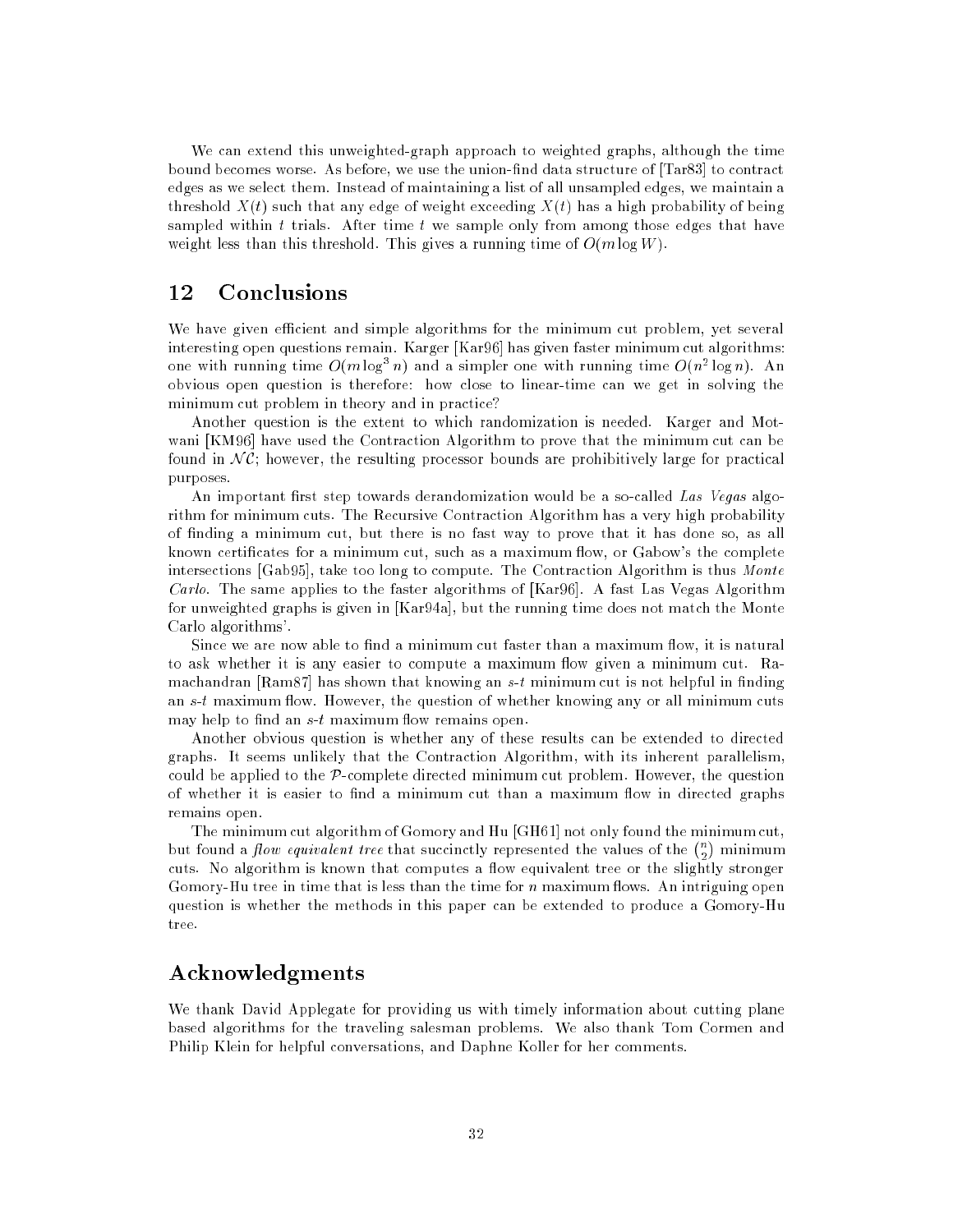## References

- [ABCC95] David Appelgate, Robert Bixby, Vašek Chváatal, and William Cook. Finding cuts in the tsp. Technical Report 95-05, DIMACS, Rutgers University, New Brunswick, NJ, 1995.
- $[ACM92]$  ACM. Proceedings of the  $24<sup>th</sup> A CM Symposium$  on Theory of Computing. ACM Press, May 1992.
- [ACM93] ACM-SIAM. Proceedings of the 4<sup>th</sup> Annual ACM-SIAM Symposium on Discrete Algorithms, January 1993.
- [ACM94] ACM. Proceedings of the  $26<sup>th</sup> A CM Sympositum$  on Theory of Computing. ACM Press, May 1994.
- [ACM96] ACM. Proceedings of the  $28^{th}$  ACM Symposium on Theory of Computing. ACM Press, May 1996.
- [App92] David Applegate. AT&T Bell Labs, 1992. Personal Communication.
- [Ben94] András A. Benczur. Augmenting undirected connectivity in  $\mathcal{RNC}$  and in randomized  $\tilde{O}(n^3)$  time. In Proceedings of the 26<sup>th</sup> ACM Symposium on Theory of  $Computing$  [ACM94], pages 658-667.
- [BK96] András A. Benczúr and David R. Karger. Approximate  $s-t$  min-cuts in  $O(n^2)$ time. In Proceedings of the  $28^{th}$  ACM Symposium on Theory of Computing [ACM96], pages  $47-55$ .
- [Bol86] Bela Bollobas. Extremal Graph Theory with Emphasis on Probabilistic Methods. Number 62 in Regional Conference Series in Mathematics. American Mathematical Society, Providence, RI, 1986.
- [Bot93] Rodrigo A. Botafogo. Cluster analysis for hypertext systems. In Proceedings of the 16th Annual International ACM SIGIR Conference on Research and Development in Information Retrieval, pages 116-125, June 1993.
- [CDR86] Stephen Cook, Cynthia Dwork, and Rudiger Reischuk. Upper and lower bounds for parallel random access machines without simultaneous writes. SIAM Journal on Computing,  $15(1):87{-}97$ , February 1986.
- [CH95] Joseph Cheriyan and Torben Hagerup. A randomized maximum-flow algorithm.  $SIAM$  Journal on Computing,  $24(2):203{-}226$ , April 1995. A preliminary version appeared in FOCS 1989.
- [Cha94] S. Chaterjee, April 1994. Personal communication.
- [Che52] H. Chernoff. A measure of the asymptotic efficiency for tests of a hypothesis based on the sum of observations. Annals of Mathematical Statistics, 23:493-509, 1952.
- [CLR90] Thomas H. Cormen, Charles E. Leiserson, and Ronald L. Rivest. Introduction to Algorithms. MIT Press, Cambridge, MA, 1990.
- [Col87] Charles J. Colbourn. The Combinatorics of Network Reliability, volume 4 of The International Series of Monographs on Computer Science. Oxford University Press, 1987.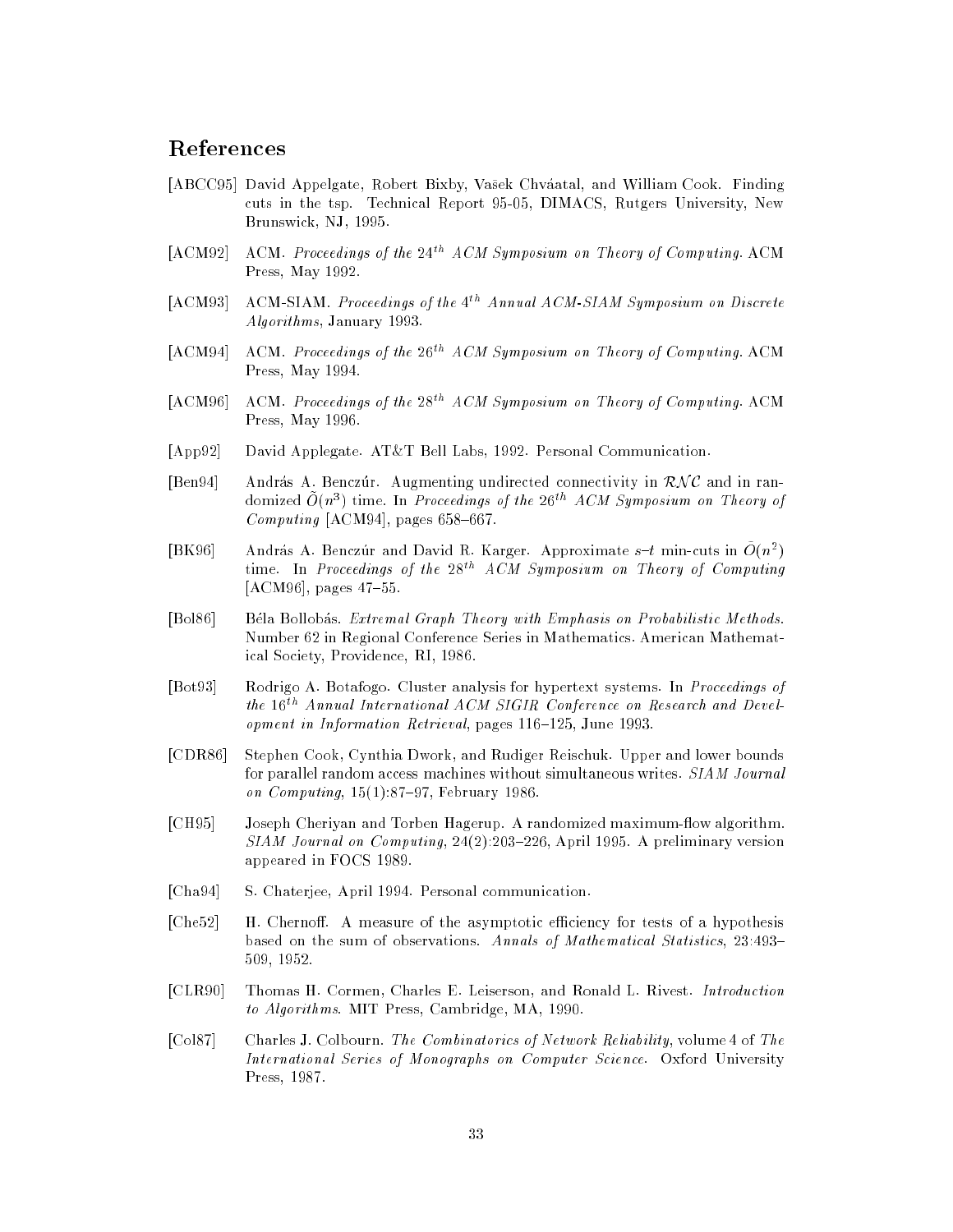- [DFJ54] G. B. Dantzig, D. R. Fulkerson, and S. M. Johnson. Solution of a large-scale traveling salesman problem. Operations Research,  $2:393-410, 1954$ .
- $[DJP+94]$ 94] E. Dahlhaus, David S. Johnson, Christos H. Papadimitriou, P. D. Seymour, and Mihalis Yannakakis. The complexity of multiway cuts. SIAM Journal on Computing,  $23(4)$ :864-894, 1994. A preliminary version appeared in STOC 1992.
- [DKL76] Em A. Dinitz, A. V. Karzanov, and Micael V. Lomonosov. On the structure of a family of minimum weighted cuts in a graph. In A. A. Fridman, editor, Studies in Discrete Optimization, pages 290-306. Nauka Publishers, 1976.
- [EFS56] P. Elias, A. Feinstein, and C. E. Shannon. Note on maximum flow through a network. IRE Transactions on Information Theory IT-2, pages  $117-199$ , 1956.
- [EK72] Jack Edmonds and Richard M. Karp. Theoretical improvements in algorithmic efficiency for network flow problems. Journal of the ACM, 19:248-264, 1972.
- [FF56] Lester R. Ford, Jr. and D. R. Fulkerson. Maximal flow through a network. Canadian Journal of Mathematics,  $8:399-404$ , 1956.
- [FF62] Lester R. Ford, Jr. and D. R. Fulkerson. Flows in Networks. Princeton University Press, Princeton, New Jersey, 1962.
- [Fra94] Andras Frank. On the edge-connectivity algorithm of Nagamochi and Ibaraki. Labarotoire Artemis, IMAG, Universite J. Fourier, Grenoble, March 1994.
- [Gab91] Harold N. Gabow. Applications of a poset representation to edge connectivity and graph rigidity. In Proceedings of the  $32^{nd}$  Annual Symposium on the Foundations of Computer Science, pages 812-821. IEEE, IEEE Computer Society Press, October 1991.
- [Gab95] Harold N. Gabow. A matroid approach to finding edge connectivity and packing arborescences. Journal of Computer and System Sciences, 50(2):259-273, April 1995. A preliminary version appeared in STOC 1991.
- [GH61] R. E. Gomory and T. C. Hu. Multi-terminal network flows. *Journal of the* Society of Industrial and Applied Mathematics,  $9(4):551-570$ , December 1961.
- [GH88] Oliver Goldschmidt and Dorit Hochbaum. Polynomial algorithm for the k-cut problem. In Proceedings of the 29<sup>th</sup> Annual Symposium on the Foundations of Computer Science, pages 444-451. IEEE Computer Society Press, 1988.
- [GJ79] Michael R. Garey and David S. Johnson. Computers and Intractability: A Guide to the Theory of NP-Completeness. W. H. Freeman and Company, San Francisco, 1979.
- [GP88] Zvi Galil and Victor Pan. Improved processor bounds for combinatorial problems in  $\mathcal{RNC}$ . Combinatorica, 8:189-200, 1988.
- [GSS82] L. M. Goldschlager, R. A. Shaw, and J. Staples. The maximum flow problem is logspace complete for P. Theoretical Computer Science, 21:105-111, 1982.
- [GT88] Andrew V. Goldberg and Robert E. Tarjan. A new approach to the maximum flow problem. Journal of the  $ACM$ ,  $35:921-940$ ,  $1988$ .
- [Has89] Hastad. Almost optimal lower bounds for small depth circuits. Advances in Computing Research, 5, 1989. A preliminary version appeared in STOC 1986.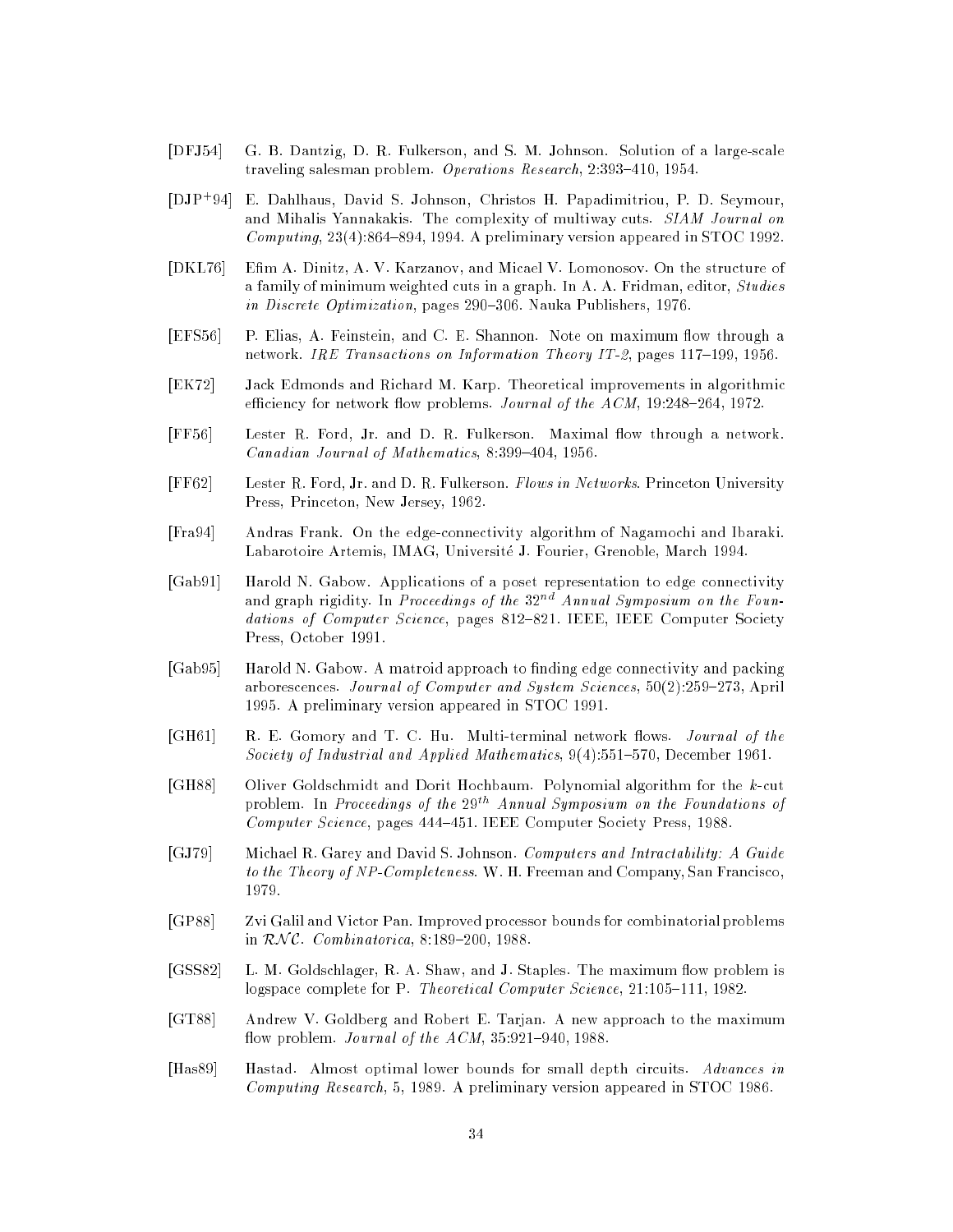- [HO94] Hao and Orlin. A faster algorithm for finding the minimum cut in a directed graph. Journal of Algorithms,  $17(3)$ :424-446, 1994. A preliminary version appeared in SODA 1992.
- [HZ94] Shay Halperin and Uri Zwick. An optimal randomized logarithmic time connectivity algorithm for the EREW PRAM. In Proceedings of the  $6<sup>th</sup>$  Annual ACM-SIAM Symposium on Parallel Algorithms and Architectures, pages 1-10. ACM, 1994.
- [Kar93] David R. Karger. Global min-cuts in  $\mathcal{RNC}$  and other ramifications of a simple mincut algorithm. In Proceedings of the 4<sup>th</sup> Annual ACM-SIAM Symposium on Discrete Algorithms  $[ACM93]$ , pages 21-30.
- [Kar94a] David R. Karger. Random sampling in cut, flow, and network design problems. In Proceedings of the  $26^{th}$  ACM Symposium on Theory of Computing [ACM94], pages 648-657. Submitted for publication..
- [Kar94b] David R. Karger. Random Sampling in Graph Optimization Problems. PhD thesis, Stanford University, Stanford, CA 94305, 1994. Contact at karger@lcs.mit.edu. Available by ftp from theory.lcs.mit.edu, directory pub/karger.
- [Kar94c] David R. Karger. Using randomized sparsification to approximate minimum cuts. In Proceedings of the  $5^{th}$  Annual ACM-SIAM Symposium on Discrete  $Algorithms$ , pages 424-432. ACM-SIAM, January 1994.
- [Kar95] David R. Karger. A randomized fully polynomial approximation scheme for the all terminal network reliability problem. In Proceedings of the  $27^{th}$  ACM Symposium on Theory of Computing, pages 11-17. ACM, ACM Press, May 1995.
- [Kar96] David R. Karger. Minimum cuts in near-linear time. In *Proceedings of the*  $28^{th}$ ACM Symposium on Theory of Computing  $[ACM96]$ , pages 56-63.
- [KM96] David R. Karger and Rajeev Motwani. Derandomization through approximation: An  $NC$  algorithm for minimum cuts. *SIAM Journal on Computing*, 1996. To appear.A preliminary version appeared in STOC 1993, p. 497.
- [Knu73] Donald E. Knuth. Fundamental Algorithms, volume 1 of The Art of Computer Programming. Addison-Wesley Publishing Company, 2nd edition, 1973.
- [KPST94] Philip Klein, Serge A. Plotkin, Clifford Stein, and Eva Tardos. Faster approximation algorithms for the unit capacity concurrent flow problem with applications to routing and finding sparse cuts. SIAM Journal on Computing,  $23(3)$ :466-487, 1994. A preliminary version appeared in STOC 90.
- [KR90] Richard M. Karp and Vijaya Ramachandran. Parallel algorithms for shared memory machines. In Jan van Leeuwen, editor, Handbook of Theoretical Computer Science, volume A, pages  $869-932$ . MIT Press, Cambridge, MA, 1990.
- [KRT94] Valerie King, Satish Rao, and Robert E. Tarjan. A faster deterministic maximum flow algorithm. Journal of Algorithms, 17(3):447-474, November 1994. A preliminary version appeared in SODA 1992.
- [Kru56] J. B. Kruskal, Jr. On the shortest spanning subtree of a graph and the traveling salesman problem. Proceedings of the American Mathematical Society, 7(1):48-50, 1956.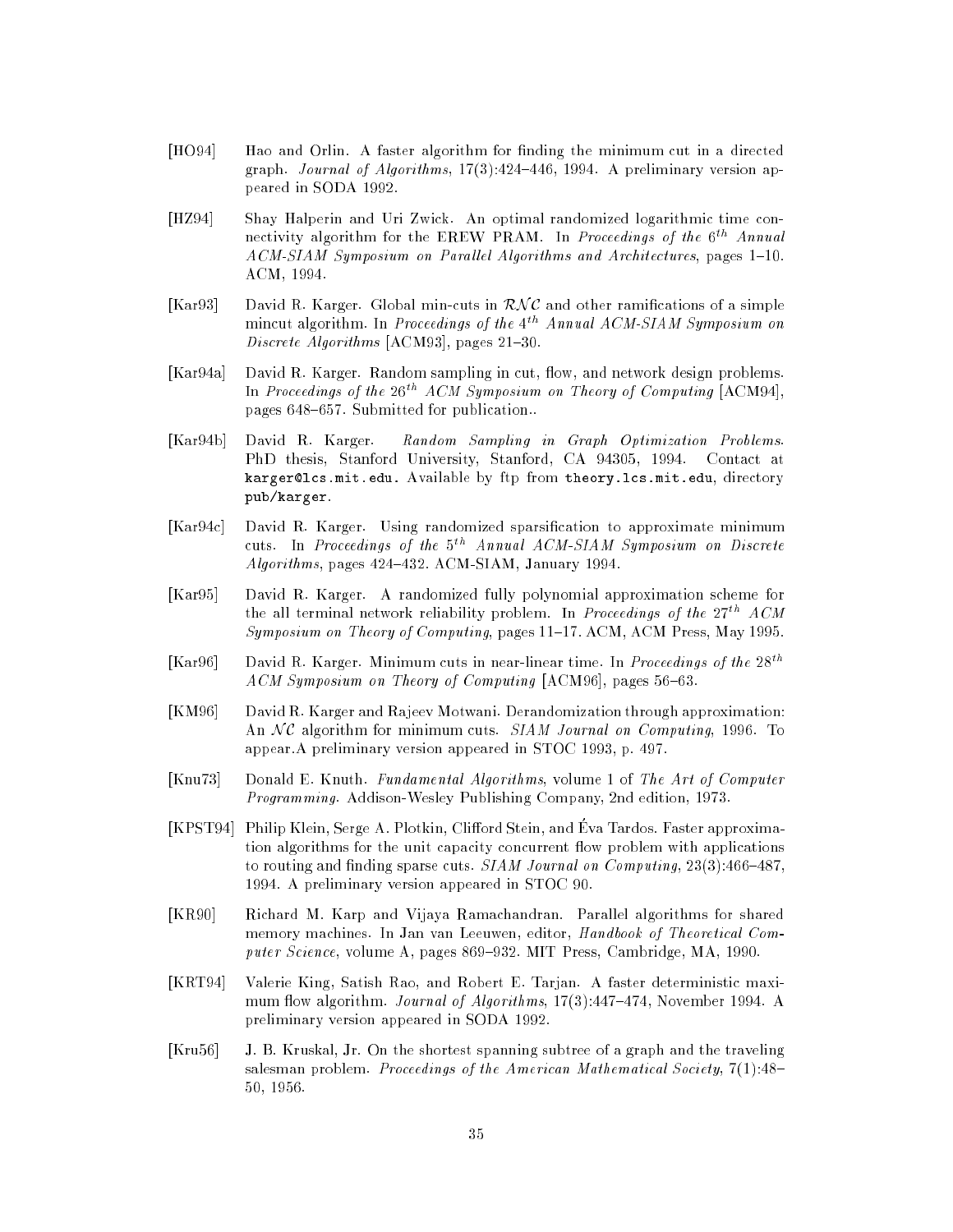- [KS91] Samir Khuller and Baruch Schieber. Efficient parallel algorithms for testing connectivity and finding disjoint  $s-t$  paths in graphs.  $SIAM$  Journal on Computing,  $20(2):352{-}375$ , April 1991.
- [KS93] David R. Karger and Clifford Stein. An  $O(n^2)$  algorithm for minimum cuts. In Proceedings of the  $25^{th}$  ACM Symposium on Theory of Computing, pages 757-765. ACM, ACM Press, May 1993.
- [KT86] A. V. Karzanov and E. A. Timofeev. Efficient algorithm for finding all minimal edge cuts of a non-oriented graph. Cybernetics,  $22:156-162$ ,  $1986$ .
- [KUW86] Richard M. Karp, Eli Upfal, and Avi Wigderson. Constructing a perfect matching is in random  $\mathcal{NC}$ . Combinatorica, 6(1):35-48, 1986.
- [KY76] Donald E. Knuth and Andrew C. Yao. The complexity of nonuniform random number generation. In Joseph F. Traub, editor, Algorithms and Complexity: New Directions and Recent Results, pages 357-428. Academic Press, 1976.
- [LLKS85] Eugene L. Lawler, J. K. Lenstra, A. H. G. Rinooy Kan, and David B. Shmoys, editors. The Traveling Salesman Problem. John Wiley & Sons, 1985.
- [Lom94] Micael V. Lomonosov. On Monte Carlo estimates in network reliability. Probability in the Engineering and Informational Sciences, 8:245-264, 1994.
- [Mad68] W. Mader. Homomorphiesätze für graphen.  $Math. Ann.$  178:154-168, 1968.
- [Mat87] D. W. Matula. Determining edge connectivity in  $O(nm)$ . In Proceedings of the  $28<sup>th</sup>$  Annual Symposium on the Foundations of Computer Science, pages 249-251. IEEE, IEEE Computer Society Press, 1987.
- [Mat93] D. W. Matula. A linear time  $2+\epsilon$  approximation algorithm for edge connectivity. In Proceedings of the  $4^{th}$  Annual ACM-SIAM Symposium on Discrete Algorithms  $[ACM93]$ , pages  $500-504$ .
- [Mul94] Ketan Mulmuley. *Computational Geometry*. Prentice Hall, 1994.
- [MVV87] Ketan Mulmuley, Umesh V. Vazirani, and Vijay V. Vazirani. Matching is as easy as matrix inversion. Combinatorica,  $7(1):105{-}113, 1987$ .
- [Neu51] J. Von Neumann. Various techniques used in connection with random digits. National Bureau of Standards, Applied Math Series, 12:36-38, 1951.
- [NI92] Hiroshi Nagamochi and Toshihide Ibaraki. Computing edge connectivity in multigraphs and capacitated graphs. SIAM Journal of Discrete Mathematics, 5(1):54-66, February 1992.
- [NV91] Dalit Naor and Vijay V. Vazirani. Representing and enumerating edge connectivity cuts in  $\mathcal{RNC}$ . In F. Dehne, J. R. Sack, and N. Santoro, editors, Proceedings of the  $2^{nd}$  Workshop on Algorithms and Data Structures, volume 519 of Lecture Notes in Computer Science, pages 273-285. Springer-Verlag, August 1991.
- [Pod73] V. D. Podderyugin. An algorithm for finding the edge connectivity of graphs. Vopr. Kibern., 2:136, 1973.
- [PQ82] J. C. Picard and M. Queyranne. Selected applications of minimum cuts in networks. I.N.F.O.R: Canadian Journal of Operations Research and Information *Processing*,  $20:394-422$ , November 1982.